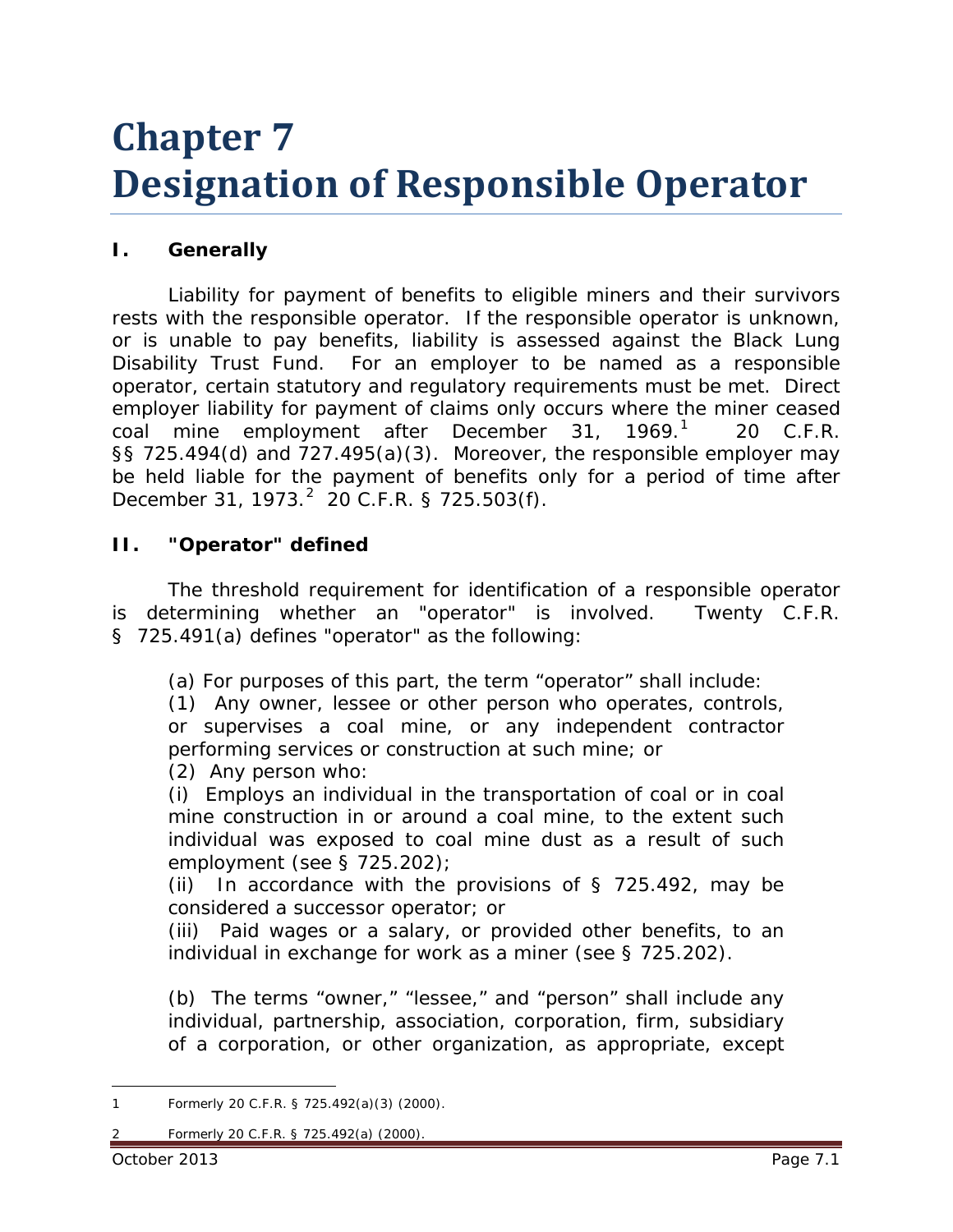that an officer of a corporation shall not be considered an "operator" for purposes of this part. Following the issuance of an order awarding benefits against a corporation that has not secured its liability for benefits in accordance with section 423 of the Act and § 726.4, such order may be enforced against the president, secretary, or treasurer of the corporation in accordance with subpart I of this part.

(c) The term "independent contractor" shall include any person who contracts to perform services. Such contractor's status as an operator shall not be contingent upon the amount or percentage of its work or business related to activities in or around a mine, nor upon the number or percentage of its employees engaged in such activities.

(d) For the purposes of determining whether a person is or was an operator that may be found liable for the payment of benefits under this part, there shall be a rebuttable presumption that during the course of an individual's employment with such employer, such individual was regularly and continuously exposed to coal mine dust during the course of employment. The presumption may be rebutted by showing that the employee was not exposed to coal mine dust for significant periods during such employment.

(e) The operation, control, or supervision referred to in paragraph (a)(1) of this section may be exercised directly or indirectly. Thus, for example, where a coal mine is leased, and the lease empowers the lessor to make decisions with respect to the terms and conditions under which coal is to be extracted or prepared, such as, but not limited to, the manner of extraction or preparation or the amount of coal to be produced, the lessor may be considered an operator. Similarly, any parent entity or other controlling business entity may be considered an operator for purposes of this part, regardless of the nature of its business activities.

(f) Neither the United States, nor any State, nor any instrumentality or agency of the United States or any State, shall be considered an operator.

20 C.F.R. § 725.491. $^3$  $^3$ 

<span id="page-1-0"></span><sup>3</sup> Formerly 20 C.F.R. § 725.491(a) (2000).  $\overline{a}$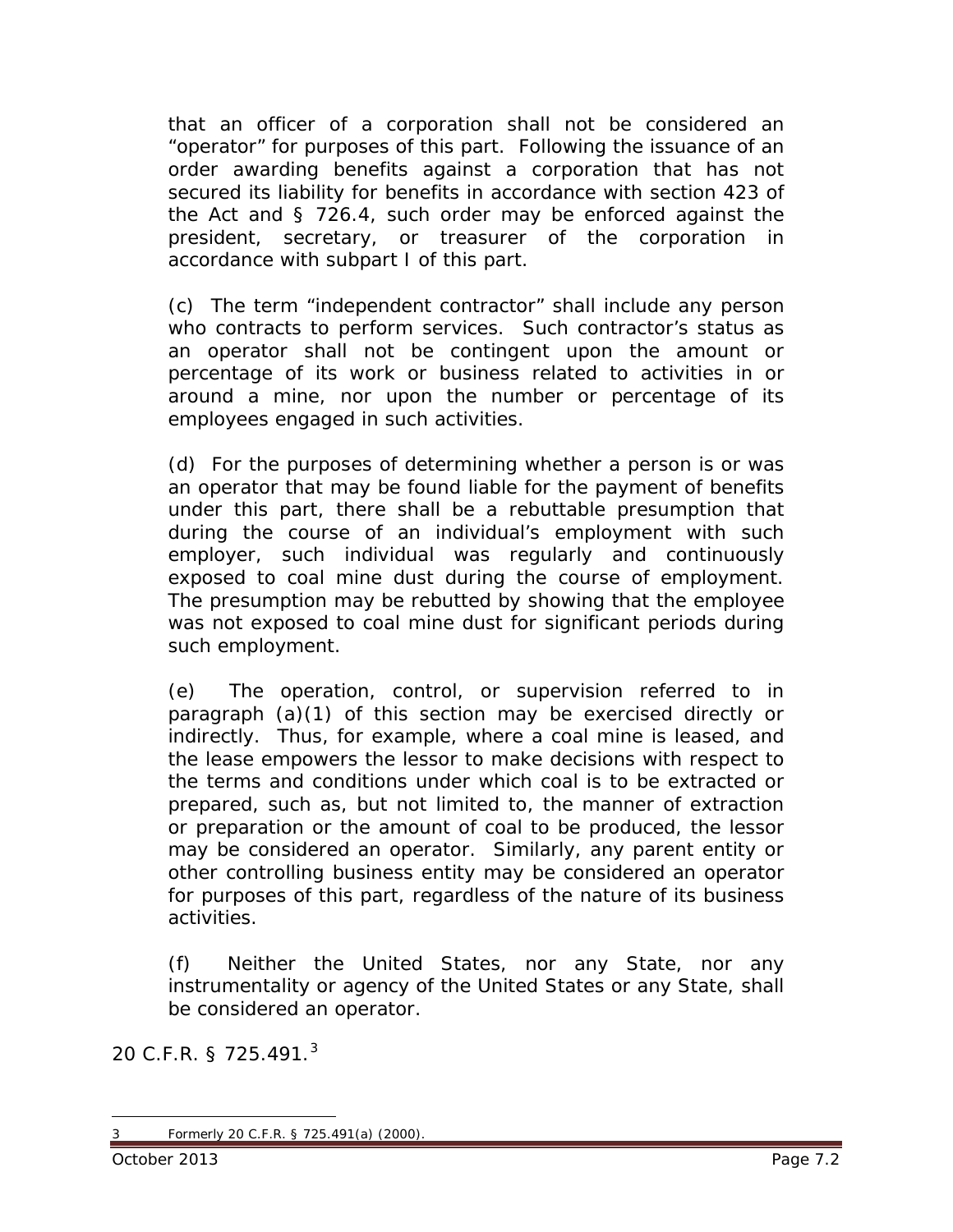# **III. Most recent operator liable**

Liability is assessed against the most recent operator meeting the requirements at 20 C.F.R.  $\S$ § 725.[4](#page-2-0)91-725.494. $4$  Where there is more than one operator for whom the miner worked a cumulative total of at least one year, liability is imposed on the most recent operator meeting the requirements for designation as set forth *infra* in this chapter. *Snedecker v. Island Creek Coal Co.*, 5 B.L.R. 1-91 (1982). *See also C & K Coal Co. v. Taylor*, 165 F.3d 254 (3rd Cir. 1999) (a successor mine operator was liable for the payment of benefits where the miner worked for the predecessor mine company for 27 years, and then worked for the successor for only three months).

#### **A. For claims filed on or before January 19, 2001**

An Administrative Law Judge is required to go up the chain of operators until the most recent operator, which meets the regulatory requirements and has the financial ability to pay, is identified. *See Cole v. East Kentucky Collieries*, 20 B.L.R. 1-51 (1996); *Director, OWCP v. Trace Fork Coal Co. [Matney]*, 67 F.3d 503 (4th Cir. 1995), *rev'g. in part sub nom.*, *Matney v. Trace Fork Coal Co.*, 17 B.L.R. 1-145 (1993).

It is noteworthy, in *Matney*, the Fourth Circuit denied the Director's motion to remand for designation of the proper responsible operator. The court reasoned it was improper to attempt to name a new operator after the claim had been fully litigated on the merits, and benefits were awarded. According to the court, to hold otherwise could potentially upset a claimant's entitlement to benefits, as the newly named operator would be entitled to challenge the claimant's award.

In view of this decision, if an Administrative Law Judge is assigned a case involving multiple responsible operators with no explanation as to why one operator was not selected, then either by motion of a party, or *sua sponte*, the Administrative Law Judge may remand the case, *prior* to a hearing, for designation of the proper operator. In the event a single operator cannot be named, the Director may be directed to provide a specific explanation of the reasons which necessitate naming more than one operator.

As previously noted, where no operator can be identified, liability for the payment of benefits lies with the Black Lung Disability Trust Fund.

<span id="page-2-0"></span><sup>4</sup> Formerly 20 C.F.R. §§ 725.492 and 725.493 (2000).  $\overline{a}$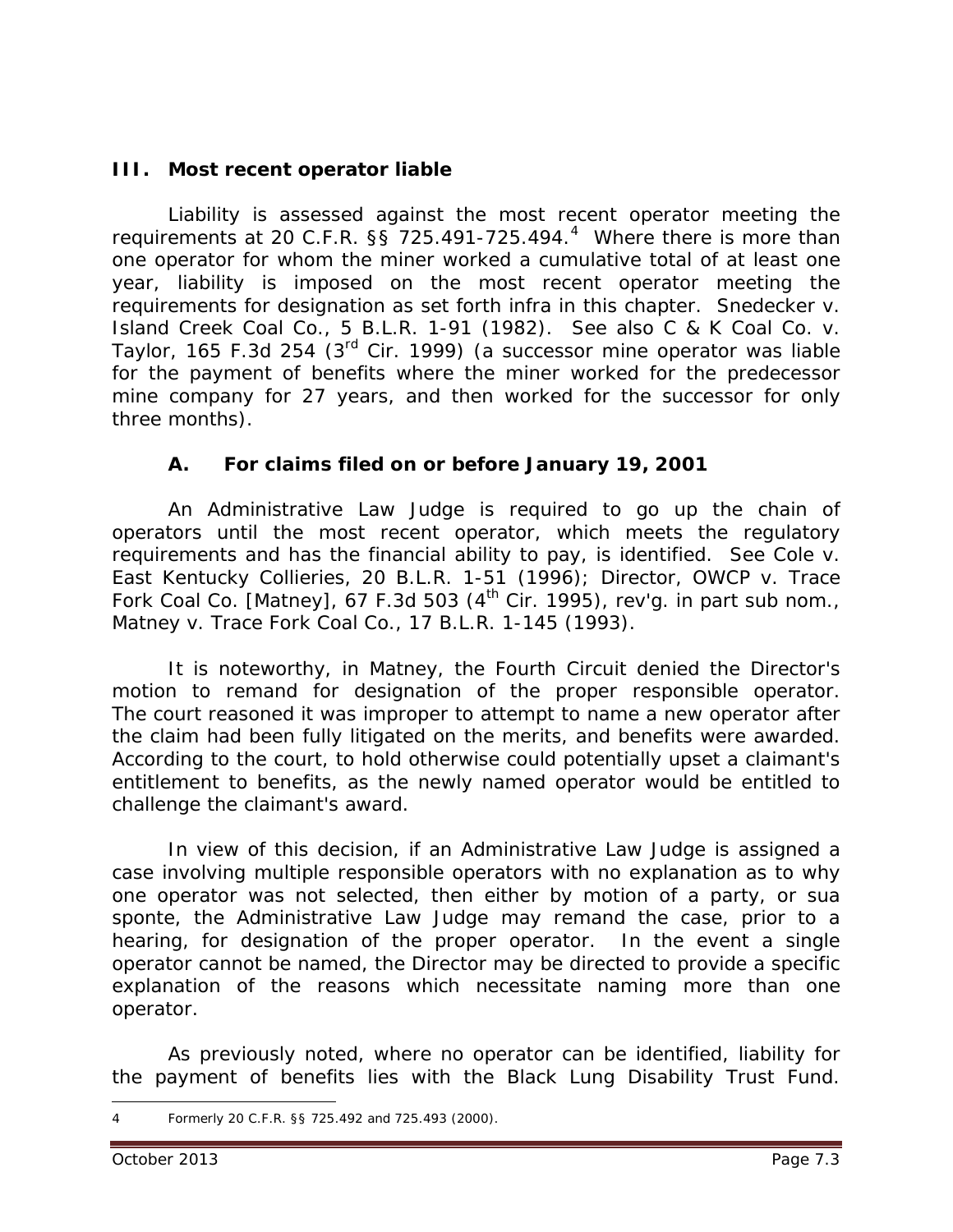20 C.F.R. § 72[5](#page-3-0).495(a)(4).<sup>5</sup> In determining liability between two or more operators meeting the criteria at 20 C.F.R. § 725.495,<sup>[6](#page-3-1)</sup> the liable operator is the one that most recently employed a claimant for a cumulative period of one year.

# **B. For claims filed after January 19, 2001**

# **1. Only one operator may be identified**

Under the amended regulations, a claim is referred to an Administrative Law Judge from the District Director with only one operator designated as potentially responsible for the payment of benefits. 20 C.F.R. § 725.418(d). As a result, the amended regulations also contain certain restrictions with regard to actions that may be taken by Administrative Law Judges. For example, 20 C.F.R. § 725.465(b) provides, "The Administrative Law Judge shall not dismiss the operator designated as the responsible operator by the District Director, except upon the motion or written agreement of the Director." 20 C.F.R. § 725.465(b).

According to the Department's comments, this provision is not intended to eliminate the Administrative Law Judge's authority to adjudicate the issue of whether the named responsible operator is in fact liable for the payment of benefits; rather, it serves as a means to prevent a preliminary decision by the Administrative Law Judge dismissing the operator, thereby requiring the Director to file an interlocutory appeal, or an appeal following a decision on the merits. The Department notes, under such circumstances, the Board may decide to affirm the dismissal of the responsible operator "solely because the operator did not have an opportunity to participate in the adjudication of the merits of the claim." 65 Fed. Reg. 80,004 - 80,005 (Dec. 20, 2000).

# **2. "Extraordinary circumstances" and presentation of evidence on the operator issue**

Twenty C.F.R. § 725.456(b)(1) provides, "Documentary evidence pertaining to the liability of a potentially liable operator and/or the identification of a responsible operator which was not submitted to the District Director shall not be admitted into the hearing record in the absence of extraordinary circumstances." 20 C.F.R. § 725.456(b)(1).

For a further discussion of limitations on the submission of evidence, and handling designation of responsible operators under the amended

<span id="page-3-0"></span><sup>5</sup> Formerly 20 C.F.R. §§ 725.490 and 725.493(a)(4) (2000).  $\overline{a}$ 

<span id="page-3-1"></span><sup>6</sup> Formerly 20 C.F.R. § 725.492 (2000).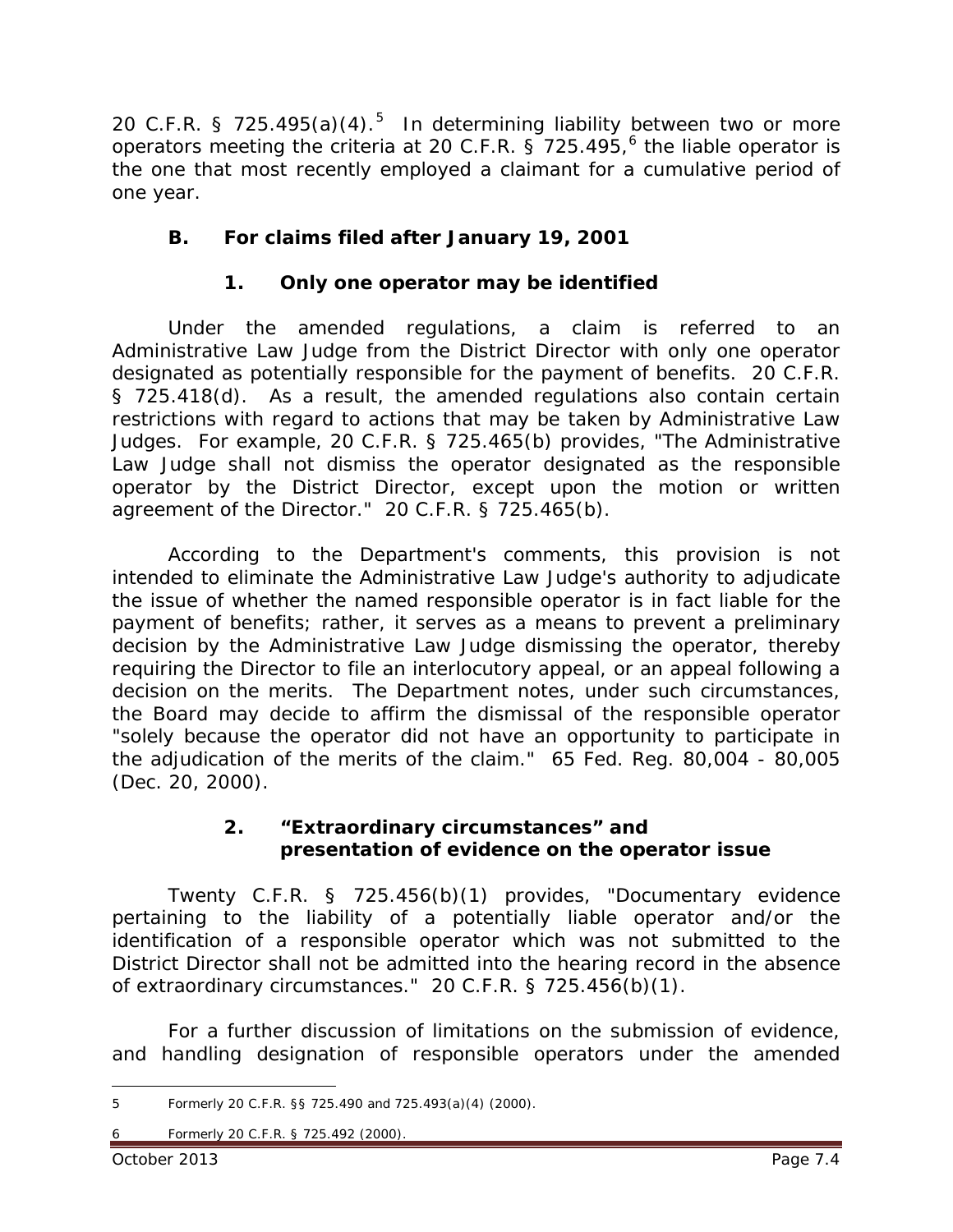regulations, *see* Chapter 4.

# **3. Most recent operator for at least one year**

In *C.B. v. Bowman Coal Co.*, BRB No. 07-0320 BLA (July 23, 2008) (unpub.), the Administrative Law Judge found Employer was properly designated as the responsible operator, although Claimant subsequently worked for another operator (Double B Mining Company) for six months, and then received workers' compensation from Double B for nine years due to a back injury.

The Board affirmed the Administrative Law Judge's opinion, and noted "claimant did not receive any pay from Double B after 1985 and did not engage in coal mine employment after he 'was retired' on January 26, 1986 as a consequence of his back injury." From this, the Board held "the administrative law judge acted within her discretion as fact-finder in determining that because claimant was not 'on an approved absence, such as vacation or sick leave,' employer, rather than Double B, was the operator for whom claimant had most recently worked for at least one year" under 20 C.F.R. § 725.101(a)(32).

#### **IV. Identifying the proper operator; burden of production/persuasion**

# **A. Director's burden to investigate and assess liability**

# **1. For claims filed on or before January 19, 2001**

In *England v. Island Creek Coal Co.*, 17 B.L.R. 1-141 (1993), the Board emphasized it is the Director's burden to investigate and assess liability against the proper operator. Specifically, the Board determined the named employer in *England* "completely and successfully completed its defense that [another employer] should have been named as responsible operator by demonstrating that the claimant was employed by [the other operator] for more than one calendar year." The Board stated, by requiring that the named operator affirmatively establish that liability for the payment of benefits lay with another employer, "the Director [was] attempting to charge [the named employer] with the burden of demonstrating the ability of another operator to assume payment." The Board then concluded this was improper as the burden lies with the Director and, as a result, it proceeded to assess liability against the Trust Fund because the Director never proceeded against the other employer and "to do so at this juncture . . . would offend due process."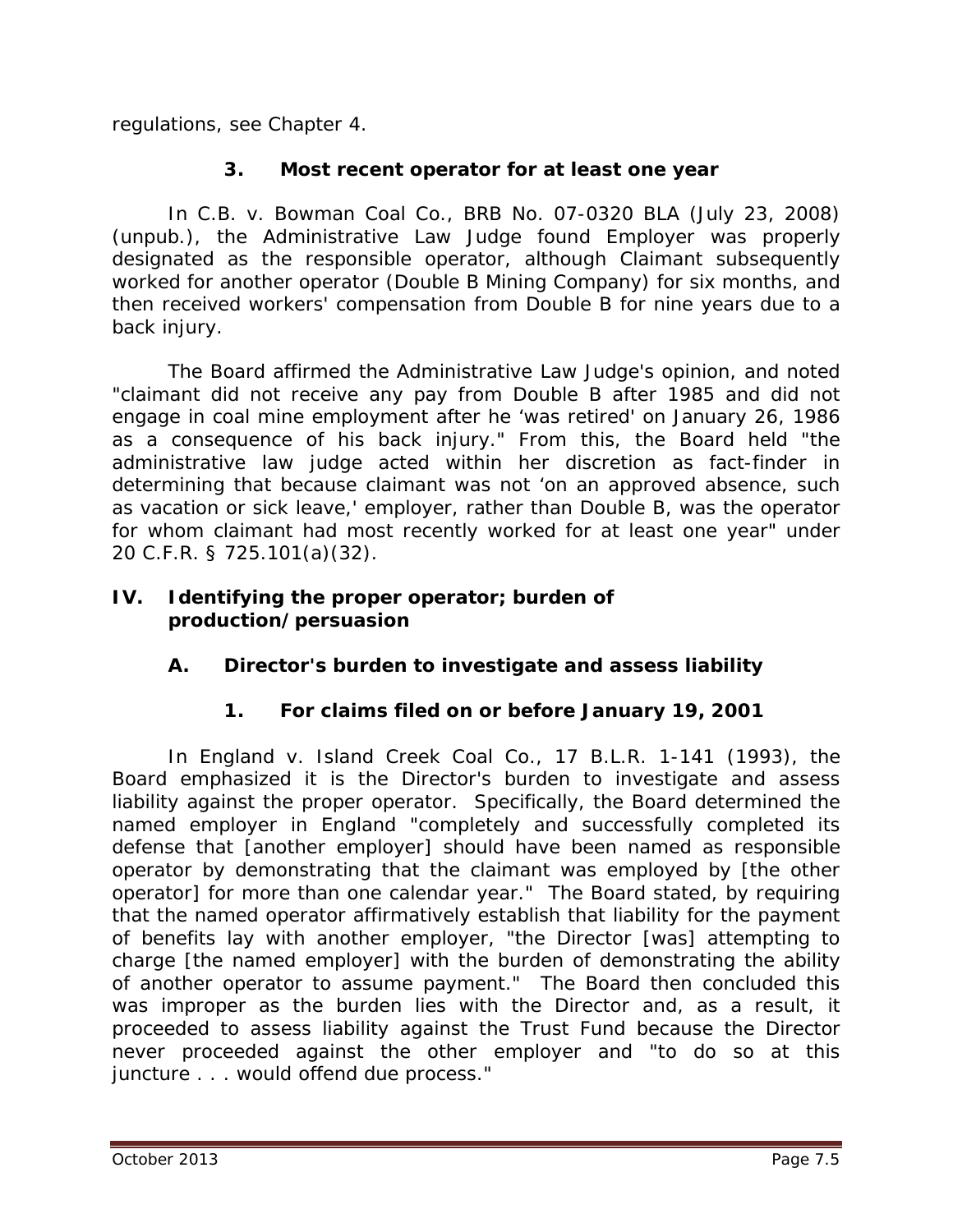# **2. For claims filed after January 19, 2001**

The regulatory amendments at 20 C.F.R. § 725.495(c)(2) shift the burden to require the operator designated by the District Director as potentially liable establish "[t]hat it is not the potentially liable operator that most recently employed the miner."

#### **B. Proceeding against the potential operator at every stage of litigation**

# **1. For claims filed on or before January 19, 2001**

The Department of Labor must resolve the issue of whether an operator is the responsible operator in preliminary proceedings, or proceed against all putative responsible operators at every stage of adjudication. The agency is not entitled to a second opportunity to identify another responsible operator. *Crabtree v. Bethlehem Steel Corp.*, 7 B.L.R. 1-354 (1984). *But see Director, OWCP v. Oglebay Norton*, 877 F.2d 1300 (6th Cir. 1989). In *Oglebay Norton*, the court refused to apply *Crabtree* where no prejudice resulted from naming a second responsible operator, since under 20 C.F.R. § 725.412(a) (2000), an operator can be named at "any time during the processing of a claim" although it should be done "as soon after the filing of the claim as the evidence obtained permits." The Board limited *Crabtree*, holding that an employer who was named as responsible operator prior to the Administrative Law Judge's hearing, where two years remained to allow development of a defense was not prejudiced by such action. *Lewis v. Consolidation Coal Co.*, 15 B.L.R. 1-37 (1990); *Beckett v. Raven Smokeless Coal Co.*, 14 B.L.R. 1-43 (1990).

In *Mitchem v. Bailey Energy, Inc.*, 22 B.L.R. 1-24 (1999)(en banc), the Director argued Bailey Energy was Claimant's most recent employer, and it "should be held liable because it has not proved that it is incapable of paying benefits." Employer did not file a controversion at the District Director's level, nor was it represented at the hearing held before an Administrative Law Judge. At the hearing, the Director maintained a prior employer, Pocahontas Coal, should be held liable as evidence demonstrated that Bailey Energy was uninsured, and its president "had a net worth of negative one million dollars." The Board stated the following:

As discussed at oral argument, allowing the Director to change his position after an administrative law judge has awarded claimant benefits and hold Bailey Energy liable for those benefits, raises due process concerns for Bailey Energy which did not participate in the hearing before the administrative law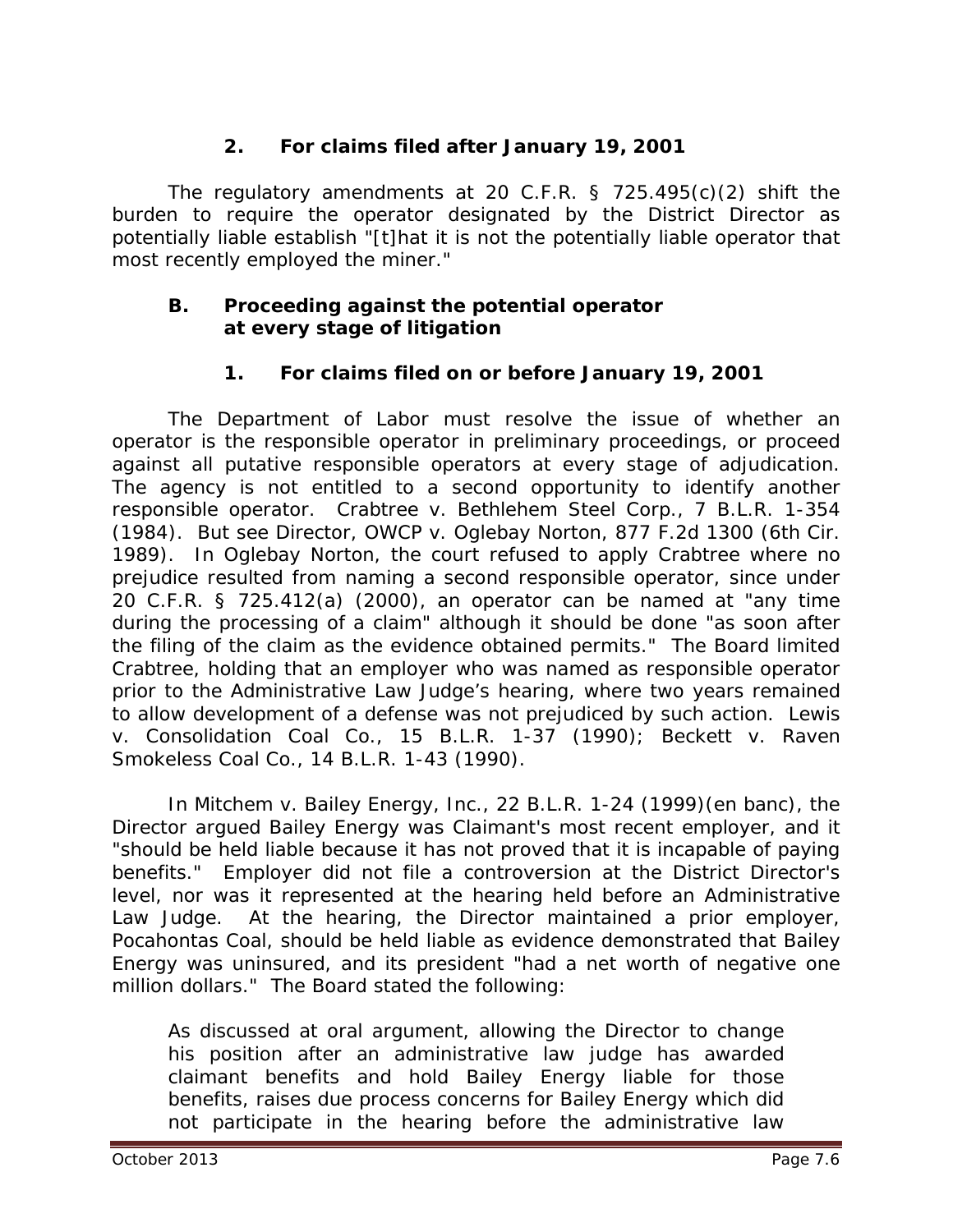judge. Therefore, . . . if, on remand, Bailey Energy were held to be the responsible operator in this case, it would be entitled to challenge claimant's entitlement to benefits . . . which had been established previously. To hold Bailey Energy liable for benefits in this case clearly would be inconsistent with the holdings in *Matney* and *Crabtree* and raise the concerns which the Fourth Circuit court and the Board sought to avoid in those cases.

Our dissenting colleagues believe that Bailey Energy has forfeited its right to contest the award by failing to appear at the hearing after failing to file a controversion or a response to the initial decision. The Director, however, has not fulfilled his responsibility under *Crabtree* simply by naming Bailey Energy as a party, without continuing to proceed against it. Yet at the hearing he conceded that only United Pocahontas and its insurer could be held liable.

**. . .**

Because the Director chose to proceed against only United Pocahontas and its insurer prior to conceding, together with United Pocahontas, claimant's entitlement to benefits, it is now too late to assign liability for those benefits to Bailey Energy.

The Board noted, under the procedural history of the case, the Director properly notified all operators of their potential liability. However, at the hearing before an Administrative Law Judge, the Director presented evidence that Bailey Energy was incapable of paying benefits, and argued United Pocahontas should be held liable. On appeal, the Director switched its position and sought a remand to assess liability against Bailey Energy. On reconsideration, the Board held it properly denied the Director's request and concluded, "The Director should have fully developed below the evidence regarding Bailey Energy's capability to pay." As a result, the Board concluded the "request now to direct Bailey Energy to pay benefits comes too late." It stated, "While the Director notified all the potentially responsible operators in this case, he did not fulfill his duty to 'proceed against' all possible operators because he did not fully develop evidence regarding their financial capability pursuant to 20 C.F.R. §§ 724.410(b), (and) 725.412, . . .."

# **2. For claims filed after January 19, 2001**

Under the amended regulations, the difficulties of proceeding against every potential responsible operator at each stage of litigation will be minimized. This is because the regulations require that the District Director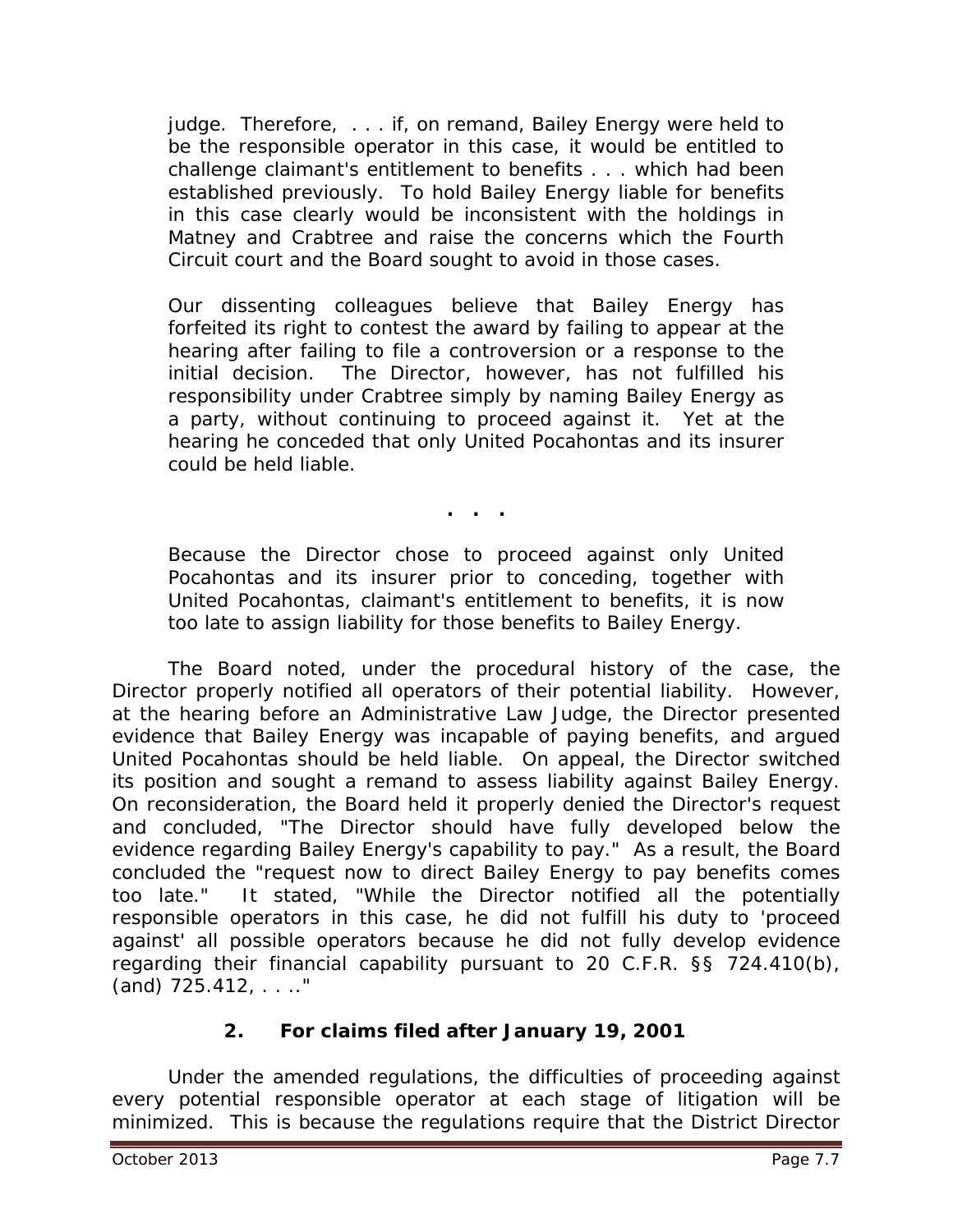name only one potentially responsible operator before referring the claim to the Office of Administrative Law Judges. 20 C.F.R. § 725.418(d).

# **V. Requirements for responsible operator designation**

# **A. Powers of supervision and control**

The focus of inquiry is whether the entity has the right to control the details of the work. Principal factors bearing on the right to control include the following: (1) direct evidence of the right or exercise of control; (2) method of payment; (3) furnishing of equipment; and (4) the right to fire. *Crabtree v. Bethlehem Steel Corp.*, 7 B.L.R. 1-354 (1984). In determining whether a company is an operator, the test is whether the company has reserved to itself, under its contractual arrangements, powers allowing it to exercise supervision and control over the coal mine. The test is not whether the company has, in fact, exercised such powers. *Long v. Clearfield Bituminous Coal Corp.*, 1 B.L.R. 1-149 (1977). This was upheld by the Third Circuit in *Elliot Coal Mining Co. v. Director, OWCP,* 17 F.3d 616 (3rd Cir.1994)(lessor was without substantial control and was, therefore, not a responsible operator).

Based on this rationale, a company that constructs, enlarges, and repairs coal preparation facilities is also a coal mine operator when it has contractual power to shut down the coal processing plant, thus exercising control over the mine, and when the company's employees also supervised the operation of these same facilities during start-up periods. *Hughes v. Heyl & Patterson, Inc., 647 F.2d 452 (4<sup>th</sup> Cir. 1981).* 

The Board later held, in *Price v. Dresser Industries, Inc.*, 8 B.L.R. 1-179 (1985), companies having only *de minimis* or sporadic contact with a mine and/or merely provide incidental services to coal mines, are not operators within the meaning of the Act. *Id*. at 1-181. Yet, an employer's involvement in the dismantling, loading, moving, and reassembly of equipment used in strip mining operations constitute essential mine services, and sufficient presence at mine sites to consider the employer an operator. *Zimmerman v. J. Robert Bazley, Inc.*, 10 B.L.R. 1-75 (1987).

The regulatory amendments at 20 C.F.R. § 725.491 codify many of these criteria for designation of a responsible operator.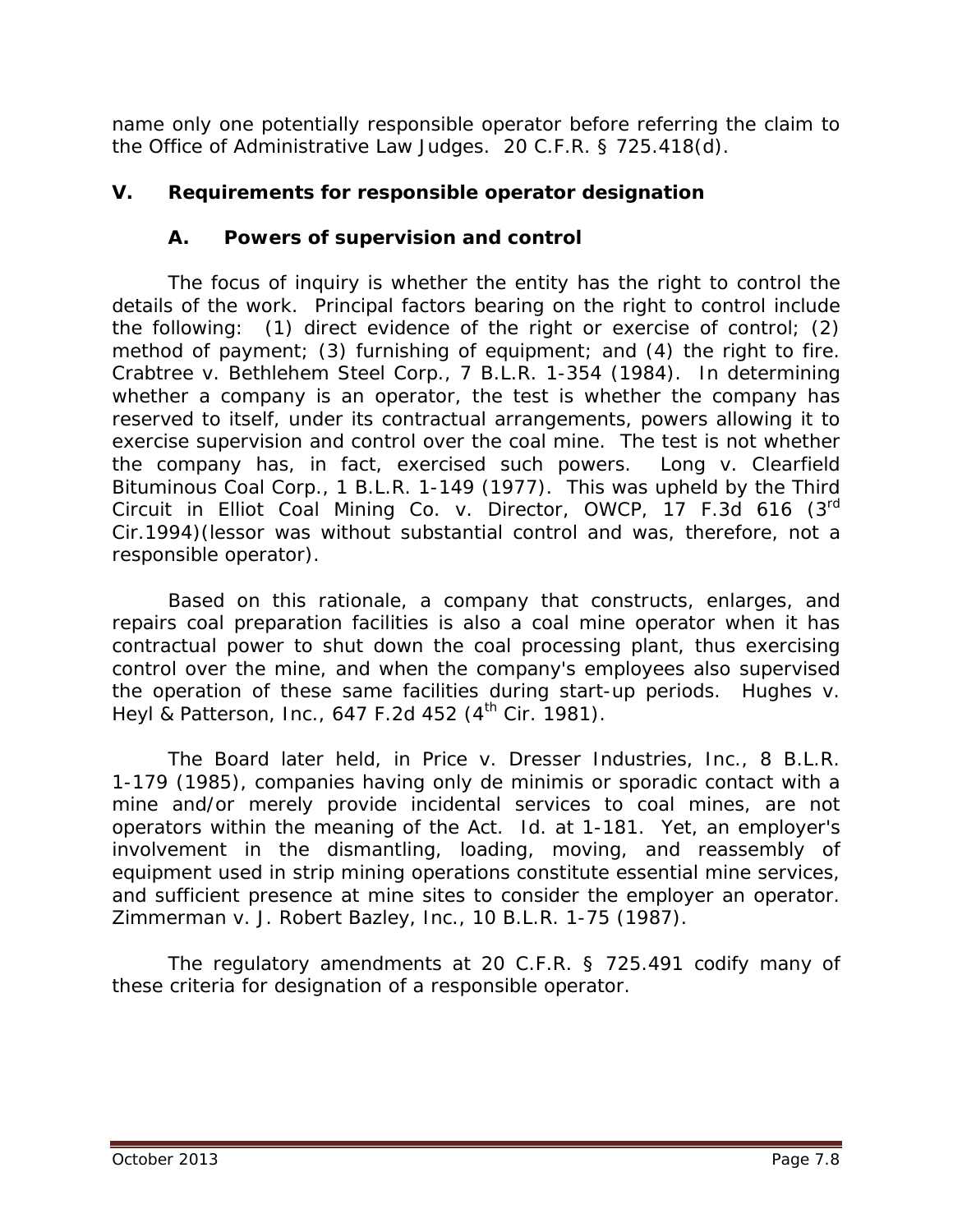# **1. Independent contractors**

# **a. For claims filed on or before January 19, 2001**

An independent contractor providing heavy equipment services, and maintaining a continued presence at the mine, may be a responsible operator. *Itell v. Ritchey Trucking Co.*, 8 B.L.R. 1-356 (1986).

# **b. For claims filed after January 19, 2001**

Under the amended regulations, an "independent contractor" may be held liable for the payment of benefits, and includes "any person who contracts to perform services." 20 C.F.R. § 725.491(c). As under the prior version of the regulations, an independent contractor's "status as an operator shall not be contingent upon the amount or percentage of its work or business related to activities in or around a mine, nor upon the number or percentage of its employees engaged in such activities."

# **2. Franchised equipment dealer**

A franchised equipment dealer with a continuous presence at a mine was a responsible operator. *Etzweiler v. Cleveland Brothers Equipment Co.*, 16 B.L.R. 1-38 (1992).

# **3. Lessors**

#### **a. For claims filed on or before January 19, 2001**

The regulations at 20 C.F.R. § 725.491(b)(2)-(4) and (c)(iii) (2000) address the assignment of liability involving lessee-lessor relationships. As a general rule, lessee liability is primary, while lessor liability is secondary. However, the lessor may have primary liability if (1) the lease or agreement is made or renewed after August 18, 1978 (the effective date of 20 C.F.R. Part 725), (2) the lessor previously operated a coal mine, and (3) the lease or agreement does not require the lessee to guarantee payment of federal black lung benefits. 20 C.F.R. § 725.491(b)(2)(iii) (2000).

The Board initially held, where a lessor of a mine retains sufficient rights of control and supervision of mining operations, including right of inspection, right of ejectment and confession of judgment, and the right to direct the manner and extraction of coal, the lessor may be a responsible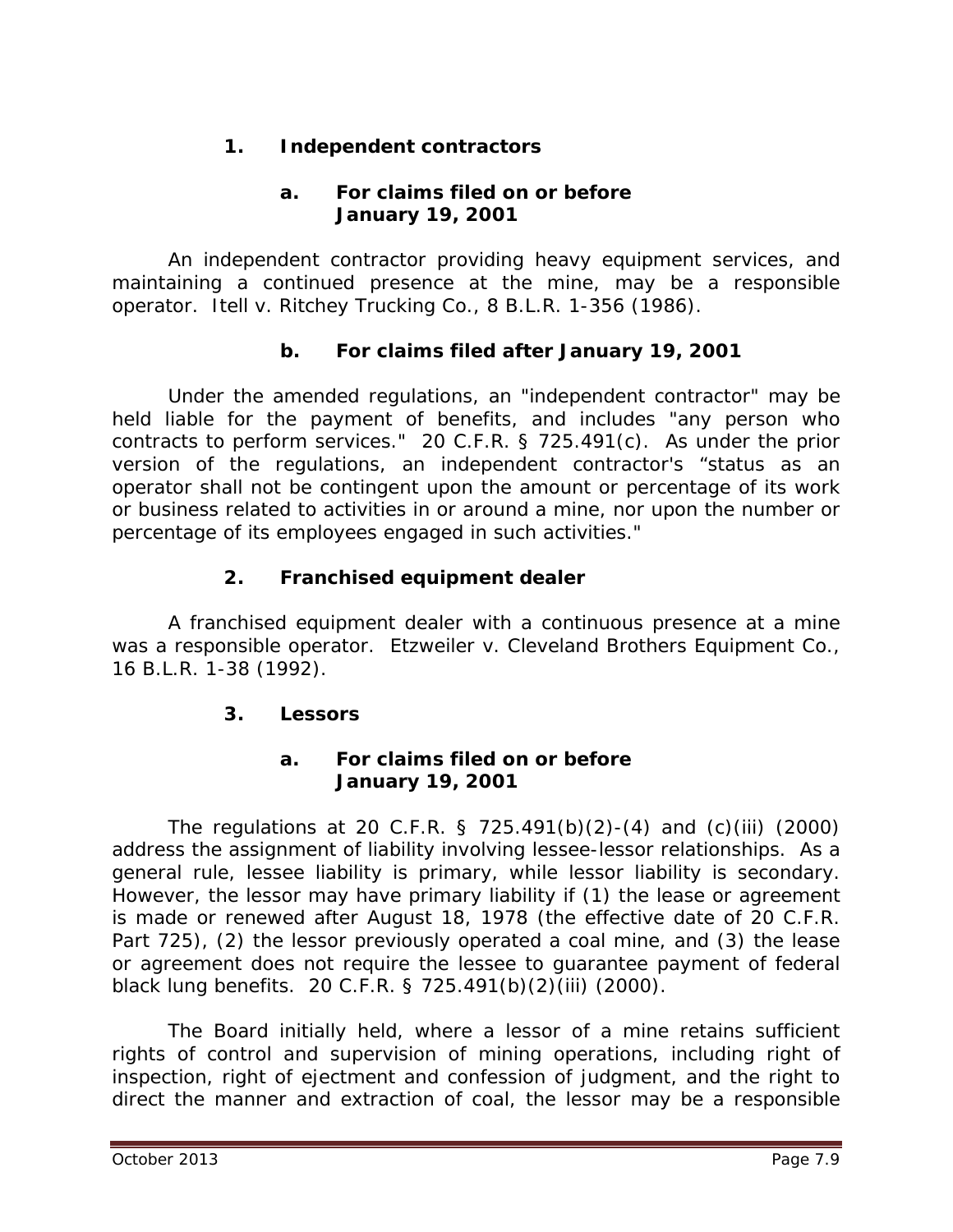operator. *Yebernetsky v. Elliot Coal Mining Co., Inc.*, BRB No. 84-2560 BLA (June 30, 1988)(unpub.).

On appeal, in *Elliot Coal Mining Co. v. Director, OWCP*, 17 F.3d 616  $(3<sup>rd</sup>$  Cir. 1994), the court noted the language of Section 3(d) of the Act requires that an owner or lessor retain "some right to control or supervise others' mining operations on land they own or lease." The Third Circuit interpreted this regulatory provision to require "actual operation, supervision or control and that the mere existence of an unexercised right to control cannot make a lessor or owner a responsible operator." Rather, the lessor or owner must have "substantial, effective control" over the mining operation.

# **b. For claims filed after January 19, 2001**

Under the amended regulations at 20 C.F.R. § 725.491(a)(1), an "operator" is defined to include "[a]ny owner, lessee, or other person who operates, controls, or supervises a coal mine, or any independent contractor performing services or construction at such mine." 20 C.F.R. § 725.491(a)(1). The new regulations further provide the following:

(e) The operation, control or supervision referred to in paragraph (a)(1) of this section may be exercised directly or indirectly. Thus, for example, where a coal mine is leased, and the lease empowers the lessor to make decisions with respect to the terms and conditions under which coal is to be extracted or prepared, such as, but not limited to, the manner of extraction or preparation or the amount of coal to be produced, the lessor may be considered an operator. Similarly, any parent entity or other controlling business entity may be considered an operator for purposes of this part, regardless of the nature of its business activities.

20 C.F.R. § 725.491(e). The new regulations also contain provisions defining the employment relationship, in cases involving lease agreements, for purposes of ascertaining the proper responsible operator. Twenty C.F.R. § 725.493 provides, in part, as follows:

(b) This paragraph contains examples of relationships that will be considered employment relationships for purposes of this part. The list is not intended to be exclusive.

**. . .**

(3) In any claim in which the operator which directed, controlled or supervised the miner is a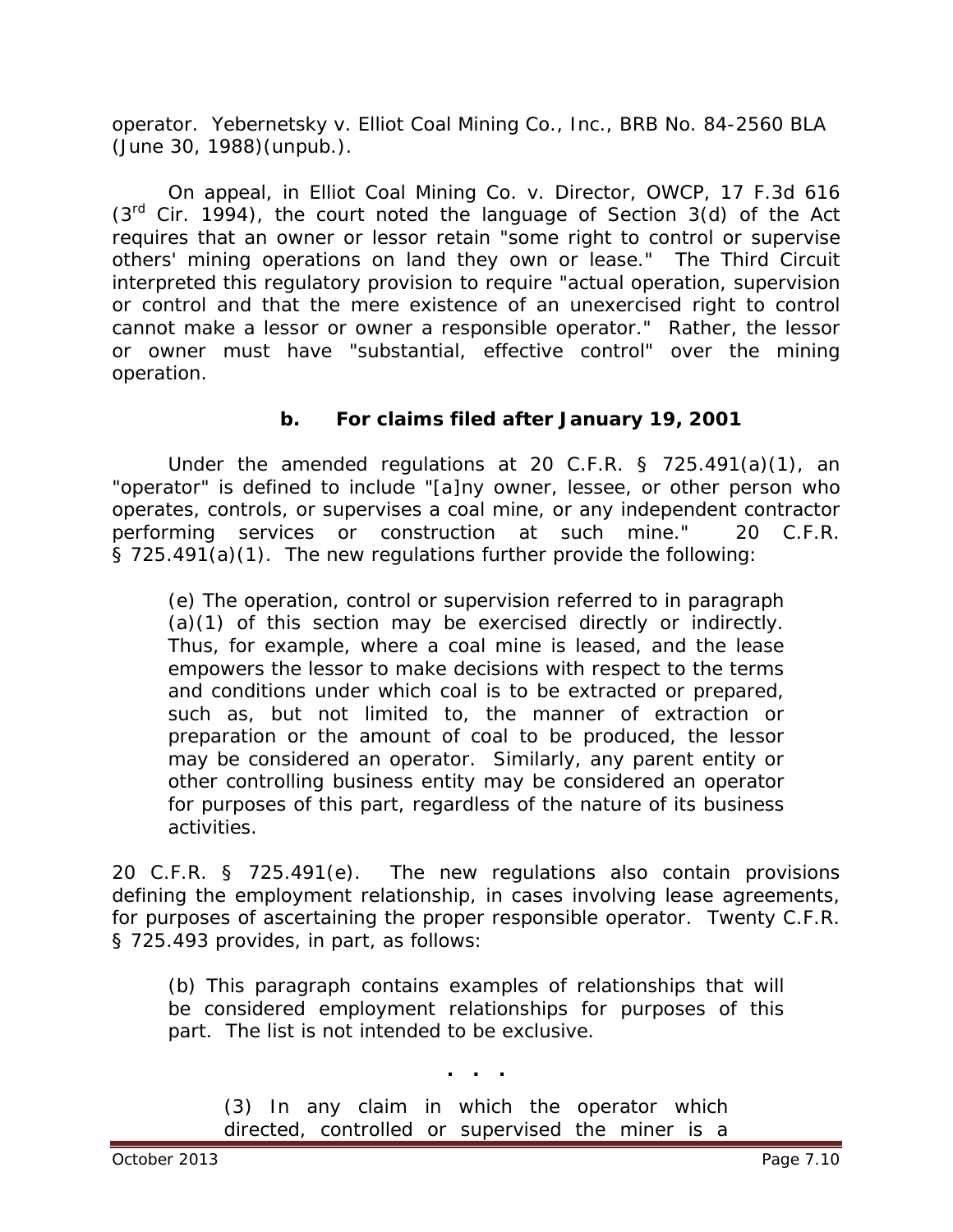lessee shall be considered primarily liable for the claim. The liability of the lessor may be established only after it has been determined that the lessee is unable to provide for the payment of benefits to a successful claimant. In any case involving the liability of a lessor for a claim arising out of employment with a lessee, any determination of lessor liability shall be made on the basis of the facts present in the case in accordance with the following considerations:

> (i) Where a coal mine is leased, the lease empowers the lessor to make decisions with respect to the terms and conditions under which coal is to be extracted or prepared, such as, but not limited to, the manner of extraction or preparation or the amount of coal to be produced, the lessor shall be considered the employer of any employees of the lessee.

> (ii) Where a coal mine is leased to a selfemployed operator, the lessor shall be considered the employer of such selfemployed operator and its employees if the lease or agreement is executed or renewed after August 18, 1978 and such lease or agreement does not require the lessee to guarantee the payment of benefits which may be required under this part and part 726 of this subchapter.

(iii) Where a lessor previously operated a coal mine, it may be considered an operator with respect to employees of any lessee of such mine, particularly where the leasing arrangement was executed or renewed after August 18, 1978 and does not require the lessee to secure benefits provided by the Act, . . .

20 C.F.R. § 725.493(b).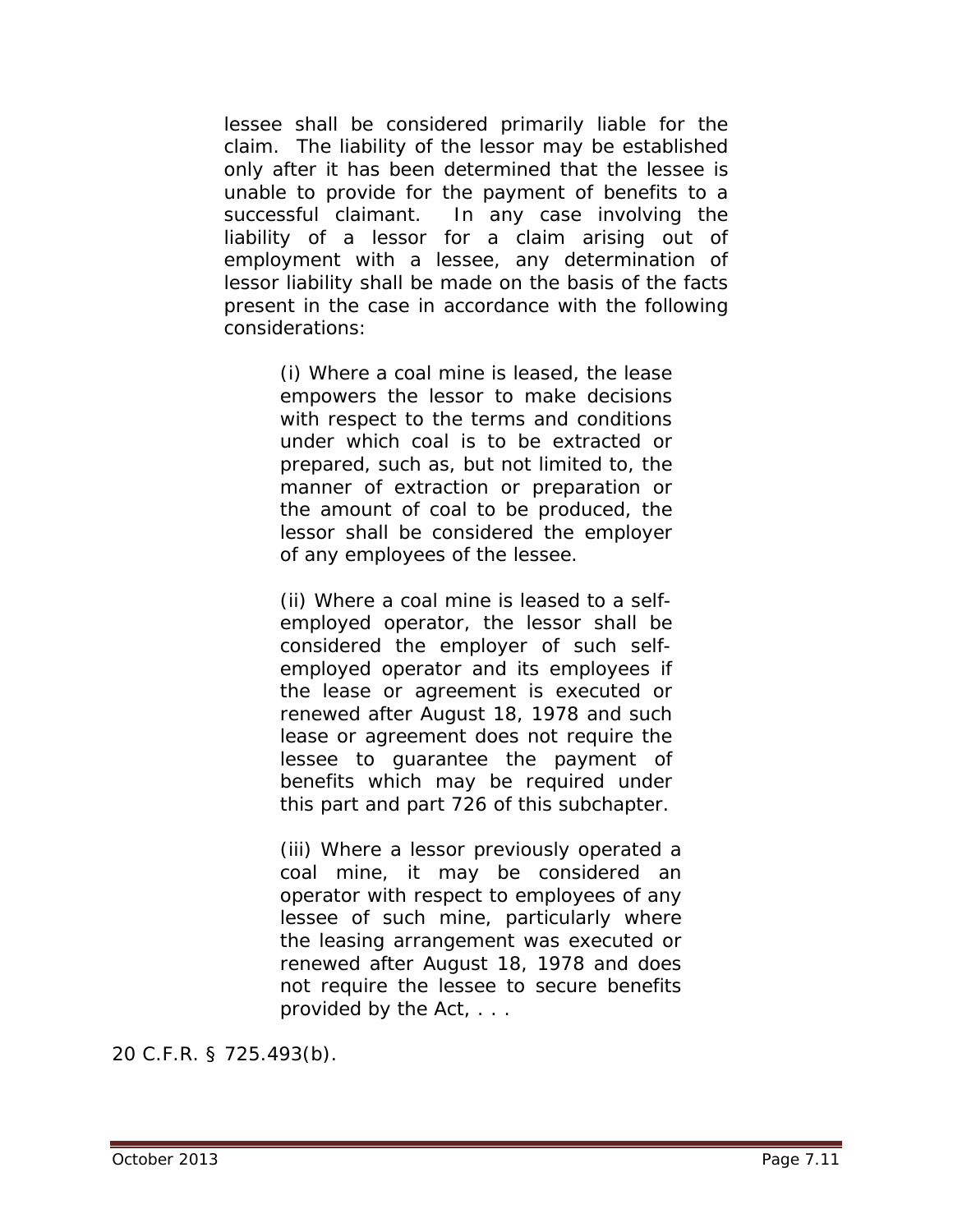# **4. The parent company**

### **a. For claims filed on or before January 19, 2001**

The regulations at 20 C.F.R. § 725.491(b)(2000) provide, where the individual or business entity most directly connected with the mine site is not capable of assuming liability for the payment of benefits (*see* 20 C.F.R. § 725.492(d)), or is no longer in business, a parent entity or other member of a joint venture, partnership, or controlling business entity may be considered an operator.

# **b. For claims filed after January 19, 2001**

Under the amended regulations at 20 C.F.R. § 725.491(b), the terms "owner," "lessee," and "person" include any "individual, partnership, association, corporation, firm, subsidiary of a corporation, or other organization, as appropriate, except that an officer of a corporation shall not be considered an 'operator' for purposes of this part." 20 C.F.R. § 725.491(b). Moreover, the language at 20 C.F.R. § 725.493(b)(2) provides, "In any case in which the operator which directed, controlled or supervised the miner is no longer in business and such operator was a subsidiary of a parent company, a member of a joint venture, a partner in a partnership, or was substantially owned or controlled by another business entity, such parent entity or other member of a joint venture or partner or controlling business entity may be considered the employer of any employees of such operator." 20 C.F.R. § 725.493(b)(2).

# **5. The self-employed miner**

#### **a. For claims filed on or before January 19, 2001**

A self-employed miner may be considered an operator under the regulations. 20 C.F.R. § 725.491(c)(2)(i)(2000). However, the self-employed operator, depending on the circumstances, instead may be considered an employee of any other operator, person, or business entity that substantially controls, supervises, or is financially responsible for the activities of the self-employed operator. 20 C.F.R. § 725.491(c)(2)(ii) (2000). *See Crews v. Leckie Smokeless Coal Co.*, 7 B.L.R. 1-220 (1984).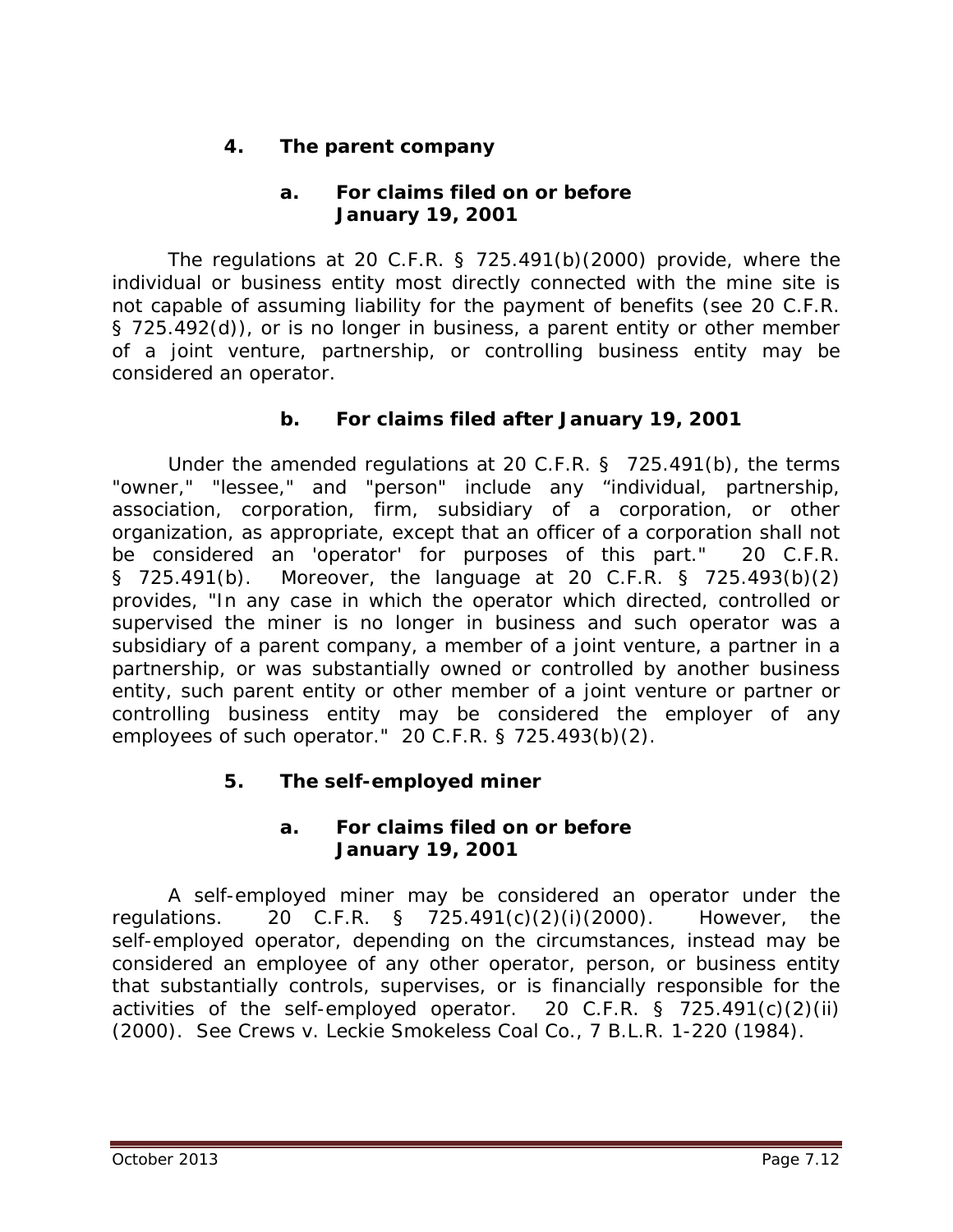# **b. For claims filed after January 19, 2001**

Under the amended regulations at 20 C.F.R. § 725.491(b), the terms "owner," "lessee," and "person" include "any individual, partnership, association, corporation, firm, subsidiary of a corporation, or other organization, as appropriate, except that an officer of a corporation shall not be considered an 'operator' for purposes of this part." 20 C.F.R. § 725.491(b). Moreover, 20 C.F.R. § 725.493(b)(3)(ii) states, "Where a coal mine is leased to a self-employed operator, the lessor shall be considered the employer of such self-employed operator and its employees if the lease or agreement is executed to renewed after August 18, 1978 and such lease or agreement does not require the lessee to guarantee the payment of benefits which may be required under this part and part 726 of this subchapter." 20 C.F.R. § 725.493(b)(3)(ii).

In addition, the amended regulations provide, "A self-employed operator, depending upon the facts of the case, may be considered an employee of any other operator, person, or business entity which substantially controls, supervises, or is financially responsible for the activities of the self-employed operator." 20 C.F.R. § 725.493(b)(4).

**6. Successor liability**

#### **a. For claims filed on or before January 19, 2001**

**Generally** 

Prior to the enactment of the Black Lung Benefits Reform Act of 1977 (Reform Act), the Federal Coal Mine Health and Safety Act of 1969 at 30 U.S.C. § 932(i) provided that any mine operator who acquired a mine, or substantially all of its assets, from a prior operator after the enactment date of the title, and who was an operator of the mine on or after the effective date of the title, was responsible for the payment of all benefits payable to miners previously employed in the mine as if the acquisition had not occurred.

The Reform Act amended this section to provide any mine operator who acquired a mine or substantially all of its assets on or after January 1, 1970, from a mine operator who was an operator on or after January 1, 1970, will be liable for payment of all benefits that would have been payable to miners previously employed by such prior operator as if the acquisition had not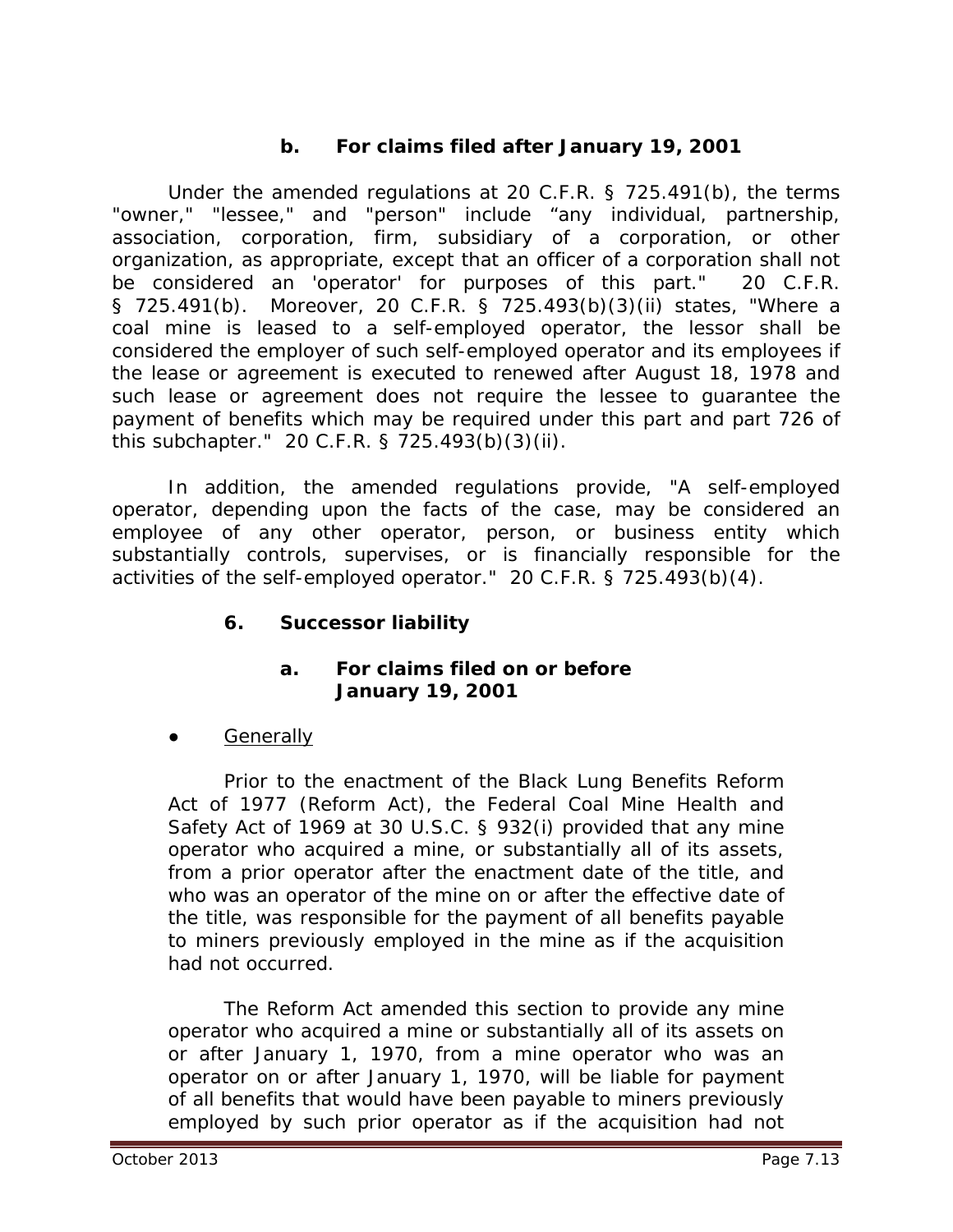occurred. Thus, the last successor operator who acquired the mine, or substantially all of its assets on or after January 1, 1970, shall be liable for payment of all benefits, provided it is financially able to pay the benefits. 20 C.F.R. §§ 725.493(a)(2) and (a)(3) (2000). *See Hendrick v. Sterling Smokeless Coal Co*., 6 B.L.R. 1-1029 (1984); *Haer v. Penn Pocahontas Coal Co.*, 1 B.L.R. 1-579 (1978); *Truitt v. North American Coal Corp.*, 2 B.L.R. 1-199 (1979), *appeal dismissed sub nom*, *Director, OWCP v. North American Coal Corp.,* 2 B.L.R. 2-45 (3rd Cir. 1984); *Close v. National Mines Corp*., 7 B.L.R. 1-455 (1978).

#### Transfer of assets

By Order Granting Reconsideration in *Williams v. Humphrey's Enterprises, Inc.*, 19 B.L.R. 1-111 (1995)(recon.), the Board held, "[T]o demonstrate whether an actual transfer of assets had occurred the evidence must establish that the operator purchasing stock had control of the daily mining operations." In this case, the Board denied relief sought by the Director, and reaffirmed its original decision that the Director did not establish an adequate record upon which to find successorship between Humphrey's Enterprises and Blackwood or Sunrise. Further, the Board rejected the Director's position that the "degree of control" is not considered when determining successorship; rather, only the "transfer of assets" is relevant pursuant to 20 C.F.R. § 725.493(a)(2)(i) (2000).

#### Working for predecessor and successor company

In *C & K Coal Co. v. Taylor*, 165 F.3d 254 (3rd Cir. 1999), a successor mine operator was liable for the payment of benefits where the miner worked for the predecessor mine company for 27 years, and then worked for the successor for only three months. Moreover, the court declined to apportion liability between the predecessor and successor. In so holding, the court disagreed with the successor operator's argument that it could not be held responsible because it had not employed the miner for at least one year. Upon review of the statute and regulations, the court determined, once the successor purchased the assets of the predecessor company and the miner worked for the successor, then his years of coal mine employment with the predecessor were attributed to the successor. Finally, the court concluded that a 23 year delay from the initial application for benefits to the date of the responsible operator determination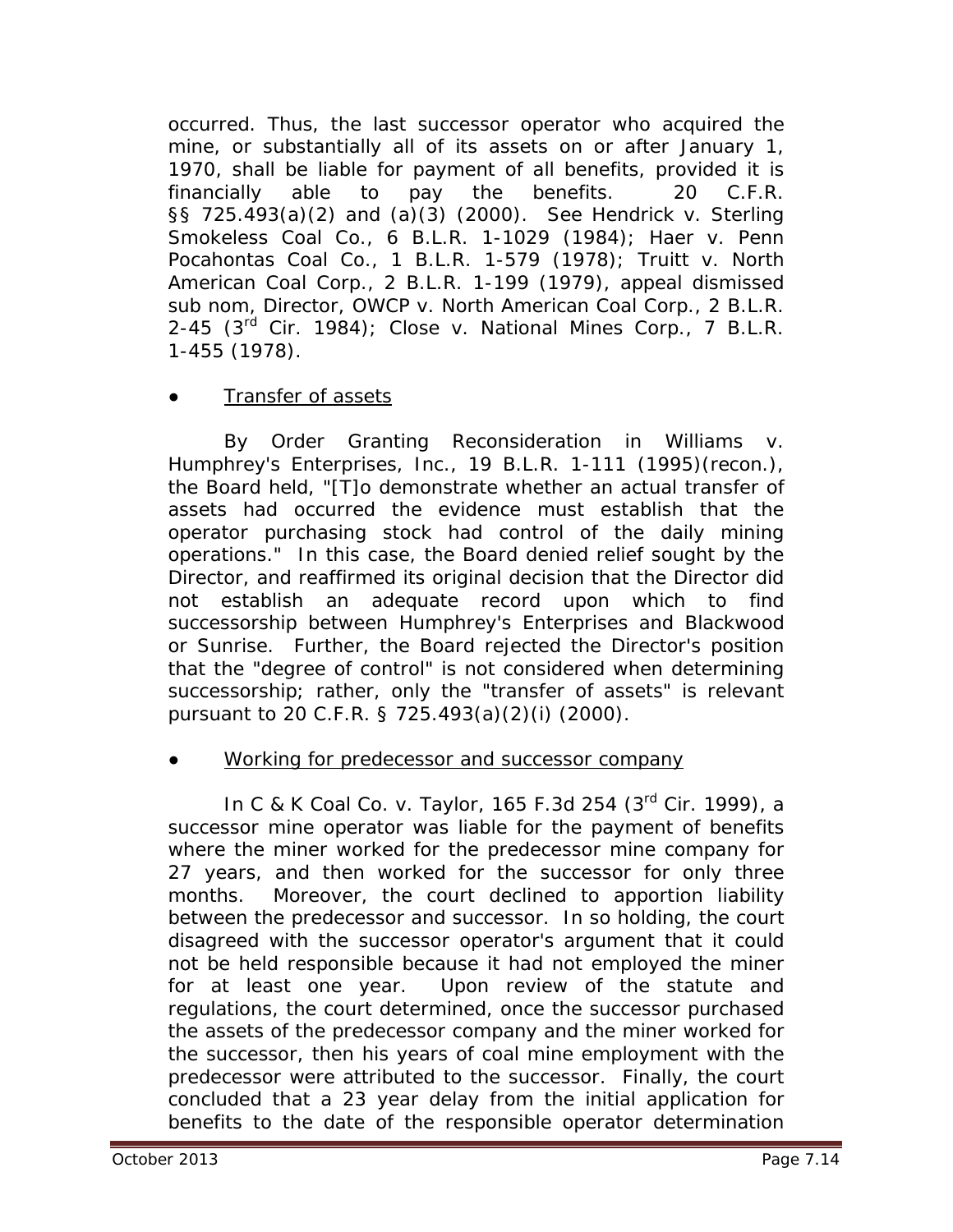did not violate employer's due process rights. However, it stated the following:

Although we recognize that inadequate information initially hampered the Office's ability to grasp the relationship among Taylor, Lamp, and C & K, we are appalled that this relatively straightforward issue bounced three times between the Office and an ALJ, accompanied by unnecessary delays. Similarly, we cannot ignore that the Board compounded the delay by permitting the Director to flout its rules that set time limits for filing briefs.

**. . .**

The tortured route that this matter took towards resolution simply cannot be justified. Counsel for the current Director, with admirable candor, did not try to do so at oral argument. Rather, he assured us that steps have been taken in the past few years to ensure that Black Lung claims are expeditiously resolved. Statistics reveal that the number and age of pending Black Lung cases has, indeed, steadily decreased. We cannot hope but that this trend continues. Recent progress, however, is of little consolation to (Employer) . . ..

# **b. For claims filed after January 19, 2001**

The provisions at 20 C.F.R. § 725.492 contain an amended definition of "successor operator." Subsection (a) provides, "Any person who . . . acquired a mine or mines, or substantially all of the assets thereof, from a prior operator, or acquired the coal mining business of such prior operator, or substantially all of the assets thereof, shall be considered a 'successor operator' with respect to any miners previously employed by such prior operator." 20 C.F.R. § 725.492(a). The new regulations also set forth additional "transactions" deemed to create a successor operator relationship, including reorganization of the company and liquidation. The regulations further provide, "This section shall not be construed to relieve a prior operator of any liability if such prior operator meets the conditions set forth in § 725.494." 20 C.F.R. § 725.492(d).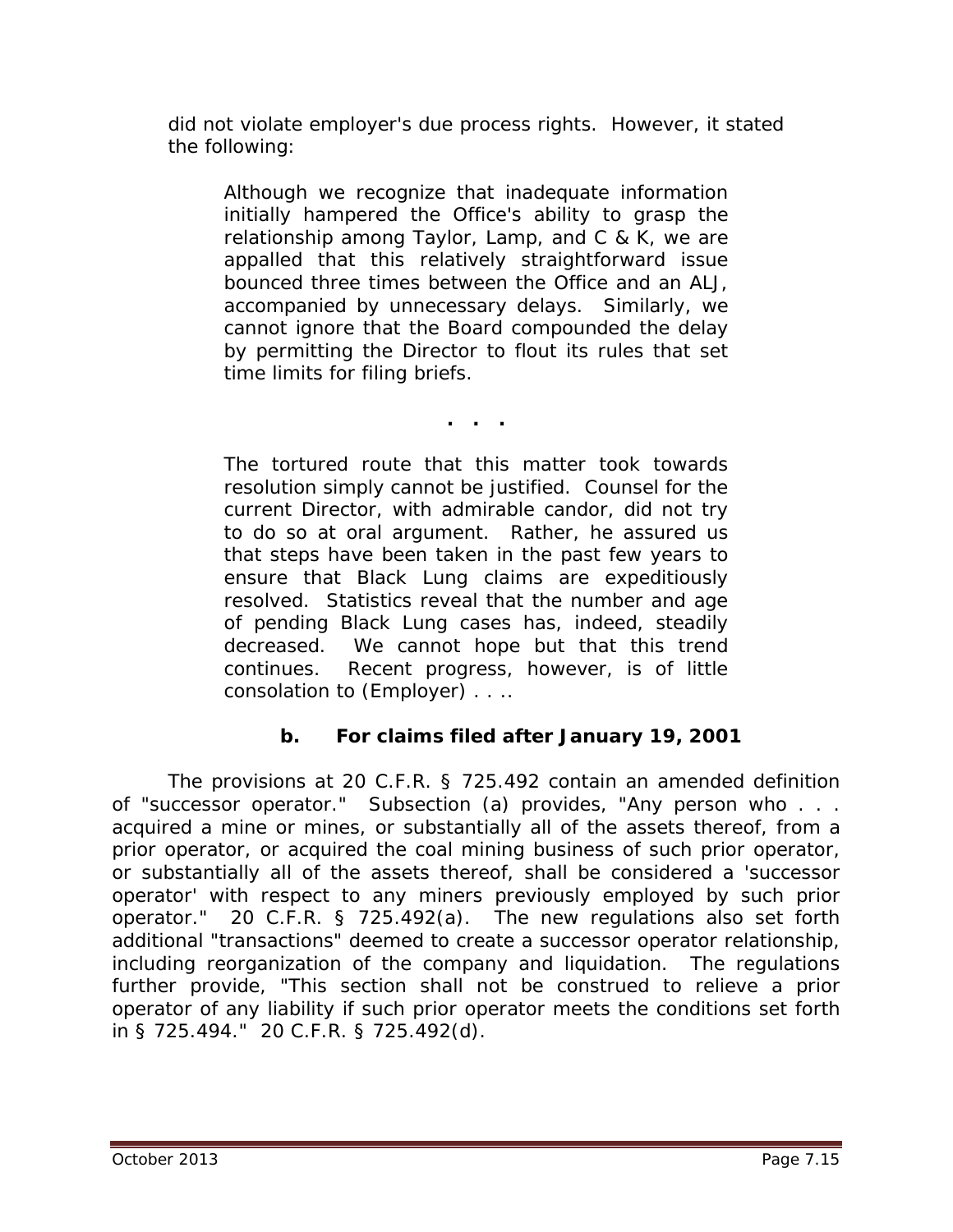# **7. The federal government**

# **a. For claims filed on or before January 19, 2001**

Prior to the regulatory amendments, the Board held federal agencies could be held potentially liable as an operator for the payment of benefits. In *Moore v. Duquesne Light Co.*, 4 B.L.R. 1-40 (1981), the Board reasoned the Department of Interior's Bureau of Mines, which was operating a coal mine, could be considered an operator. However, the Board also held the United States is not legally capable, for purposes of the regulations, of providing benefits to the claimant. Civil liability may not be imposed upon a "sovereign" except to the extent, and in the manner, to which it has consented. *Dalehite v. United States*, 346 U.S. 15 (1953).

Under the Federal Employee's Compensation Act, Congress provided a federal employee's exclusive cause of action against the United States, and therefore, the Bureau of Mines would be incapable of assuming any liability for payment under the Black Lung Benefits Act. Although the Board, in *Spradlin v. Island Creek Coal Co.*, 6 B.L.R. 1-716 (1984), refused to address whether the Mine Enforcement Safety Administration could be a responsible operator, it is logical that the same analysis would apply.

# **b. For claims filed after January 19, 2001**

The amended regulations at 20 C.F.R. § 725.491(f) provide, "Neither the United States, nor any State, nor any instrumentality or agency of the United States or any State, shall be considered an operator." 20 C.F.R. § 725.491(f).

# **8. Partnerships**

#### **a. For claims filed on or before January 19, 2001**

Prior to the regulatory amendments, in *Williams v. Lovilia Coal Co.*, 20 B.L.R. 1-58 (1996), the Board held the miner's status as a partner of the responsible operator did not "affect his eligibility for benefits based on his work for that concern," and Employer's "status as the responsible operator does not turn on [the miner's] partnership agreement." Citing to the Act, which lists partnerships as entities which may be held liable for benefits, as well as FRCP 17(b)(1), which provides a partnership may be sued to enforce a substantive right against it, the Board concluded "a partnership which operates a coal mine . . . is properly named as the responsible operator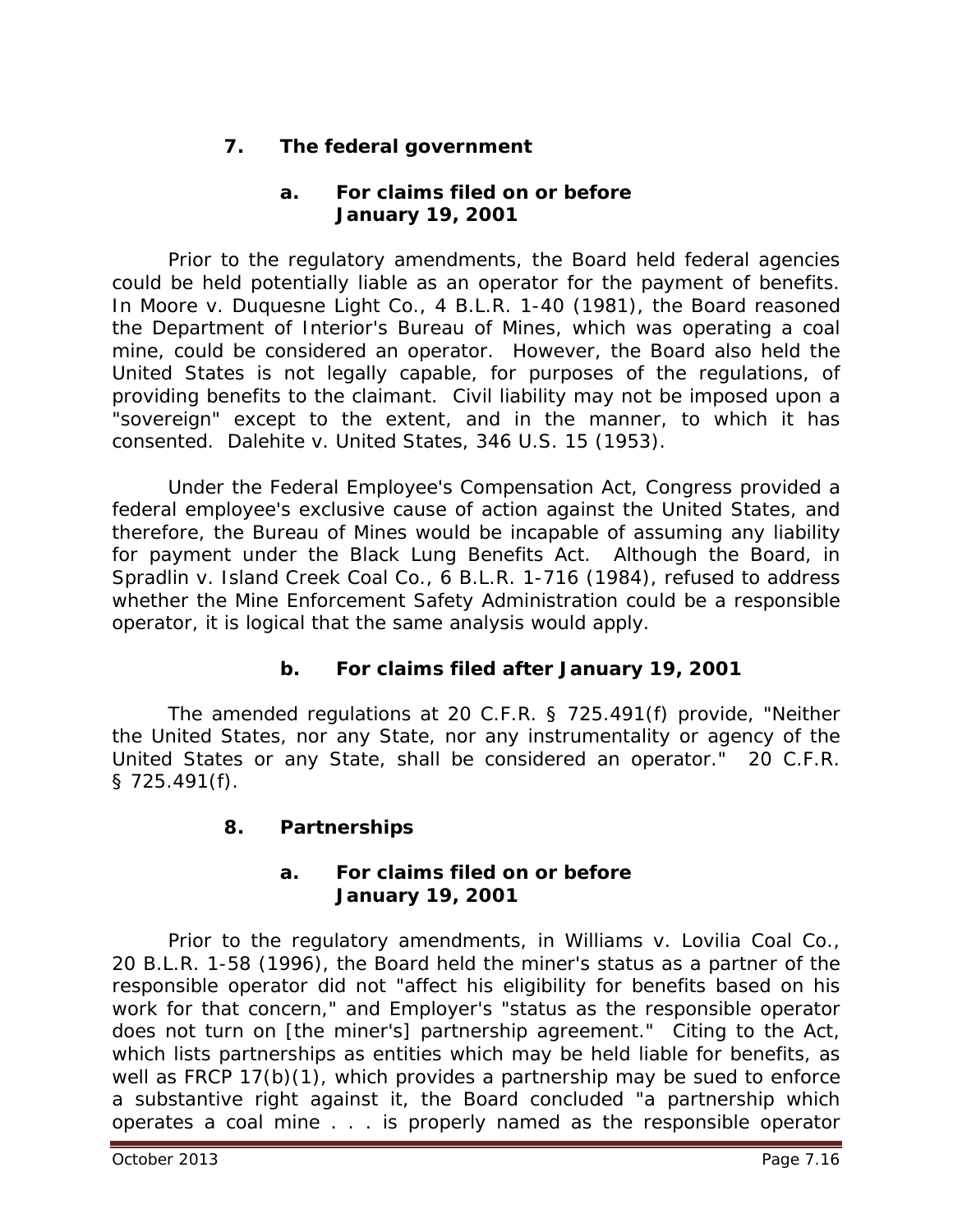under the firm name." The Board further noted "there is no option in [the Act] for a partner or self-employed person to opt out of coverage for qualifying coal mine employment."

# **b. For claims filed after January 19, 2001**

Under the amended regulations at 20 C.F.R. § 725.491(b), the terms "owner," "lessee," and "person" include "any individual, partnership, association, corporation, firm, subsidiary of a corporation, or other organization, as appropriate, except that an officer of a corporation shall not be considered an 'operator' for purposes of this part." 20 C.F.R. § 725.491(b).

#### **9. A "reorganized" company**

#### **a. For claims filed on or before January 19, 2001**

Prior to the regulatory amendments, in *Bates v. Creek Coal Co.*, 18 B.L.R. 1-1 (1993), the Board held Employer was a "reorganized entity," and not a successor operator. The Board noted reorganization is "a change in business form as opposed to a change in substance . . . [and] does not discharge the liability of the original entity." Specifically, in *Bates*, "[operator] CCI did not buy [operator] CCC's assets; rather CCC became CCI without interrupting operations." As a result, the Board held, in determining whether the miner worked for CCC or CCI for at least a cumulative one year period, his two years of employment with CCC is merged with his two months of subsequent employment with CCI to hold the "reorganized entity" of CCC/CCI liable for benefits. By Decision and Order on Reconsideration, the Board reaffirmed its holding in *Bates v. Creek Coal Co.*, 20 B.L.R. 1-36 (1996), *aff'g. on recon.*, 18 B.L.R. 1-1 (1993) holding a "reorganized" company is not a successor operator and is, therefore, primarily liable for benefits.

#### **b. For claims filed after January 19, 2001**

Under the amended regulations, "The following transactions shall also be deemed to create successor operator liability":

(1) If an operator ceases to exist by reason of a reorganization which involves a change in identity, form, or place of business or organization, however effected.

20 C.F.R. § 725.492(b)(1).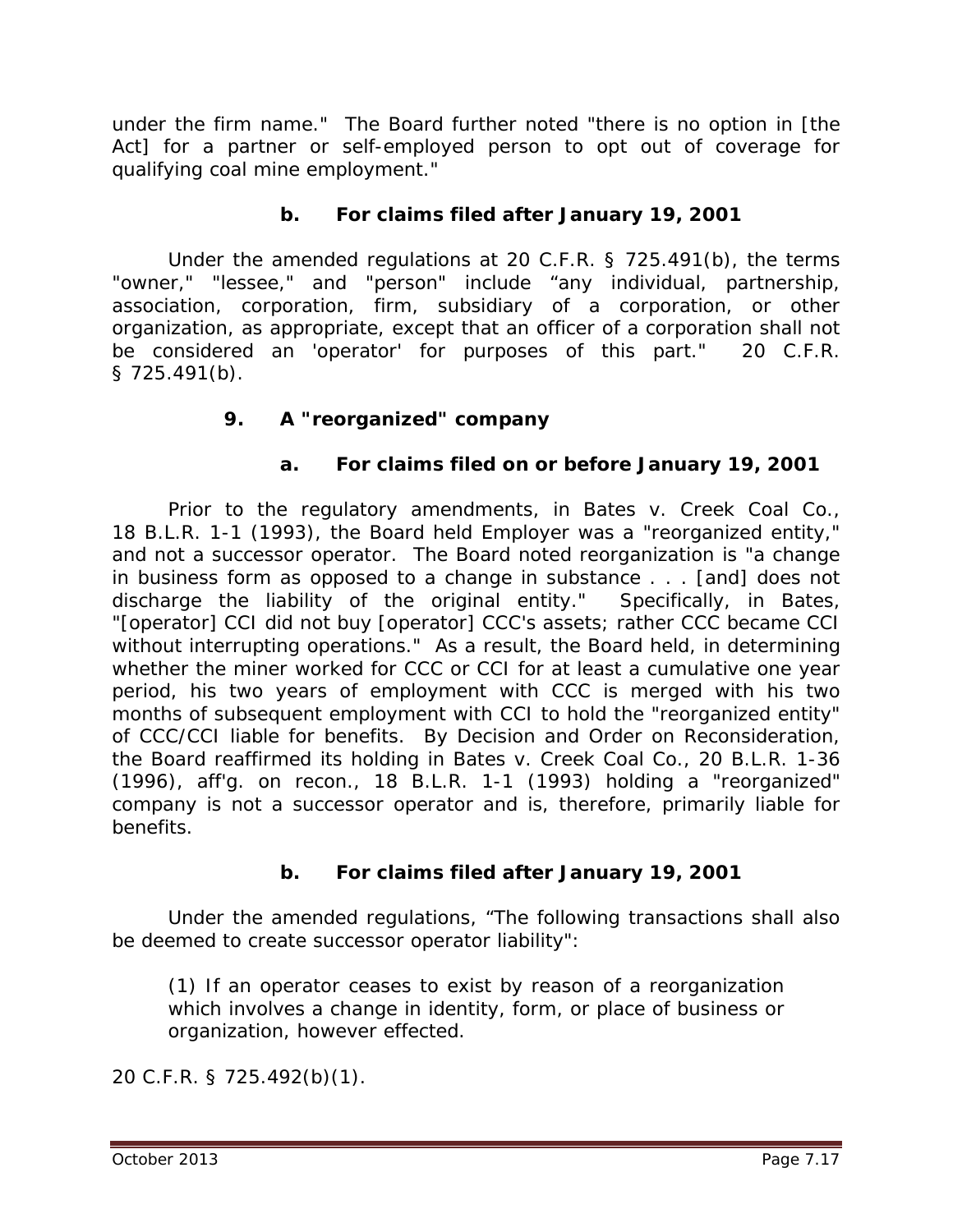#### **10. State government**

#### **a. For claims filed on or before January 19, 2001**

Pursuant to the Eleventh Amendment of the Constitution, there is no right to sue a State government entity unless (1) express consent is given, or (2) a statutory exemption is created. *See Blatchford v. Native Village of Noatak and Circle Village*, 501 U.S. 775 (1991); *Tafflin v. Levitt*, 493 U.S. 455 (1990); *West Virginia v. United States*, 479 U.S. 305 (1987).

#### **b. For claims filed after January 19, 2001**

Under the amended regulations at 20 C.F.R. § 725.491(f), "[n]either the United States, nor any State, nor any instrumentality or agency of the United States or any State, shall be considered an operator." 20 C.F.R. § 725.491(f).

#### **B. Situs of the work performed**

Since an operator is an individual or entity that owns, controls, or supervises a "coal mine," $7$  it is necessary to determine whether the miner was working at a coal mine. As an example, Claimant's work in Employer's central repair shop did not constitute coal mine employment because the work did not meet the situs requirement, and Employer was not an operator. *Seibert v. Consolidation Coal Co.*, 7 B.L.R. 1-42 (1984).

#### **C. Miner's disability or death arose out of coal mine employment with the operator**

# **1. Generally**

An employer may be held liable for benefits where the miner's disability or death arose at least in part out of employment in or around a mine, or other facility, during a period when the mine or facility was operated by the employer. *See* 20 C.F.R. § 725.491(a)(1). [8](#page-17-1) The Board holds the language, "at least in part," should be read "at least in any part"; there is no requirement that the causal nexus be significant. *Harringer v. B & G Construction Co.*, 4 B.L.R. 1-542 (1982).

<span id="page-17-0"></span><sup>7</sup> *See* 20 C.F.R. § 725.491(a)(1).  $\overline{a}$ 

<span id="page-17-1"></span><sup>8</sup> Formerly 20 C.F.R. § 725.492(a)(1) (2000).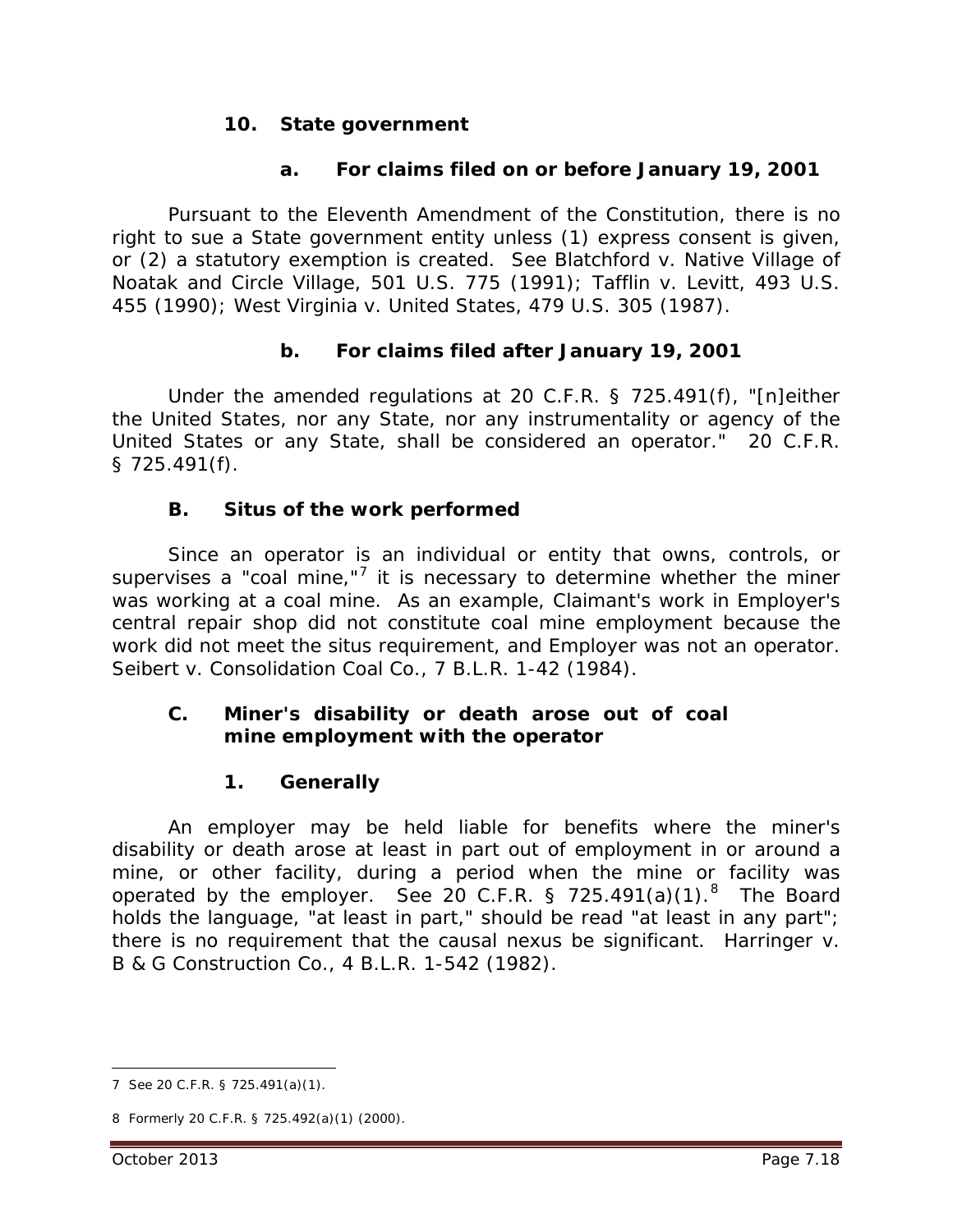# **2. Rebuttable presumptions**

The regulations provide the following two presumptions to support a finding that the employer is liable for benefits: (1) a presumption that the miner was regularly and continuously exposed to coal dust; and (2) a presumption that the miner's pneumoconiosis arose out of his employment with the operator. 20 C.F.R. 725.4[9](#page-18-0)1(d).<sup>9</sup>

Under the amended regulations, there is a rebuttable presumption that the miner's "disability or death" arose in whole or in part out of his or her employment with the operator. 20 C.F.R. § 725.494(a). This subsection further provides the following:

Unless this presumption is rebutted, the responsible operator shall be liable to pay benefits to the claimant on account of the disability or death of the miner in accordance with this part. A miner's pneumoconiosis, or disability or death therefrom, shall be considered to have arisen in whole or in part out of work in or around a mine if such work caused, contributed to or aggravated the progression or advancement of the miner's loss of ability to perform his or her regular coal mine employment or comparable employment.

20 C.F.R. § 725.494(a). [10](#page-18-1) 

These presumptions apply only with regard to the determination of a responsible operator, and *not* to the miner's entitlement to benefits, which must be separately determined under the appropriate regulations (*see* 20 C.F.R. Part 718).

#### **a. Presumption that the miner was regularly and continuously exposed to coal dust**

Twenty C.F.R. § 725.492(c) provides a rebuttable presumption that, during the course of an individual's employment, the individual was regularly and continuously exposed to coal dust. 20 C.F.R. § 725.491(d). $11$  To rebut the presumption, Employer must establish there were *no* significant periods of coal dust exposure. *Conley v. Roberts and Schaefer Coal Co.*, 7 B.L.R.

<span id="page-18-0"></span><sup>9</sup> Formerly 20 C.F.R. § 725.492 (2000).  $\overline{a}$ 

<span id="page-18-1"></span><sup>10</sup> *Compare* 20 C.F.R. § 725.493 (2000).

<span id="page-18-2"></span><sup>11</sup> Formerly 20 C.F.R. § 725.492(c) (2000).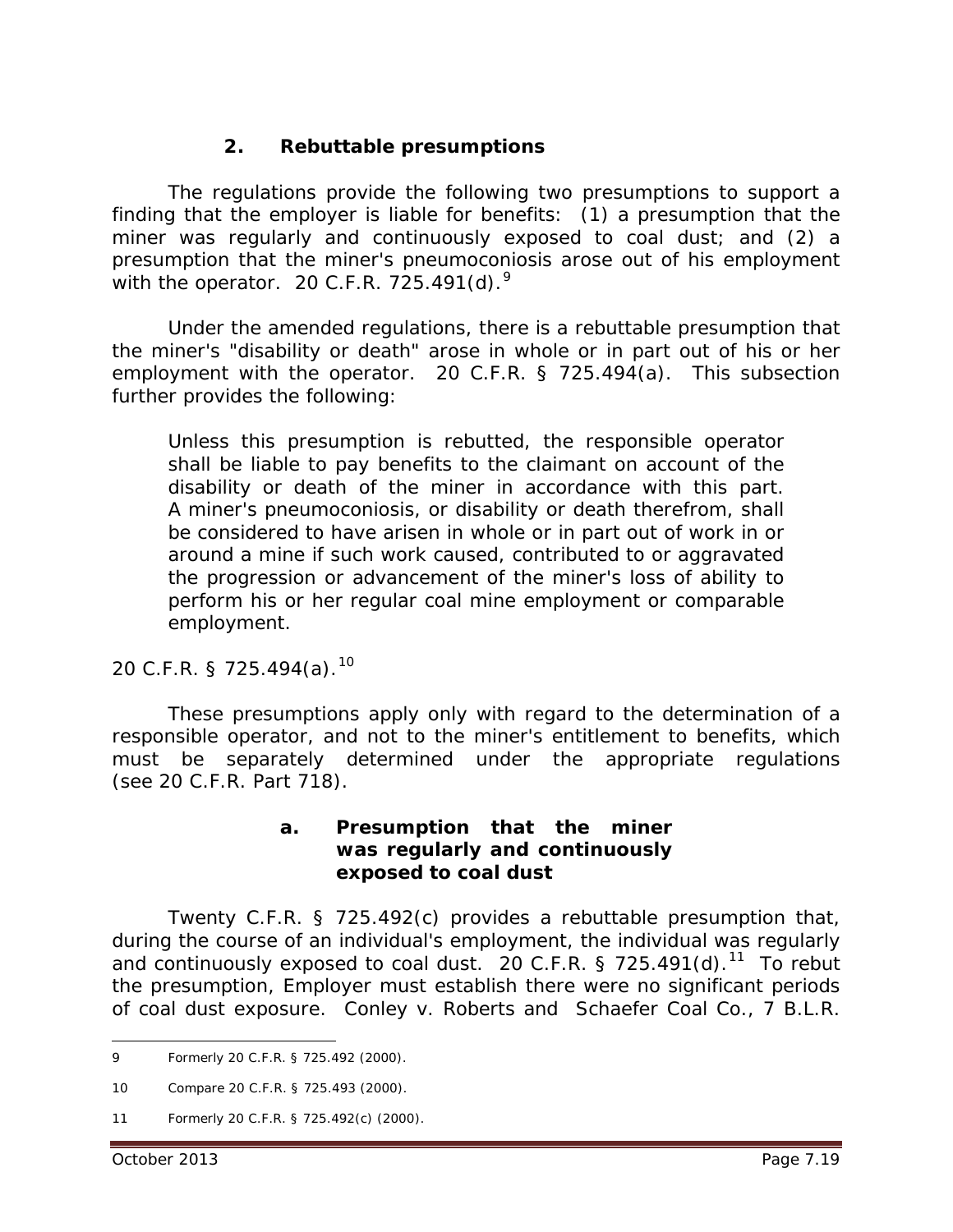1-309 (1984); *Richard v. C & K Coal Co.*, 7 B.L.R. 1-372 (1984); *Zamski v. Consolidation Coal Co.*, 2 B.L.R. 1-1005 (1980). The frequency of coal dust exposure must be so slight that employment with the mine operator could not have caused pneumoconiosis. *Richard*, *supra; Harringer v. B & G Construction Co.*, 4 B.L.R. 1-542 (1982).

For purposes of determining entitlement to benefits (as opposed to designating the proper responsible operator), it is error for an Administrative Law Judge to discount coal mine employment because it was not "regular and continuous," and because it was not "performed under conditions which were substantially similar to those present in an operating underground mine." *Ritchey v. Blair Electric Services Co*., 6 B.L.R. 1-966, n.3 (1984). The Board distinguished *Luker v. Old Ben Coal Co.*, 2 B.L.R. 1-304 (1979), which applies only to establishing entitlement pursuant to 30 U.S.C. § 921(c)(4) of the Act and its implementing regulations. 20 C.F.R. §§ 410.414(b) and 718.305 (2000).

#### **b. Presumption that the miner's pneumoconiosis arose out of coal mine employment with the operator**

The regulations provide claimant with a second rebuttable presumption; *to wit*, the pneumoconiosis arose in whole or in part out of his employment with a properly designated operator. 20 C.F.R. § 725.494(a).<sup>[12](#page-19-0)</sup> Pneumoconiosis, or disability therefrom, arises in whole or in part out of work in or around a mine if such work contributed to, or aggravated, the progression or advancement of a miner's loss of ability to perform his regular or comparable coal mine work. *Yurga v. Bethlehem Mines Corp.*, 5 B.L.R. 1-429 (1982).

To satisfy rebuttal under this subsection, the operator must prove "within reasonable medical certainty or at least probability by means of fact and/or expert opinion based thereon that the claimant's exposure to coal dust in his operation, at whatever level, did not result in, or contribute to, the disease." *Zamski v. Consolidation Coal Co.*, 2 B.L.R. 1-1005 (1980).

In *Hendrick v. Sterling Smokeless Coal Co.*, 6 B.L.R. 1-1029 (1984), Employer argued medical evidence established the miner was totally disabled due to pneumoconiosis at least eight months prior to his employment with Employer; therefore, Employer could not be the responsible operator because Claimant could not prove that his total disability arose at least in part out of employment with the named operator

<span id="page-19-0"></span><sup>12</sup> Formerly 20 C.F.R. § 725.493(a)(6) (2000).  $\overline{a}$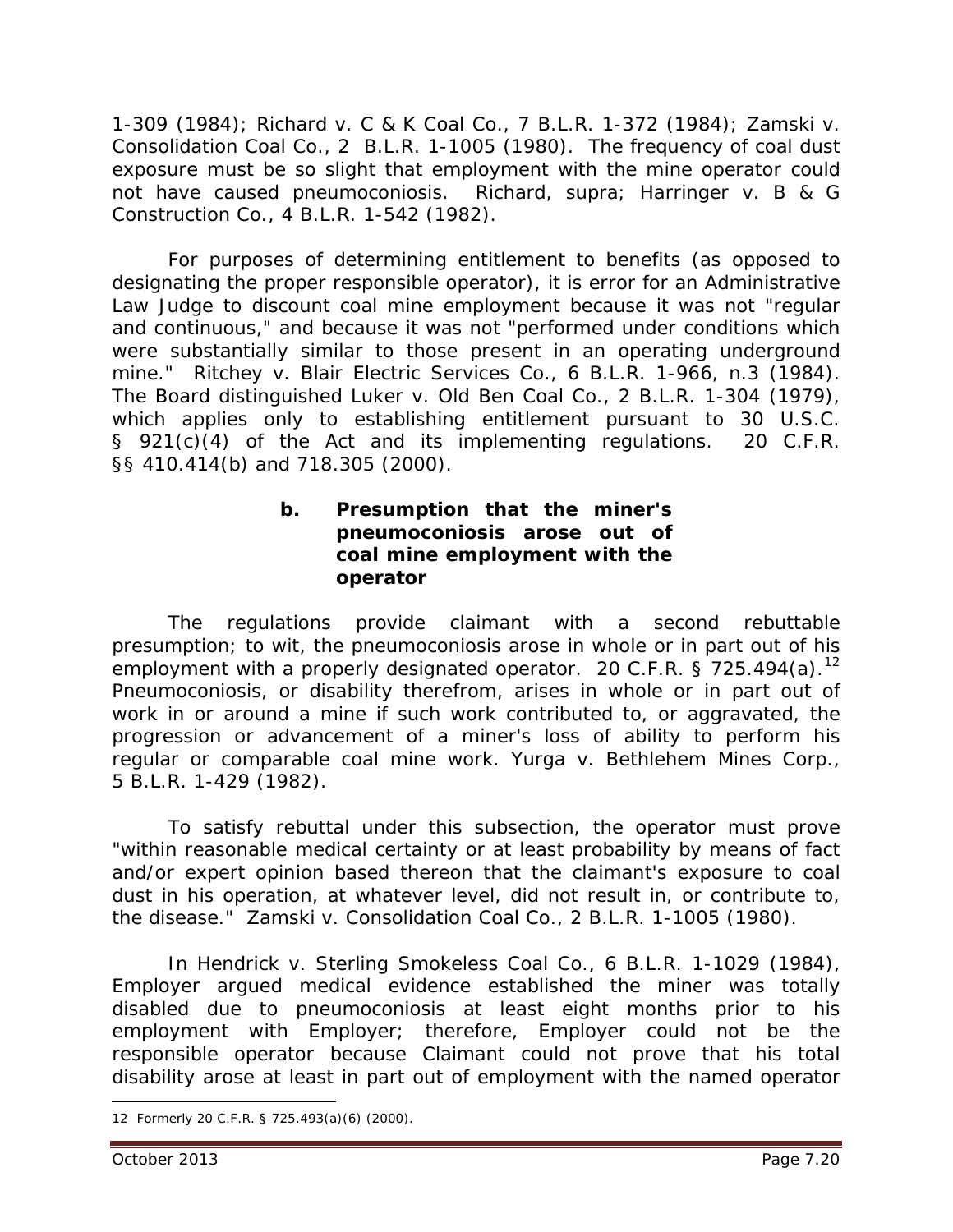as required by 20 C.F.R. § 725.494 $(a)$ .<sup>13</sup> The Board upheld the Administrative Law Judge's rejection of Employer's argument. A miner cannot be found to be totally disabled while continuing to perform his usual coal mine work unless either of the following is established: (1) the miner has complicated pneumoconiosis; or (2) there are changed circumstances of employment indicative of a reduced ability to perform coal mine work. *Truitt v. North American Coal Co.*, 2 B.L.R. 1-199 (1979).

# **D. Operation of a coal mine after June 30, 1973**

The regulations at 20 C.F.R. § 725.494(b)<sup>[14](#page-20-1)</sup> require the named employer operate a coal mine, or other facility, for any period of time after June 30, 1973 to be held liable for the payment of benefits as a responsible operator.

# **E. Employment after December 31, 1969**

#### **1. Generally**

The miner's employment with the operator must include at least one working day after December 31, 1969. 20 C.F.R. § 725.494(d). [15](#page-20-2) *See also Bethlehem Mines Corp. v. Warmus*, 578 F.2d 59 (3rd Cir. 1978). The term "working day" is defined as any day or part of a day for which a miner received pay for work as a miner. 20 C.F.R. § 725.101(a)(32).<sup>[16](#page-20-3)</sup>

# **2. "Working day" defined**

The phrase "working day" is modified under the amended regulations, which reference 20 C.F.R. § 725.101(a)(32). Under 20 C.F.R. § 725.101(a)(32):

A 'working day' means any day or part of a day for which a miner received pay for work as a miner, but shall not include any day for which the miner received pay for work as a miner, but shall not include any day for which the miner received pay while on approved absence, such as vacation or sick leave. In determining whether a miner worked for one year, any day for which the miner received pay while on an approved absence, such as vacation or sick leave, may be counted as part of the

<span id="page-20-3"></span>16 Formerly 20 C.F.R. § 725.493 (2000).

<span id="page-20-0"></span><sup>13</sup> Formerly 20 C.F.R. § 725.492(a)(1) (2000).  $\overline{a}$ 

<span id="page-20-1"></span><sup>14</sup> Formerly 20 C.F.R. § 725.492(a)(2) (2000).

<span id="page-20-2"></span><sup>15</sup> Formerly 20 C.F.R. § 725.492(a)(3) (2000).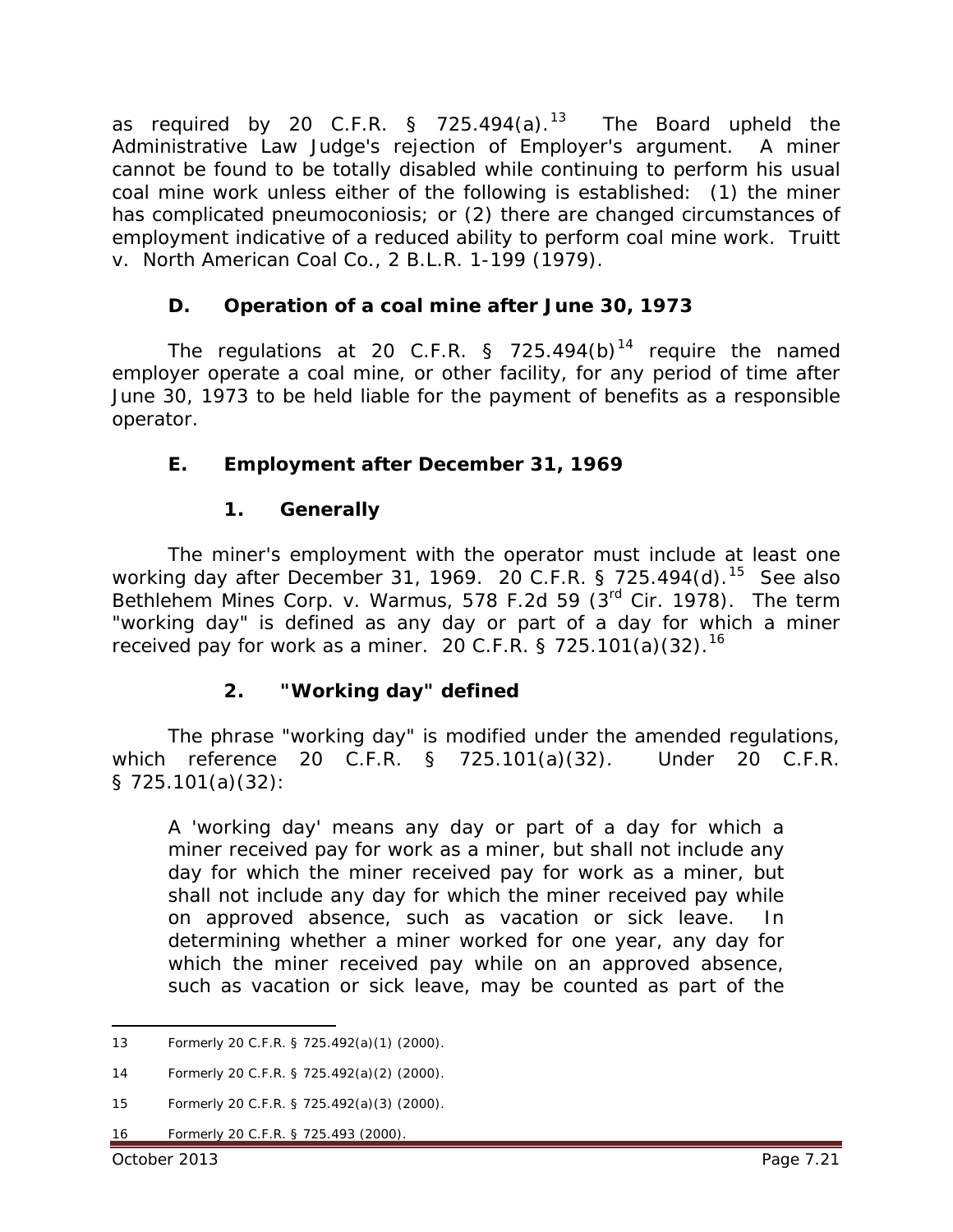calendar year and as partial periods totaling one year.

20 C.F.R. § 725.101(a)(32).

#### **F. Cumulative employment of one year or more and the 125-day rule**

# **1. Generally**

There are two types of calculations utilized for determining the length of a miner's employment. One calculation serves to determine whether a miner has worked for an operator for a cumulative period of one year for purposes of the entitlement presumptions (20 C.F.R. § 718.301). This calculation may be based on "any reasonable method" such as affidavits of co-workers, testimony of the miner, payroll stubs, W-2 forms, or Social Security records. The fact-finder may include time on an employer's payroll even while sick or on vacation for example.

The second type of calculation (referred to as "the 125-day rule") is used to determine *actual exposure* to coal dust while working for an operator. Here, the 125-day rule is utilized in pre- and post-amendment claims.

In post-amendment claims, if Exhibit 610 of the *Office of Workers' Compensation Programs Coal Mine (BLBA) Procedure Manual* is utilized, a copy must be in the record or attached to the decision. *The Daniels Co. v. Director, OWCP [Mitchell]*, 479 F.3d 321 (4<sup>th</sup> Cir. 2007). Importantly, once the fact-finder determines that a miner was on the operator's payroll for a period of one calendar year, or partial periods totaling one year, then the fact-finder must determine whether the miner spent an actual 125 working days at the operator's mine site. This requirement is designed to demonstrate that the miner suffered from "regular" exposure to coal dust while in the employ of the operator.

#### **2. Injury time not counted for purposes of 125 days**

In calculating the length of coal mine employment for purposes of the presumptions at 20 C.F.R. § 718.301, injury time may be included. *See* Chapter 6 for further discussion on computing length of coal mine employment for purposes of entitlement to benefits.

However, for purposes of responsible operator designation, the regulations require that a miner spend a minimum of 125 actual working days at the mine site. Thus, for this purpose, time off due to injury or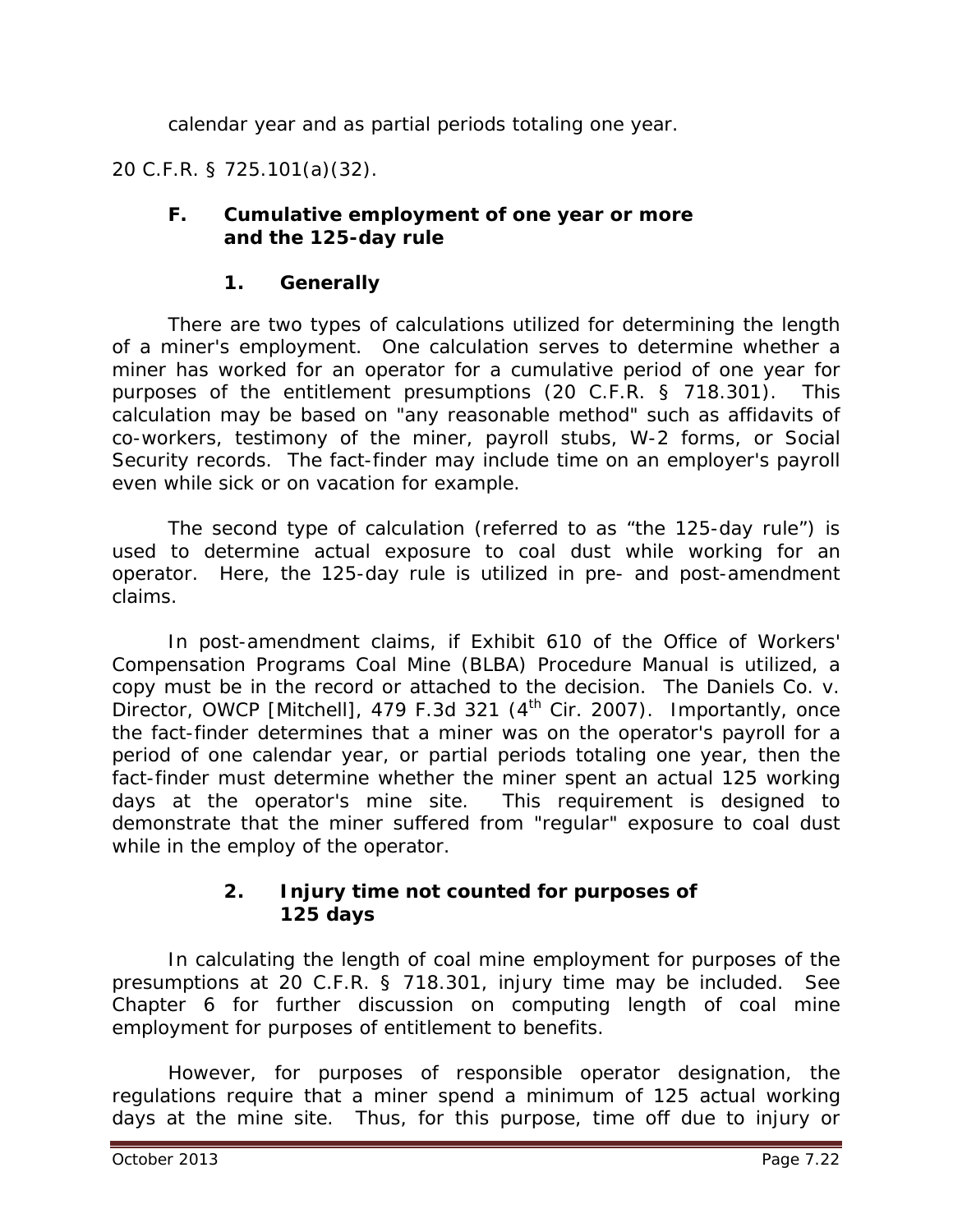sickness cannot be counted. *See e.g., Kentland Elkhorn Coal Corp. v. Director, OWCP [Hall]*, 287 F.3d 555 (6<sup>th</sup> Cir. 2002) (Claimant quit working for Employer after his injury, and he did not even work for the company for 125 days prior to his injury).

# **3. Use of the 125-day rule for claims filed on or before January 19, 2001**

#### **a. Constitutes one year of cumulative employment for operator**

In claims filed on or before January 19, 2001, which fall under the jurisdiction of the Seventh and Eighth Circuits, a finding of 125 days of employment for an operator constitutes one year of employment for purposes of both (1) responsible operator designation, and (2) entitlement presumptions at 20 C.F.R. § 718.301. *Landes v. Director, OWCP*, 997 F.2d 1192 (7th Cir. 1993); *Yauk v. Director, OWCP* 912 F.2d 192 (8th Cir. 1989).

#### **b. Does not constitute one year of cumulative employment for operator**

**Benefits Review Board** 

The Board, on the other hand, limits use of the 125-day rule to determining whether an operator may be held potentially liable for the payment of benefits. In *Croucher v. Director, OWCP*, 20 B.L.R. 1-67 (1996)(*en banc*), the Board rejected Claimant's argument that his length of coal mine employment must be determined using the 125-day rule. The Board held the 125-day rule relates to identification of the proper responsible operator, not the actual length of a miner's employment for purposes of the entitlement presumptions at 20 C.F.R. § 718.301. The Board noted the following:

[T]he 125 day provision set out at Section 725.493(b) may be applicable once the threshold requirement that the miner be employed for at least one year, or partial periods totaling one year, is satisfied. (citation omitted). Once that requirement is satisfied, employer is provided an opportunity to establish that the miner's employment was not regular by proving that the miner has not worked for employer for a period of at least 125 working days. Thus, the Board has held that a mere showing of 125 days of coal mine employment does not, in and of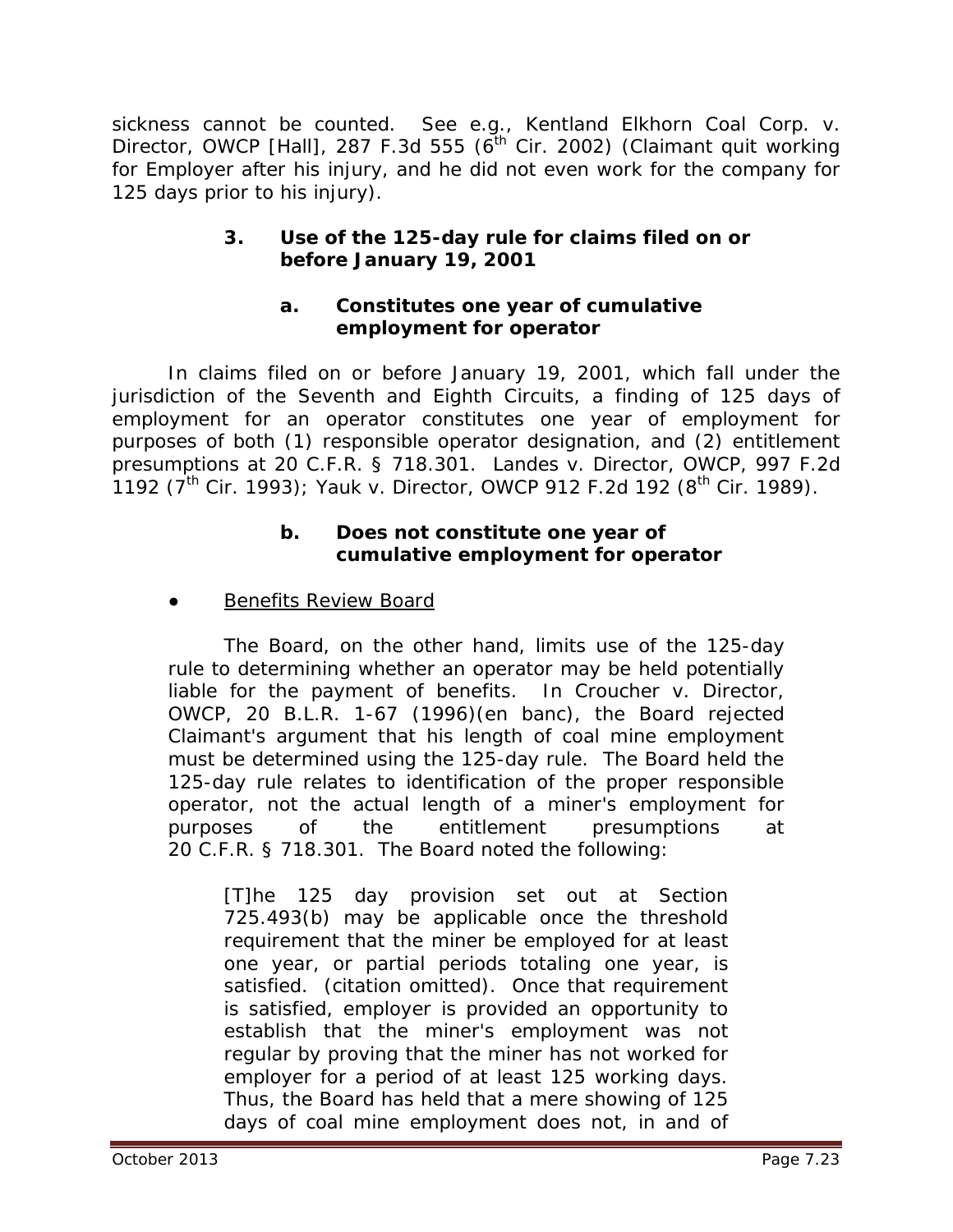itself, establish one year of coal mine employment under 20 C.F.R. § 725.493. (citation omitted).

In so holding, the Board noted its disagreement with the Seventh and Eighth Circuits in *Landes* and *Yauk* stating application of the 125-day rule to determine the miner's length of coal mine employment results in miners receiving "credit for coal mine employment during periods of time where there is no evidence to support any coal mine employment whatsoever."

*See also Clark v. Barnwell Coal Co.*, 22 B.L.R. 1-275 (2003) (the Board addressed three different methods utilized by the Administrative Law Judge in calculating the length of coal mine employment under 20 C.F.R. § 725.493(b) (2000), which "contemplates a two-step inquiry into the miner's employment to determine if an employer is the responsible operator").

#### Fourth Circuit

In *The Daniels Co. v. Director, OWCP [Mitchell]*, 479 F.3d 321  $(4<sup>th</sup>$  Cir. 2007), the court concluded, in order for an operator to be held responsible for the payment of benefits, (1) it must have employed the miner for at least one calendar year, and during the calendar year (2) the miner must spend a minimum of 125 working days at the mine site. The Board and Director, OWCP asserted "regular employment" with an operator for a period of one year may be demonstrated if a miner demonstrates 125 working days at the mine site over the entire course of his employment with the operator. The court disagreed:

Under the view of the Board and director, 'regular employment' under § 725.493(b) is established if an employee works a total of 125 days over the course of his entire period of employment, even if that employment lasts a decade or more. So long as the employee worked a total of at least 125 days in or around a coal mine or tipple at *any* time during his employment, he will be deemed to have been 'regularly employed in or around a coal mine.' (citations omitted). We have not interpreted § 725.493 in such a manner nor, as we noted in (Armco, Inc. v. Martin, 277 F.3d 468, 473 (4<sup>th</sup> Cir. 2002)), do the intervening amendments to the regulations support such an interpretation . . ..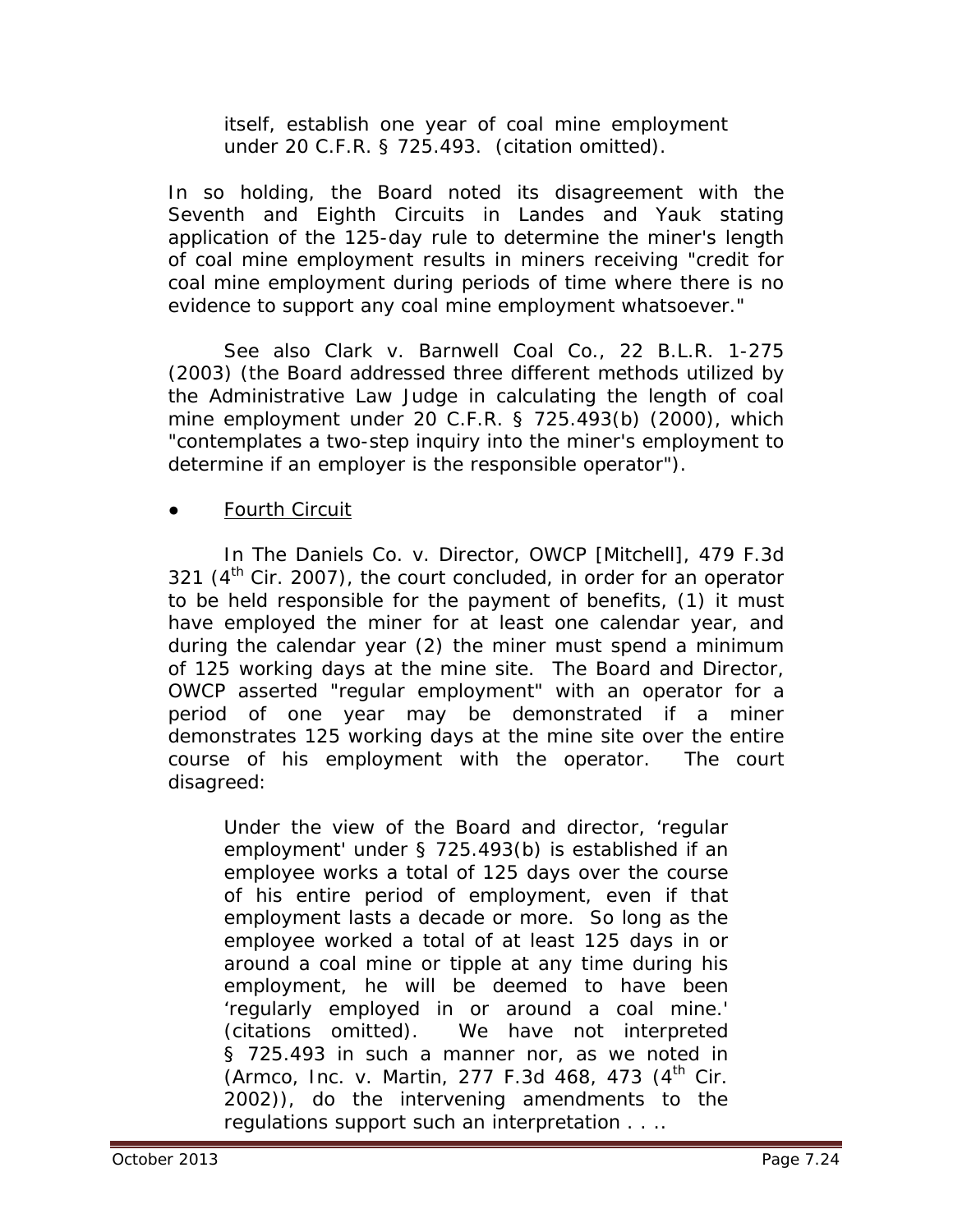The court concluded, in naming an operator responsible for the payment of benefits, it is the Director's burden to demonstrate the miner worked for the company for one calendar year *during which* the miner spent a minimum of 125 working days at the mine site.

Further, the court held the amended provisions at 20 C.F.R. § 725.101(a)(32)(iii) are not applicable to a claim filed prior to January 19, 2001 and, under the facts of the present case, they could not be used as a "guide." In support of its holding, the court reasoned as follows:

By its terms, the (amended) regulation may be used in situations where the miner's employment lasted less than one year or 'the beginning and ending dates of the miner's coal mine employment' cannot be established. (citation omitted). Here, the record contains documentary evidence of Mitchell's employment by Mesa, including 'payroll registers listing the specific dates on which the miner was dispatched to the coal mine tipples, his hours, and his pay.' (citation omitted). The formula's calculation is also to be based upon BLS average daily earnings for the coal mine industry and any calculation thereunder 'shall' be accompanied by a copy of the BLS table. Here, the ALJ did not attach the table and did not explain her calculation. Nor does it appear that she took into account the undisputed evidence that Mitchell, by virtue of the character of his work for Mesa, was paid tipple wages at inflated overtime rates. In short, § 725.101(a)(32)(iii) is not applicable to the responsible operator inquiry in this case, nor would we affirm its use as a 'guide' given the multiple deficiencies present in its application; its use as a 'guide' in this case could not help but yield an unreliable and unfair result.

The court determined there was insufficient evidence to designate Daniels as the responsible operator. Indeed, the court noted evidence established the miner was employed by Daniels from September 1974 to February 1988, "but not as a miner." Rather, Daniels operated a "fabrication shop," and was "engaged in the business of building material handling systems for various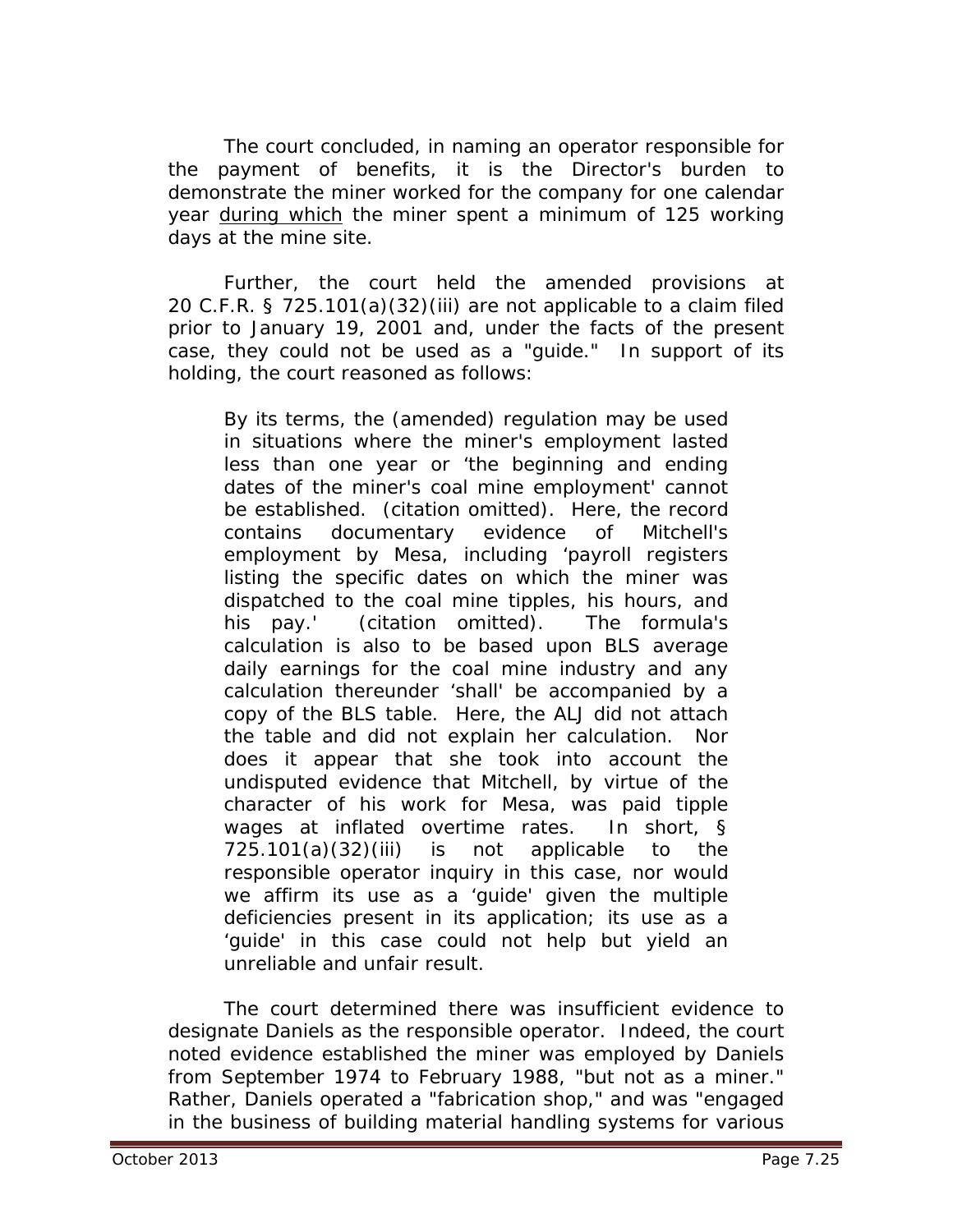coal processing plants . . .." Daniels did not operate a coal mine or coal tipple, nor did it "provide services or perform work at or near any such facility." From this, the court concluded, "Daniels could not be designated a responsible operator under the Act because it is not engaged in coal mine or coal tipple work, nor did (Claimant) technically perform any such work or receive wages for it from Daniels."

The court noted, on occasion from 1979 to 1986, the miner performed sporadic, part-time work at the tipples for Daniels' sister company, Mesa. However, if Claimant was viewed as an employee of Mesa, then the "first step of the 'responsible operator' inquiry would not be met; namely, the evidence did not demonstrate that Claimant worked for Mesa for a period of one year or partial periods totaling one year." The court then noted, if Claimant was viewed as an employee of Daniels, then the "first step" of the inquiry would be satisfied, *i.e.* evidence established that the miner worked for Daniels for a period of one year, or partial periods totaling one year from 1974 to 1988. However, the "second step" of the inquiry would remain unsatisfied; *to wit*, evidence did not support a finding that Claimant spent an actual 125 working days at the mine site *during* a calendar year of his employment with Daniels.

In *ARMCO, Inc. v. Martin*, 277 F.3d 468 (4th Cir. 2002), the court applied the pre-amendment provisions at 20 C.F.R. § 725.493(a)(1) (2000) to hold the 125-day rule only may be used to determine the proper responsible operator; it cannot be used to determine the claimant's length of coal mine employment for purposes of the entitlement presumptions at 20 C.F.R. § 718.301. $^{17}$  In this vein, the court noted 20 C.F.R. § 725.493(b) (2000) provides a two-step inquiry in determining whether the named operator is properly responsible for the payment of benefits:

Under the first step, a court must determine whether a miner worked for an operator for 'a period of one year, or partial periods totaling one year.' 20 C.F.R. § 725.493(b) (1999). If the court determines that this one-year requirement has been met, it must then undertake the second inquiry of whether a

 $\overline{a}$ 

<span id="page-25-0"></span><sup>&</sup>lt;sup>17</sup> Although the amended regulatory provisions were not applicable, the court stated the new regulations clarified the earlier regulatory provisions, and the court's holding was consistent with the amended provisions. *Id.* at 475.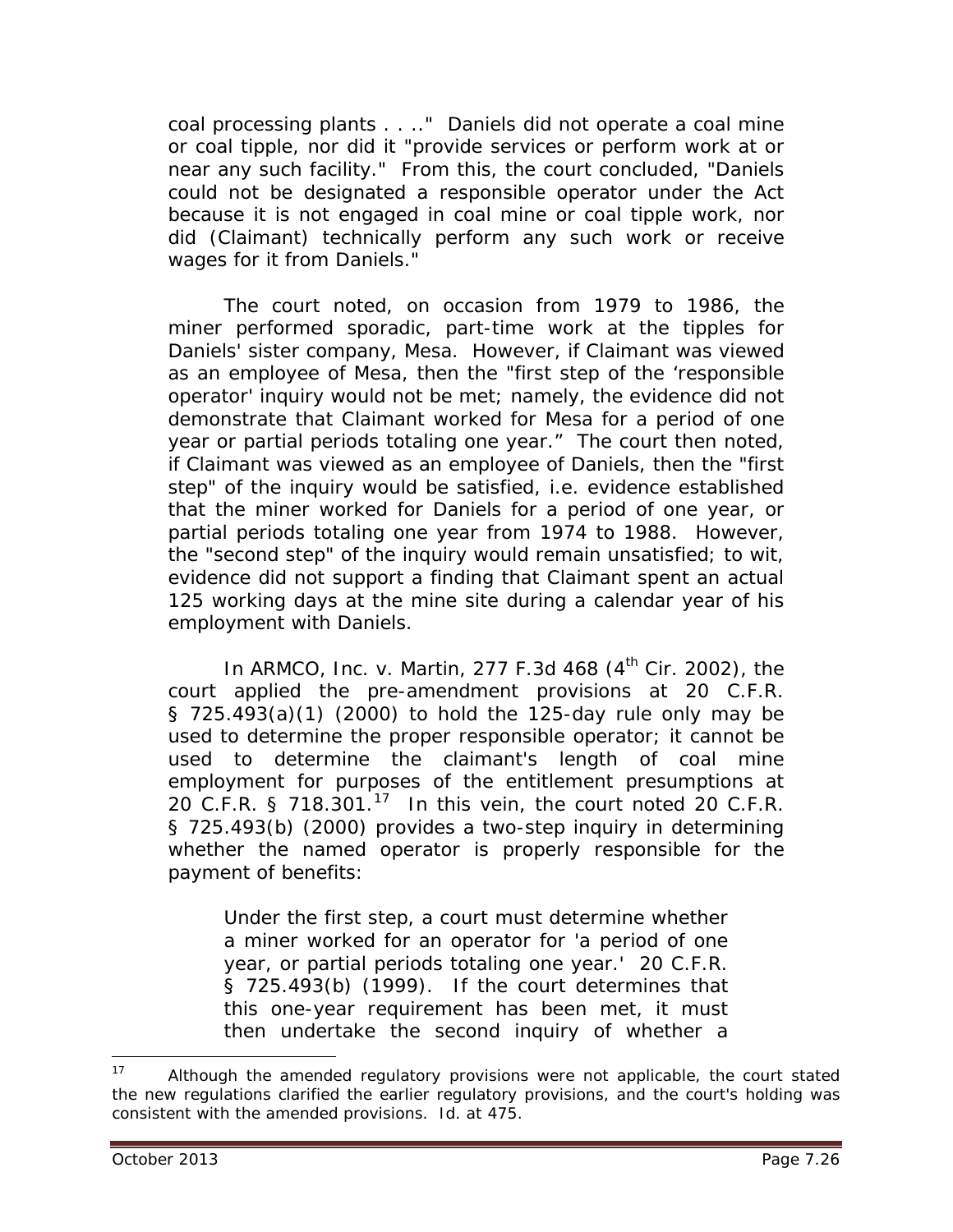miner's employment during that one year was 'regular,' *i.e.* whether, during the one year, the miner 'was regularly employed in or around a coal mine.'

*Id.* at 474. The court found the "regulations provide that responsible operator liability does not arise unless an operator employed a miner for one calendar year during which the miner regularly worked for that operator, defining 'regularly worked' to be a minimum of 125 days." In support of its position, the court cited to Board and circuit court decisions, which reached the same result: *Croucher v. Director, OWCP*, 20 B.L.R. 1-68, 1-72 to 1-73 (1998) (en banc); *Northern Coal Co. v. Director, OWCP*, 100 F.3d 871, 876 (10th Cir. 1996); and *Director, OWCP v. Gardner*, 882 F.2d 67, 71 (3rd Cir. 1989). The court noted:

This two-step inquiry means that 'the one-year employment requirement sets a floor for the operator's connection with the miner,' below which the operator cannot be held responsible for the payment of benefits. The 125 day limit relates to the minimum amount of time the miner may have been exposed to coal dust while in the employment by the operator. (citation omitted).

*Id.* at 475. In so holding, the court rejected the position taken by the Seventh and Eighth Circuits in *Landes v. Director, OWCP*, 997 F.2d 1192, 1195 (7th Cir. 1993), and *Yauk v. Director, OWCP*, 912 F.2d 192, 195 ( $8<sup>th</sup>$  Cir. 1989) to the effect, if a miner works for 125 days, then s/he will be credited with one year of coal mine employment for purposes of 20 C.F.R. § 718.301.

#### **c. Provisions at 20 C.F.R. § 725.493 (2000) provide guidance only in factuallydisputed claims**

In *Thomas v. BethEnergy Mines, Inc.*, 21 B.L.R. 1-10 (1997) (on recon.), the Board held the following with regard to calculating the length of coal mine employment for purposes of identifying a responsible operator:

[W]e now hold that the Administrative Law Judge properly rejected Big Mountain's argument that the language in Section 725.493(b) requiring the miner to have worked for at least 125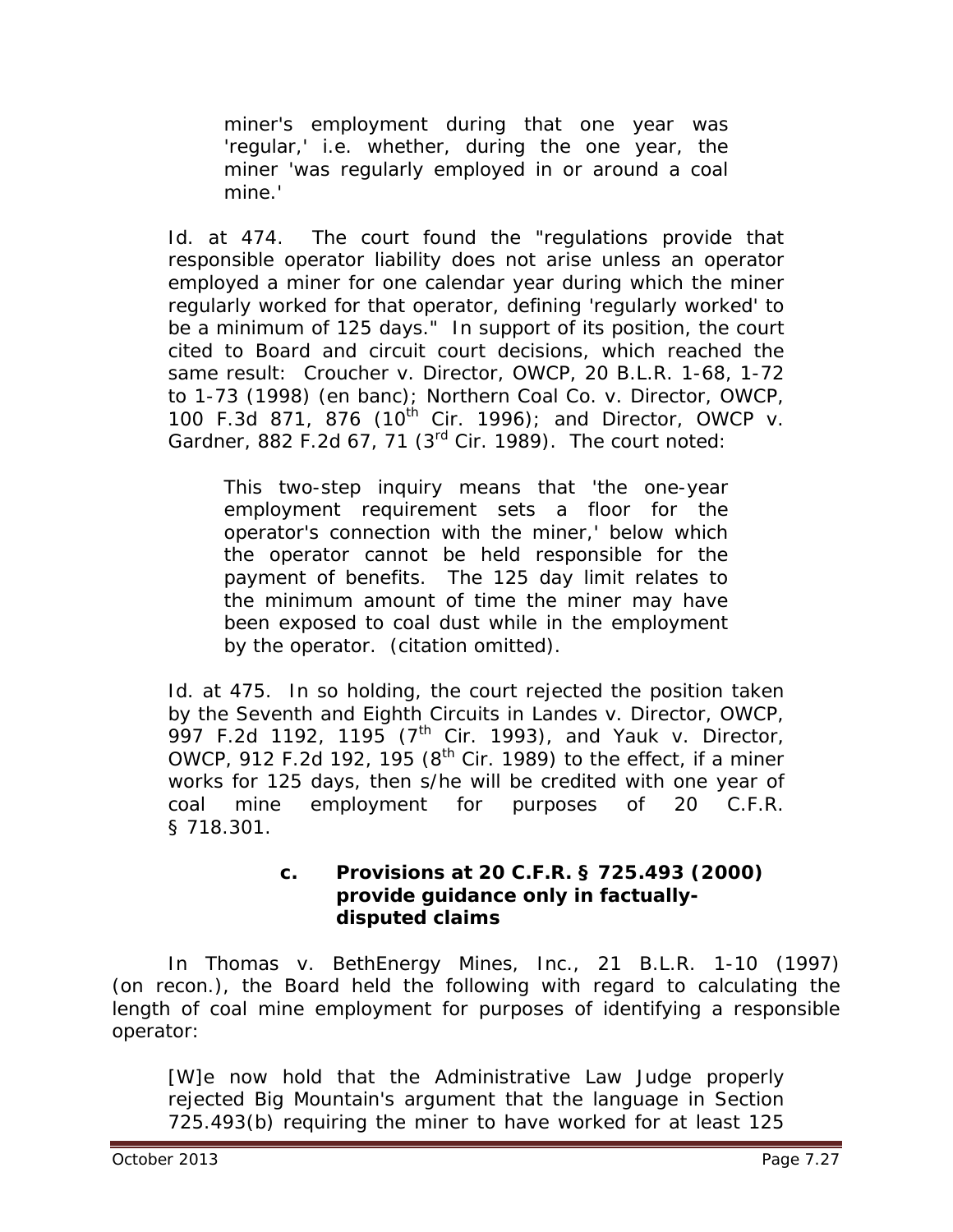working days in order to establish regular employment was mandatory. We affirm the Administrative Law Judge's finding that the provisions in Section 725.493(b) were included to provide guidance in factually disputed cases on the question of how to calculate a year of employment for purposes of Section 725.493, and were not intended to deny liability where it is uncontested that a miner was carried on the payroll as an employee for a period in excess of one year.

# **d. Source of the 125-day rule**

The genesis of the 125-day rule is the National Bituminous Coal Wage Agreement of 1978 ("Agreement"). The Agreement credits a miner with a full year of service for welfare and pension fund purposes if the miner worked 1000 or more hours (125 working days) in a calendar year. Because the Agreement was the product of collective bargaining between labor and industry, the Secretary adopted it as a reasonable basis for defining one year of employment under 20 C.F.R. § 725.493(b) (2000). *See* 43 Fed. Reg. 36805 (Aug. 18, 1978).

#### **4. Use of the 125-day rule for claims filed after January 19, 2001**

# **a. Generally**

The regulations direct the employer, for which the miner last worked regularly for a cumulative period of one year, is the operator responsible for the payment of benefits under the Act. A year of employment for purposes of determining the responsible operator is defined as "a period of one year, or partial periods totaling one year, during which the miner was regularly employed in or around a coal mine by the operator or other employer," where the miner spent a minimum of 125 working days at the mine site. 20 C.F.R. §§ 725.101(a)(32) and 725.494.

Once this threshold one year of employment requirement is met, the burden shifts to the employer to demonstrate that the actual number of days worked at the mine site did not total 125. 20 C.F.R. § 725.101 (a)(32); *Bungo v. Bethlehem Mines Corp.*, 8 B.L.R. 1-348, 1-350 (1986); *Burmley v. Clay Coal Corp.*, 6 B.L.R. 1-956 n.2 (1984). A working day is defined as "any day or part of a day for which a miner received pay for work as a miner." 20 C.F.R. § 725.101(a)(32).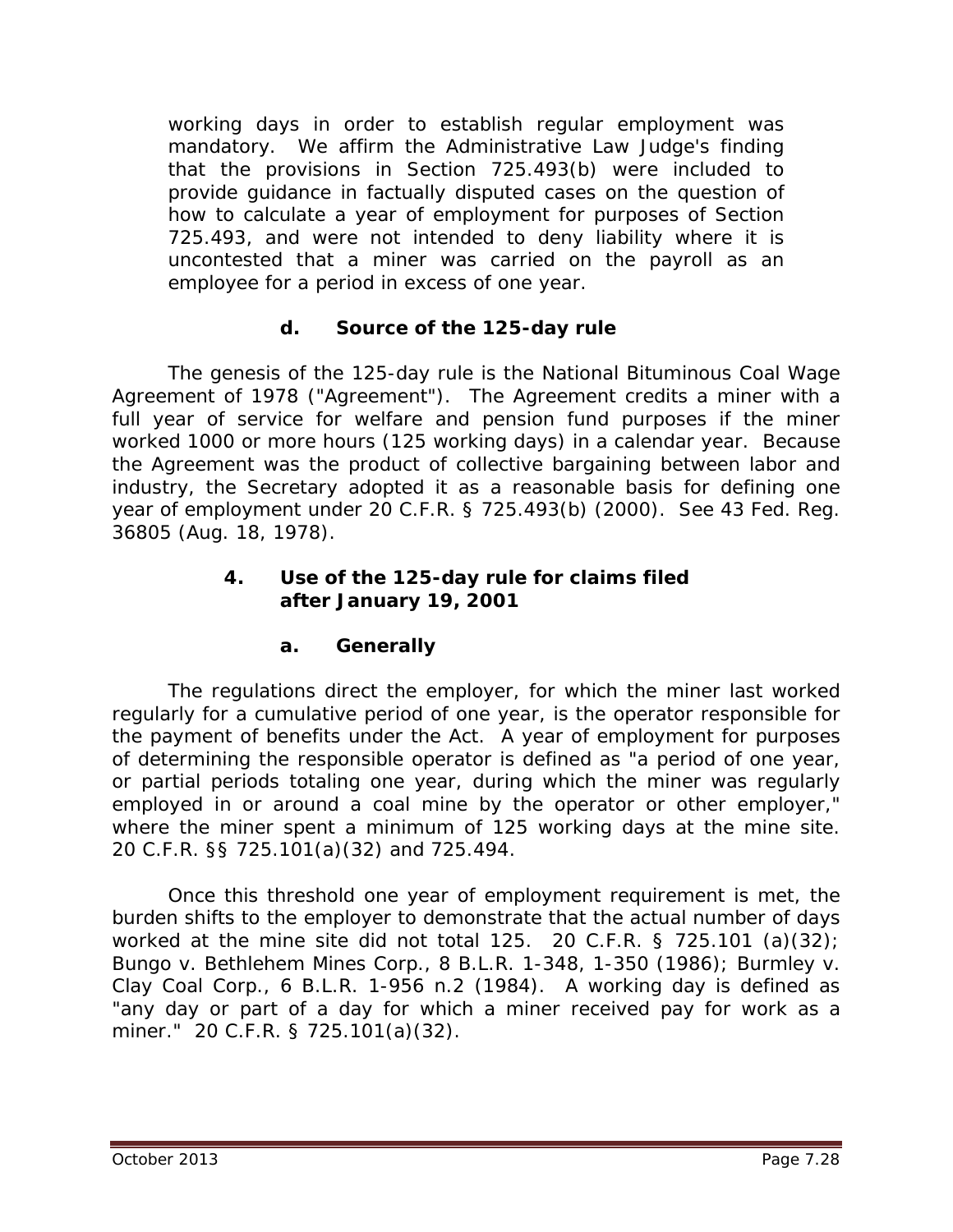#### **b. Bureau of Labor Statistics table**

The amended regulatory provisions at 20 C.F.R. § 725.101(a)(32) make reference to a table developed by the *Bureau of Labor Statistics*. The Department uses two tables, which are identified as Exhibits 609 and 610 of the *Office of Workers' Compensation Programs Coal Mine (BLBA) Procedure Manual*. Data from Exhibit 609, titled "Wage Base History," is set forth in Chapter 6, and may be used to compute length of coal mine employment for entitlement purposes at 20 C.F.R. § 718.301. Data from Exhibit 610, titled "Average Earnings of Employees in Coal Mining," is set forth below, and is a list average of earnings by year for miners who spent an *actual* 125 working days at a mine site:

| <u>Year</u> | Yearly (125 days) | <u>Daily</u> |
|-------------|-------------------|--------------|
| 2010        | \$28,230.00       | 225.84       |
| 2009        | 26,140.00         | 209.12       |
| 2008        | 23,270.00         | 186.16       |
| 2007        | 21,960.00         | 175.68       |
| 2006        | 22,080.00         | 176.64       |
| 2005        | 22,060.00         | 176.48       |
| 2004        | 21,570.00         | 172.56       |
| 2003        | 19,900.00         | 159.20       |
| 2002        | 19,640.00         | 157.12       |
| 2001        | 19,040.00         | 152.32       |
| 2000        | 19,090.00         | 152.72       |
| 1999        | 19,340.00         | 154.72       |
| 1998        | 19,160.00         | 153.28       |
| 1997        | 19,010.00         | 152.08       |
| 1996        | 18,740.00         | 149.92       |
| 1995        | 18,440.00         | 147.52       |
| 1994        | 17,760.00         | 142.08       |
| 1993        | 17,260.00         | 138.08       |
| 1992        | 17,200.00         | 137.60       |
| 1991        | 17,080.00         | 136.64       |
| 1990        | 16,710.00         | 133.68       |
| 1989        | 16,250.00         | 130.00       |
| 1988        | 15,940.00         | 127.52       |
| 1987        | 15,750.00         | 126.00       |
| 1986        | 15,390.00         | 123.12       |
| 1985        | 15,250.00         | 122.00       |
| 1984        | 14,800.00         | 118.40       |
| 1983        | 13,720.00         | 109.76       |

#### **AVERAGE EARNINGS OF EMPLOYEES IN COAL MINING**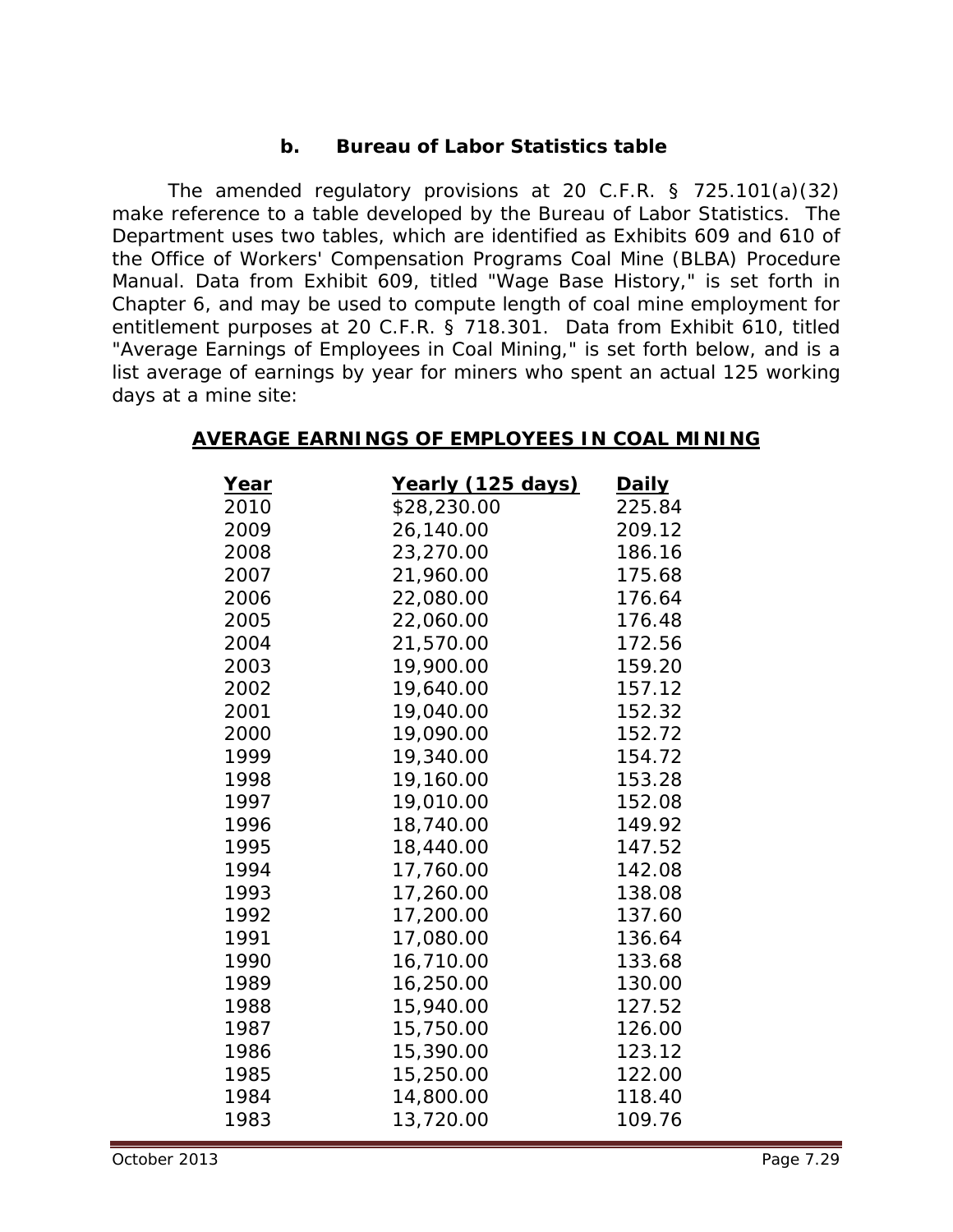| 1982 | 12,698.75 | 101.59 |
|------|-----------|--------|
| 1981 | 12,100.00 | 96.80  |
| 1980 | 10,927.50 | 87.42  |
| 1979 | 10,878.75 | 87.03  |
| 1978 | 10,038.75 | 80.31  |
| 1977 | 8,987.50  | 71.90  |
| 1976 | 8,008.75  | 64.07  |
| 1975 | 7,405.00  | 59.24  |
| 1974 | 6,080.00  | 48.64  |
| 1973 | 5,898.75  | 47.19  |
| 1972 | 5,576.25  | 44.61  |
| 1971 | 5,008.75  | 40.07  |
| 1970 | 4,777.50  | 38.22  |
| 1969 | 4,261.25  | 34.09  |
| 1968 | 3,801.25  | 30.41  |
| 1967 | 3,662.50  | 29.30  |
| 1966 | 3,438.75  | 27.51  |
| 1965 | 3,222.50  | 25.78  |
| 1964 | 3,031.25  | 24.25  |
| 1963 | 2,835.00  | 22.68  |
| 1962 | 2,717.50  | 21.74  |
| 1961 | 2,645.00  | 21.16  |

# **Bituminous Anthracite**

| <u>Year</u> | <u>Yearly</u> | <u>Daily</u> | <u>Yearly</u> | <b>Daily</b> |
|-------------|---------------|--------------|---------------|--------------|
| 1960        | \$2,687.50    | \$21.50      | \$2,266.25    | 18.13        |
| 1959        | 2,661.25      | 21.29        | 2,183.75      | 17.47        |
| 1958        | 2,415.00      | 19.32        | 2,130.00      | 17.04        |
| 1957        | 2,581.25      | 20.65        | 2,172.50      | 17.38        |
| 1956        | 2,472.50      | 19.78        | 2,083.75      | 16.67        |
| 1955        | 2,275.00      | 18.20        | 1,935.00      | 15.48        |
| 1954        | 2,022.50      | 16.18        | 1,775.00      | 14.20        |
| 1953        | 2,097.50      | 16.78        | 1,695.00      | 13.56        |
| 1952        | 1,880.00      | 15.04        | 1,750.00      | 14.00        |
| 1951        | 1,915.00      | 15.32        | 1,692.50      | 13.54        |
| 1950        | 1,633.75      | 13.07        | 1,553.75      | 12.43        |
| 1949        | 1,465.00      | 11.72        | 1,447.50      | 11.58        |
| 1948        | 1,691.25      | 13.53        | 1,342.50      | 10.74        |
| 1947        | 1,606.25      | 12.85        | 1,262.50      | 10.10        |
| 1946        | 1,362.50      | 10.90        | 1,060.00      | 8.48         |
| 1945        | 1,315.00      | 10.52        | 876.25        | 7.01         |
| 1944        | 1,267.50      | 10.14        | 733.75        | 5.87         |
| 1943        | 1,057.50      | 8.46         | 648.75        | 5.19         |
| 1942        | 857.50        | 6.86         | 705.00        | 5.64         |
| 1941        | 750.00        | 6.00         | 657.50        | 5.26         |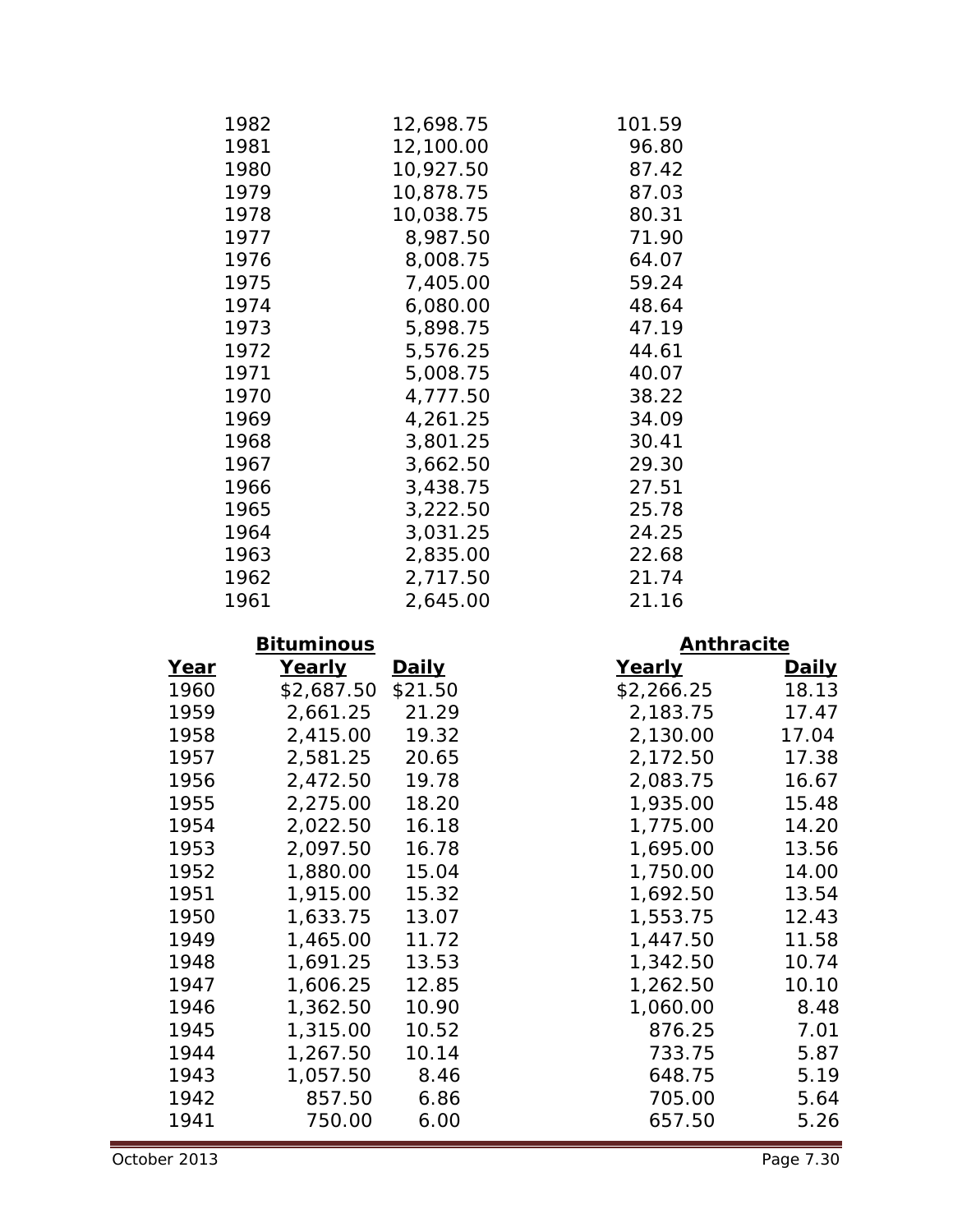| 1940 | 617.50 | 4.94 | 648.75   | 5.19 |
|------|--------|------|----------|------|
| 1939 | 598.75 | 4.79 | 705.00   | 5.64 |
| 1938 | 525.00 | 4.20 | 657.50   | 5.26 |
| 1937 | 585.00 | 4.68 | 693.75   | 5.55 |
| 1936 | 552.50 | 4.42 | 703.75   | 5.63 |
| 1935 | 478.75 | 3.83 | 707.50   | 5.66 |
| 1934 | 450.00 | 3.60 | 750.00   | 6.00 |
| 1933 | 375.00 | 3.00 | 717.50   | 5.74 |
| 1932 | 362.50 | 2.90 | 726.25   | 5.81 |
| 1931 | 455.00 | 3.64 | 801.25   | 6.41 |
| 1930 | 560.00 | 4.48 | 875.00   | 7.00 |
| 1929 | 647.50 | 5.18 | 863.75   | 6.91 |
| 1928 | 671.25 | 5.37 | 912.50   | 7.30 |
| 1927 | 723.75 | 5.79 | 925.00   | 7.40 |
| 1926 | 717.50 | 5.74 | 1,062.50 | 8.50 |
| 1925 | 713.75 | 5.71 | 1,065.00 | 8.52 |
| 1924 | 811.25 | 6.49 | 1,058.75 | 8.47 |
| 1923 | 925.00 | 7.40 | 1,007.50 | 8.06 |
| 1922 | 582.50 | 4.66 | 907.50   | 7.26 |
| 1921 | 905.00 | 7.24 | 933.75   | 7.47 |
| 1920 | 817.50 | 6.54 | 888.75   | 7.11 |

If Exhibit 610 of the *Office of Workers' Compensation Programs Coal Mine (BLBA) Procedure Manual* is utilized, a copy must be in the record or attached to the decision. *The Daniels Co. v. Director, OWCP [Mitchell]*, 479 F.3d 321 ( $4^{th}$  Cir. 2007).

# **5. Employment for fewer than 125 days**

If the employer establishes that the miner did not work for a period of at least 125 days at a mine site, then the miner was not "regularly" employed. 20 C.F.R. § 725.101(a)(32).<sup>18</sup> The 125-day rule serves only as a method by which the employer may demonstrate that the miner's employment during the one year period, or intermittent periods totaling one year, was not regular. Thus, an employer's argument that two other companies could have been responsible because they could not prove that the claimant worked for them less than 125 days, is without merit because the claimant was not employed by the other employers for at least one year. *Brumley v. Clay Coal Co.*, 6 B.L.R. 1-956, n. 2 (1984).

<span id="page-30-0"></span><sup>18</sup> Formerly 20 C.F.R. § 725.493(b) (2000).  $\overline{a}$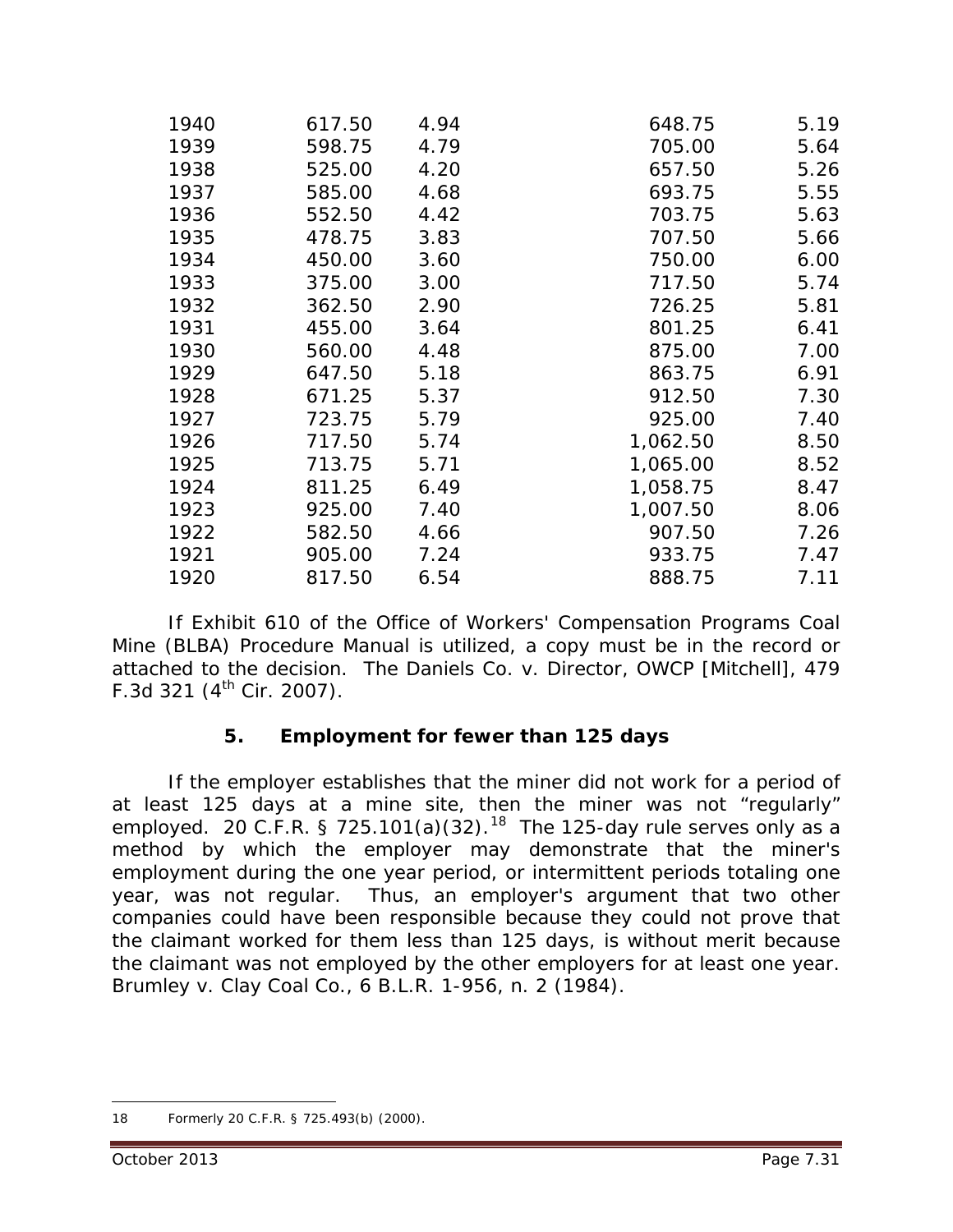#### **6. Intermittent employment, effect of**

For purposes of 20 C.F.R. § 725.493(b), one year of coal mine employment may be established by accumulating intermittent periods of coal mine employment. 20 C.F.R.  $\frac{1}{5}$  725.101(a)(32)(ii).<sup>19</sup> Thus, the named operator is responsible for benefits payments where (1) the operator is the miner's most recent employer, and (2) the miner's cumulative employment with the operator amounted to more than one year, even where the miner worked for a different employer in between his work with the named operator. *Snedecker v. Island Creek Coal Co.*, 5 B.L.R. 1-91 (1982) (Island Creek was the responsible operator where claimant worked for Island Creek from July 1968 to November 1972, for Consolidation Coal from December 1972 to July 1975, and again for Island Creek from July 1975 to February 1976). A named operator was the responsible operator where the miner worked 102 months prior to a work-related injury, and 50 days thereafter, where his time off from work in the interim was due to an injury. *Boyd v. Island Creek Coal Co.*, 8 B.L.R. 1-458 (1986).

The Board rejected the Director's interpretation that the "one year" requirement of this section is satisfied by a minimum amount of employment in each of 12 separate months. A "year" means one year of regular employment in or around the employer's coal mines. To determine whether the periods of employment total a cumulative year, the trier-of-fact must ascertain the beginning and ending dates of employment. The regulations do not suggest that a year means anything other than a full cumulative year of employment. *Graton v. Westmoreland Coal Co.*, 7 B.L.R. 1-90 (1984). *See also Boyd v. Island Creek Coal Co.*, 8 B.L.R. 1-458 (1986); *Bungo v. Bethlehem Mines Corp.*, 8 B.L.R. 1-348 (1985). *See* 20 C.F.R. § 725.101(a)(32).<sup>[20](#page-31-1)</sup>

# **G. Ability to pay**

# **1. For claims filed on or before January 19, 2001**

The regulations at 20 C.F.R. § 725.492(a)(4) (2000) provide the operator or employer must be capable of assuming its liability for the payment of continuing benefits pursuant to the methods enumerated therein. Absent evidence to the contrary, showing that a business or corporate entity exists shall be sufficient evidence of an operator's capability of assuming liability. 20 C.F.R. § 725.492(b) (2000). The methods used to

<span id="page-31-1"></span>20 Formerly 20 C.F.R. § 725.493(b) (2000).

<span id="page-31-0"></span><sup>19</sup> Formerly 20 C.F.R. § 725.493(b) (2000).  $\overline{a}$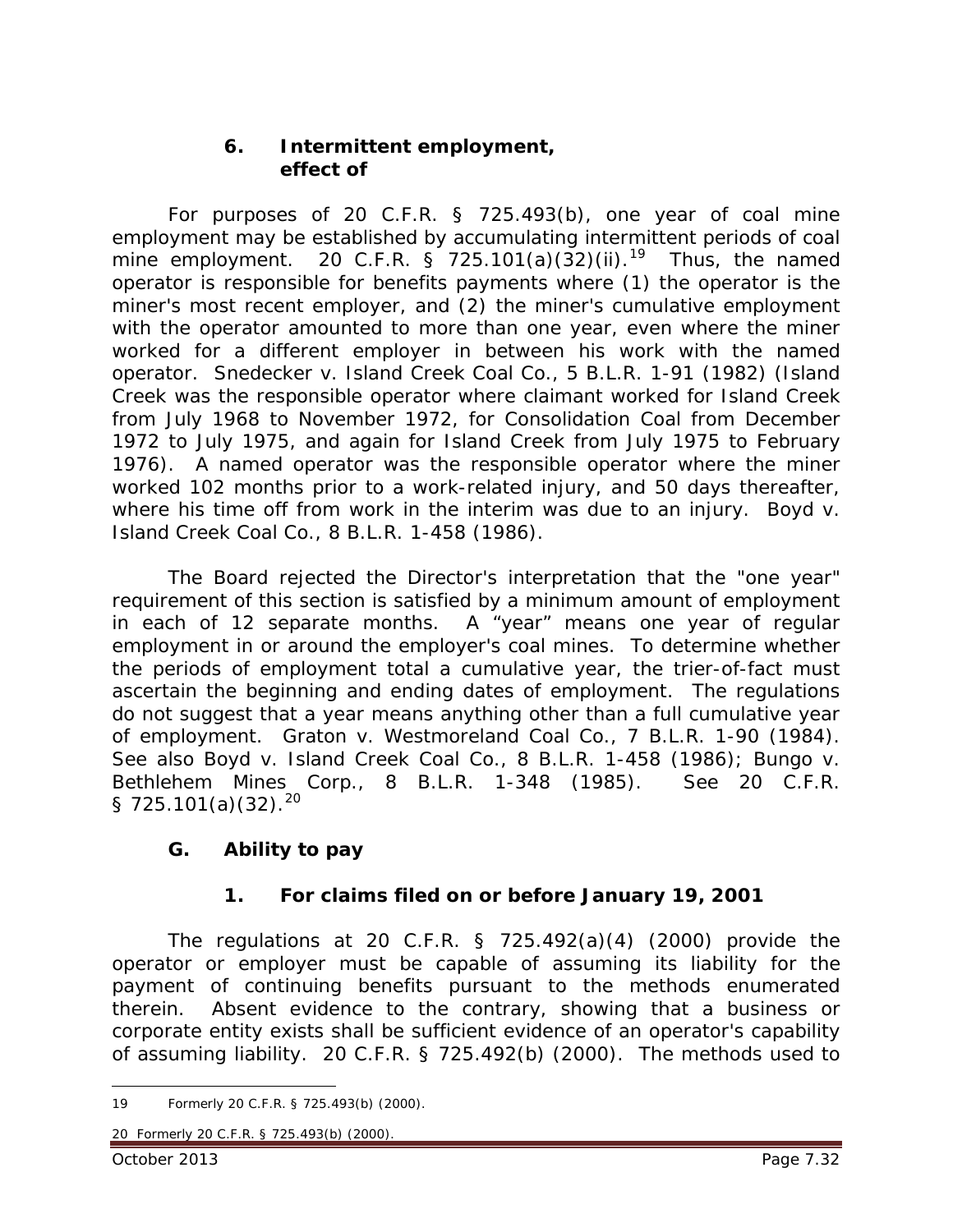provide payment of benefits include obtaining a policy or contract of insurance, qualifying as a self-insurer, or possessing assets available for the payment of benefits. 20 C.F.R. §§ 725.492(a)(4)(i)-(iii) and 725.494 (2000). However, in any case where the operator is uninsured, or has failed to secure the payment of benefits, the adjudicating officer shall require the operator to place a security deposit in the United States Treasury. 20 C.F.R. § 725.606 (2000). The regulations also outline penalties for an employer's failure to insure, or otherwise secure the payment of benefits. 20 C.F.R. § 725.495 (2000).

#### **a. Contract dispute regarding carrier coverage must be resolved**

In *Gilbert v. Williamson Coal Co.*, 7 B.L.R. 1-289 (1984), the Board remanded the case for the Administrative Law Judge to consider all the evidence regarding the ability to pay where a contract dispute arose between the employer and its carrier. *See also Borders v. A.G.P. Coal Co.*, 9 B.L.R. 1-32 (1986).

#### **b. Period of bond coverage must be resolved**

In *United States v. Insurance Co. of North America*, 131 F.3d 1037 (D.C. Cir. 1997), Employer qualified as a self-insurer, and obtained 1973 and 1982 indemnity bonds from Insurance Company of North America (INA). INA argued it was liable for only those claims that arose during the 1982 bond period, and not for all claims outstanding during the bond period. The court held, "Because liability under the Act is assigned only to the operator with which a miner was most recently employed for at least one year, . . . INA was liable under the 1982 bond only for claims in which the miner had completed at least one year's employment with Kaiser during the bond period . . .." The court then remanded the case for a determination "with the admission of extrinsic evidence, if necessary, whether the parties to the bond intended that the first year of employment or the last year of employment be the trigger of liability (for INA) and to reassess damages in accordance with that determination."

#### **c. Mine owner insured notwithstanding failure to pay**

In *Lovilia Coal Co. v. Williams*, 143 F.3d 317 (7th Cir. 1998), *aff'g.,* 20 B.L.R. 1-58 (1996)**,** the Seventh Circuit held Employer and its insurer were liable for the payment of benefits to the miner. The miner was the joint owner of a bankrupt coal mine operator, which did not pay for coverage of the owners under the insurance policies created between the insurer and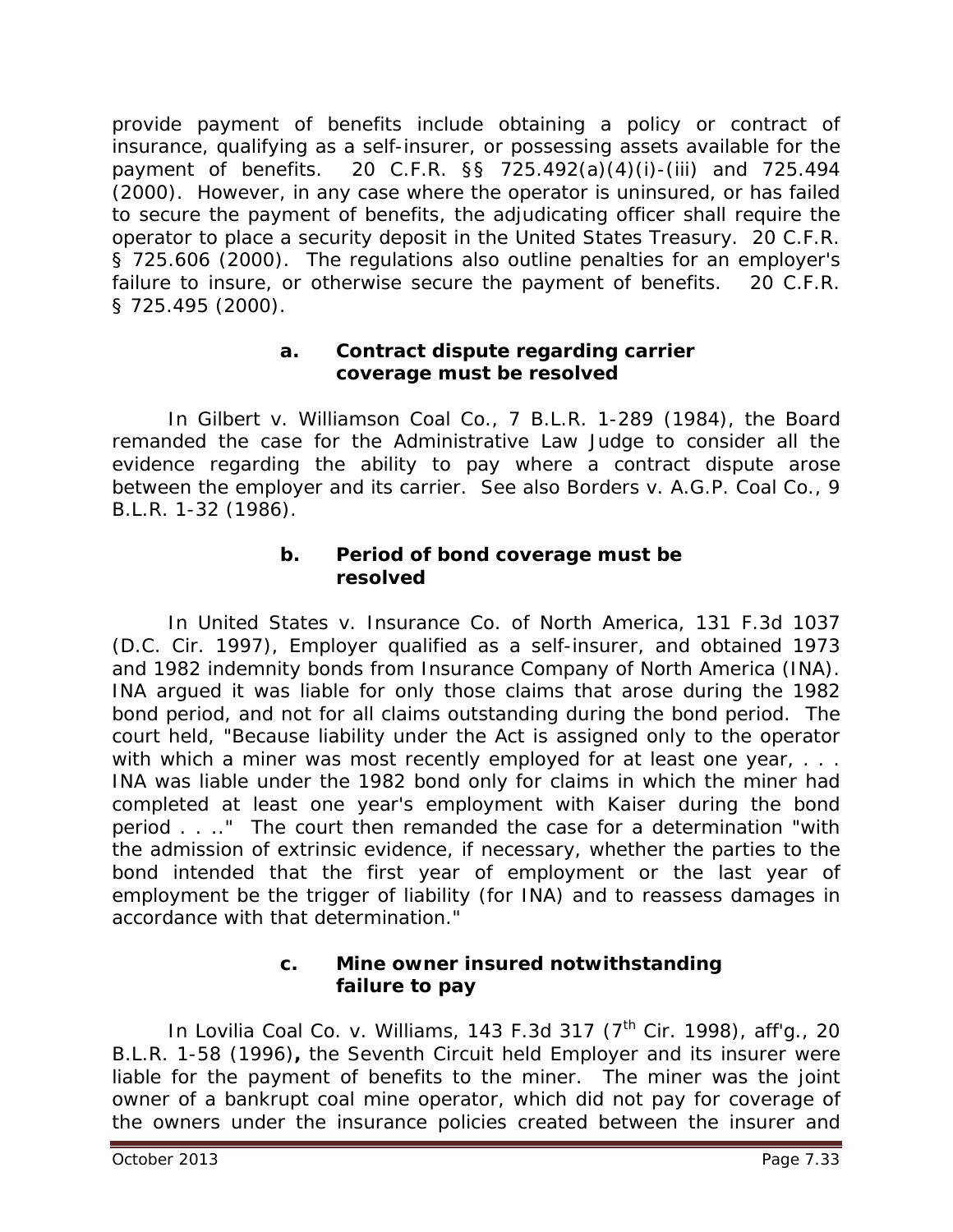Employer for its employees. Despite the fact that Employer did not pay a premium for coverage of the owners, the circuit court held the insurer was liable for the payment of benefits. In support of its holding, the court noted the following:

The petitioners contend that the BLBA does not require an insurer to pay benefits to a mine owner who has opted not to purchase workmen's compensation insurance for himself, and has thus not paid any premiums, but has paid the necessary premiums for his employees. We disagree. The BLBA and its regulations require that every coal operator's contract of insurance contain provisions agreeing to cover fully all of the coal operator's liabilities under the BLBA. The insurance contract between Bituminous and Lovilia is in conformity with these requirements, and specifically provides coverage for 'all compensation and other benefits' required of Lovilia under the BLBA.

**. . .**

[T]he law specifically requires Bituminous to pay benefits to all insured 'miners,' regardless of whether or not insurance premiums have been paid. As discussed above, § 933 of the BLBA requires coal operators to insure payments of benefits.

The court emphasized, "Whether Bituminous charged an appropriate premium is not relevant to whether the BLBA imposed liability on Lovilia" and, in turn, whether Bituminous was required to pay benefits to the owner/miner.

# **d. Bankruptcy of the employer**

If the most recent employer demonstrates an inability to pay, then liability is assessed against the next most recent operator for which the miner worked for a period of one year. In *Cornett v. Benham Coal, Inc.*, 227 F.3d 569 (6<sup>th</sup> Cir. 2000), the circuit court held South East Coal Company was the employer with which Claimant last worked for a cumulative period of one year. However, the record demonstrated South East Coal was bankrupt and, "looking back" to the next most recent operator for which the miner worked for at least one year, Benham Coal was found liable for the payment of benefits.

In a number of black lung cases where the employer has filed a petition for bankruptcy, the following issue has been presented: whether an administrative proceeding to determine entitlement under the Black Lung Benefits Act is exempt from the automatic stay provisions at § 362(a) of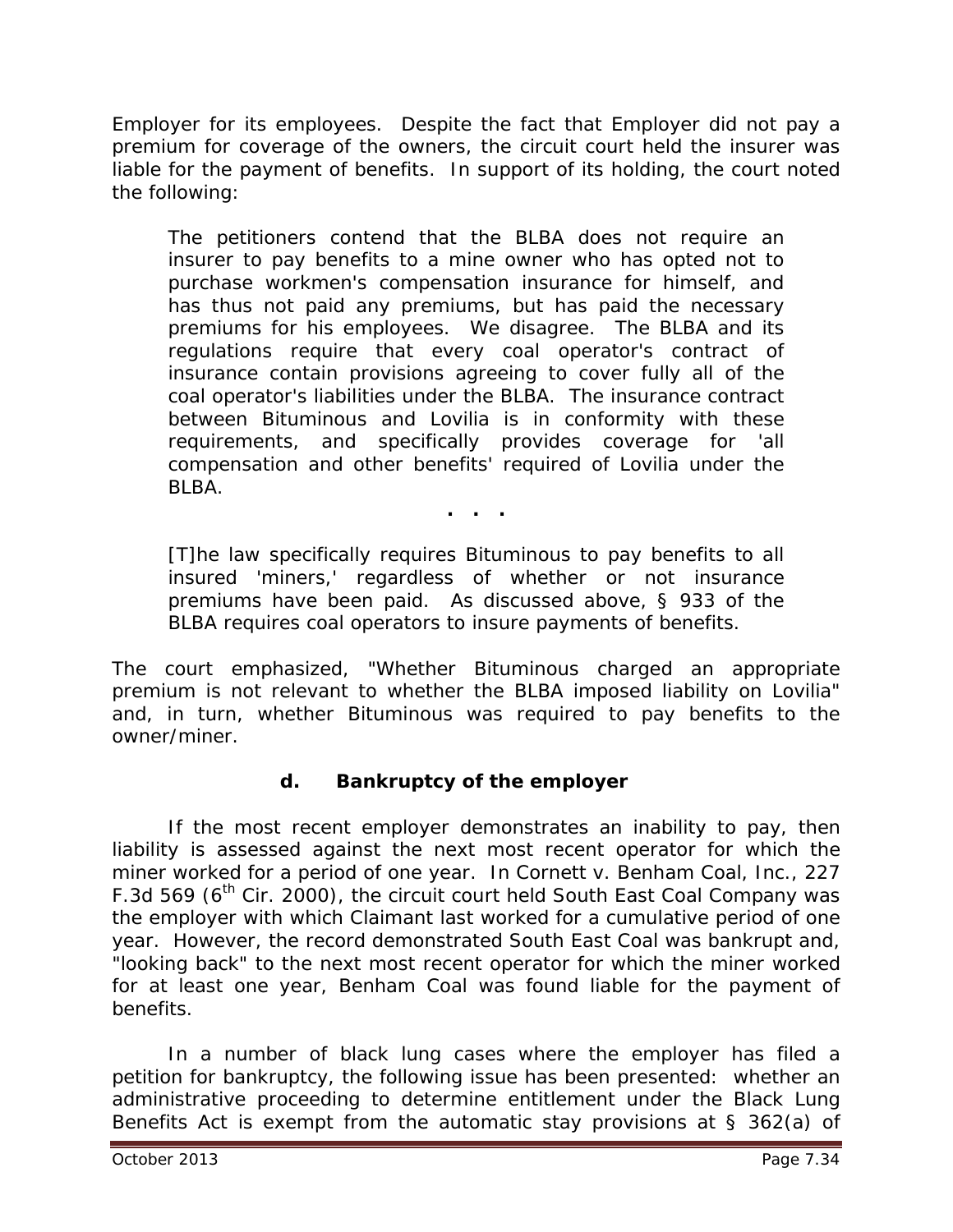Title 11 as enforcement of regulatory and police powers. There are no Board or circuit court decisions in black lung cases that directly address this issue. However, there is sufficient statutory and case law support for the adjudication of claims notwithstanding bankruptcy of the employer.

Section 362 of Title 11 sets forth the automatic stay provisions of the bankruptcy code and reads, in pertinent part, as follows:

(a) Except as provided in subsection (b) of this section, a petition filed under section 301, 302, or 303 of this title . . . operates as a stay, applicable to all entities, of ...

(1) the commencement or continuation, including the issuance or employment of process, of a judicial, administrative, or other proceeding against the debtor that was or could have been commenced before the commencement of the case under this title, or to recover a claim against the debtor that arose before the commencement of the case under this title;

(2) the enforcement, against the debtor or against property of the estate, of a judgment obtained before commencement of this case under this title . . .

(b) The filing of a petition under section 301, 302, or 303 of this title does not operate as a stay . . .

 $(4)$  under subsection  $(a)(1)$  of this section, of the commencement or continuation of an action or proceeding by a governmental unit's police or regulatory power;

(5) under subsection (a)(2) of this section, of the enforcement of a judgment, other than a money judgment obtained in an action or proceeding by a governmental unit to enforce such governmental unit's police or regulatory power . . ..

11 U.S.C. § 362 (1991).

The legislative history of the Bankruptcy Reform Act of 1978 offers little insight as to the interplay between these provisions. However, a few comments are important to note. The Senate Report states the following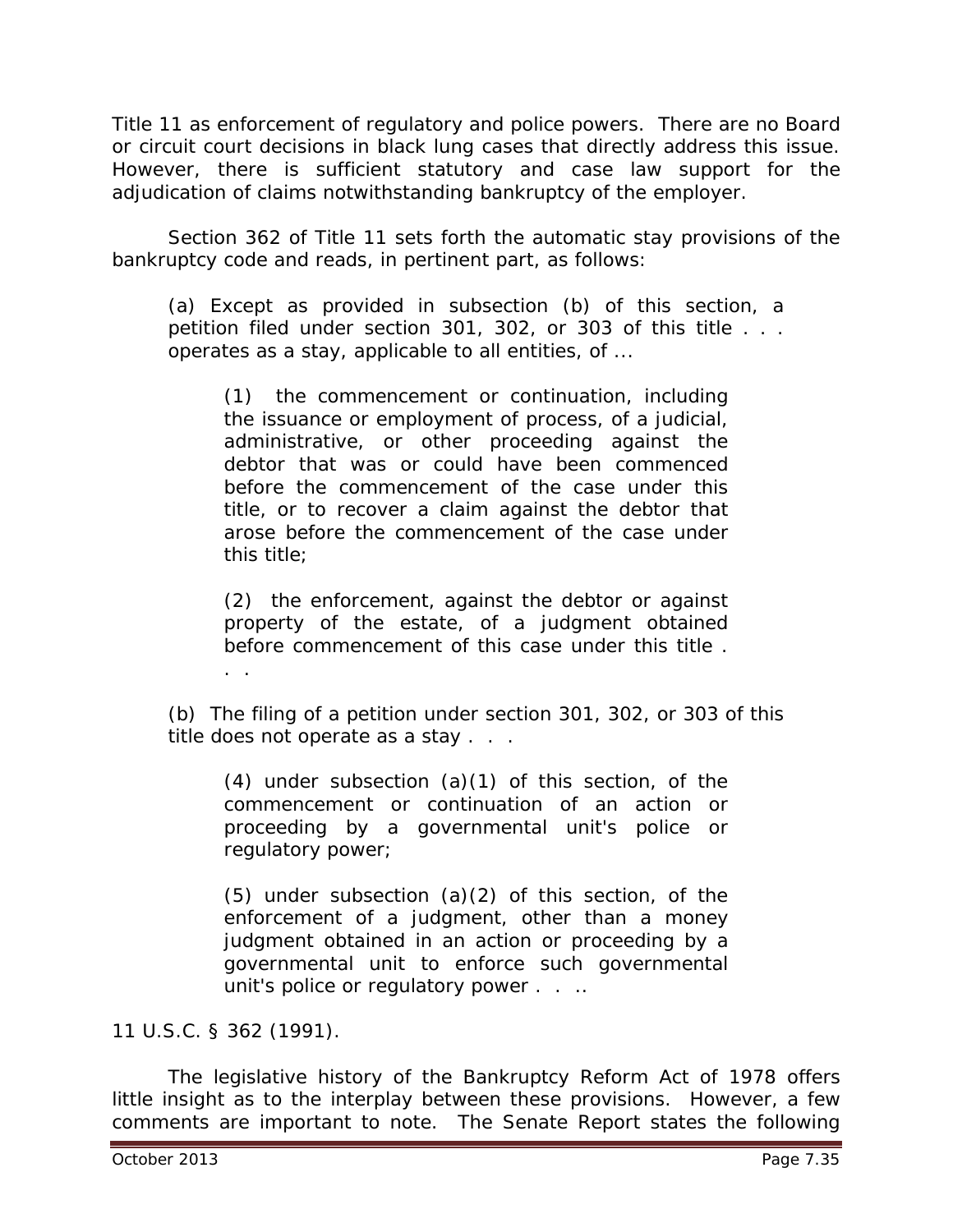with respect to the automatic stay provisions at § 362:

The automatic stay is one of the fundamental debtor protections by the bankruptcy laws. It gives the debtor a breathing spell from his creditors. It stops all collection efforts, all harassment, and all foreclosure actions. It permits the debtor to attempt a repayment or reorganization plan, or simply to be relieved of the financial pressures that drove him into bankruptcy.

Senate Report No. 95-989, 95th Cong., 2d Sess., 1978 U.S. Code Cong. and Adm. News at 5840.

The House Report addresses the exemption to the automatic stay at section 362(b)(4) and states the following:

This section is intended to be given narrow construction in order to permit governmental units to pursue actions to protect the public health and safety and not to apply to actions by a governmental unit to protect a pecuniary interest in property of the debtor or property of the estate.

With respect to the exemption contained at subsection 362(b)(5), the following is noted in the House Report:

[T]he exception extends to permit an injunction and enforcement of an injunction, and to permit the entry of a money judgment, but does not extend to permit enforcement of a money judgment. Since the assets of the debtor are in the possession and control of the bankruptcy court, and since they constitute a fund out of which all creditors are entitled to share, enforcement by a governmental unit of a money judgment would give it preferential treatment to the detriment of all other creditors.

House Report No. 95-595, 95th Cong., 2d Sess., 1978 U.S. Code and Cong. and Adm. News at 5787.

Subsection 362(b)(4) has been construed as an exemption for equitable actions brought by governmental units to correct violations of regulatory statutes enacted to promote health and safety. *Brock v. Morysville Body Works, Inc.*, 829 F.2d 383 (3rd Cir. 1987). The exemptions at  $\frac{1}{5}$  362(b)(4) and (b)(5) cannot be defeated through a mere showing that the proceeding will threaten the debtor's reorganization, or indirectly impose costs on the estate.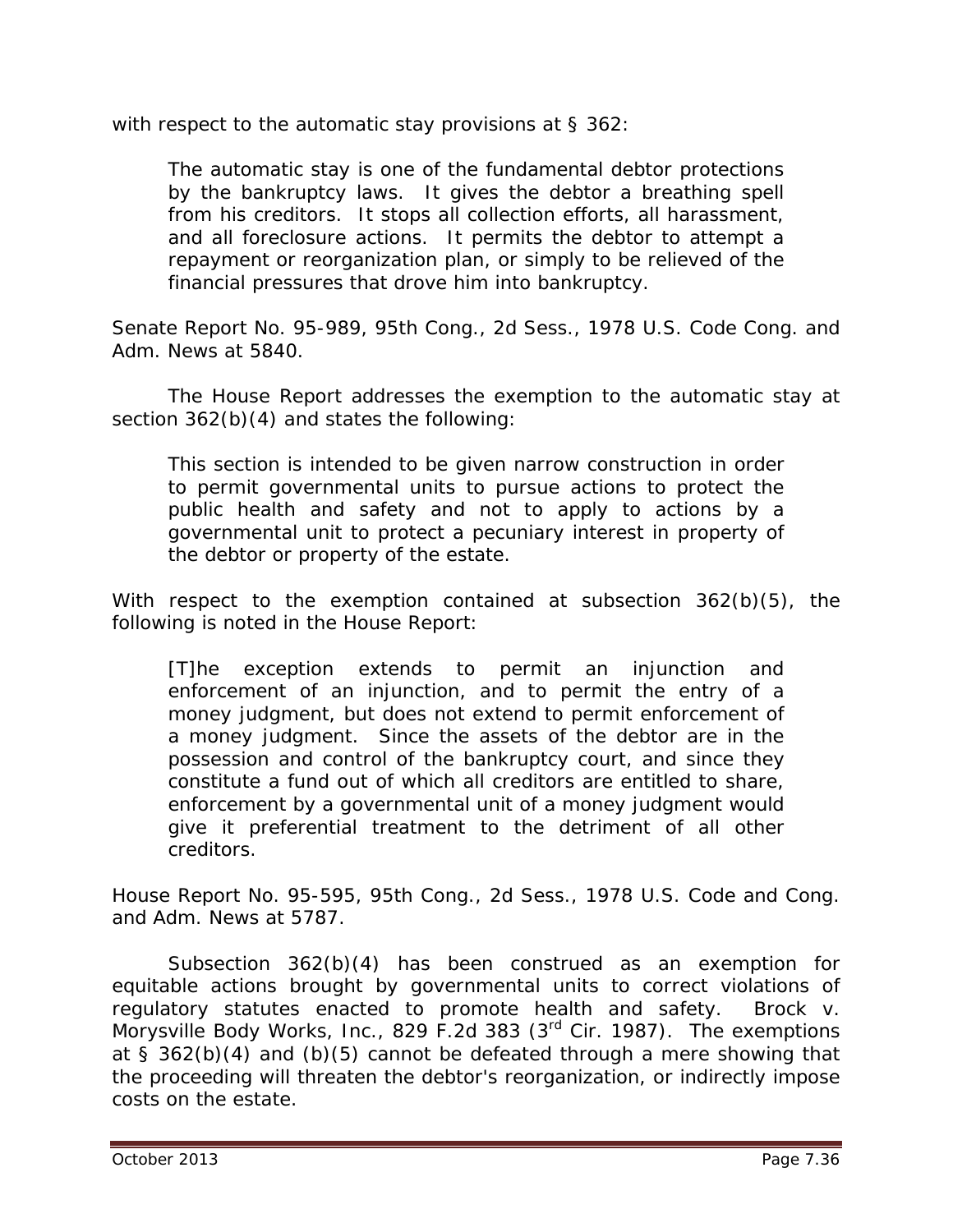Generally, upon consideration of the plain language and legislative history of the exemptions at  $(b)(4)$  and  $(b)(5)$ , the courts have permitted the entry of monetary judgments, but have not permitted the enforcement of such judgments. *United States v. Nicolet, Inc.*, 857 F.2d 202 (3rd Cir. 1988); *Re Commonwealth Oil Refining Co.*, 805 F.2d 1756 (5th Cir. 1986); *N.L.R.B. v. Edward Cooper Painting, Inc.*, 804 F.2d 934 (6th Cir. 1986); *Illinois v. Electrical Utilities*, 41 B.R. 874 (N.D. Ill. 1984); *E.E.O.C. v. Rath Packing Co.*, 787 F.2d 318 (8th Cir. 1986), *cert. denied*, 479 U.S. 910 (1987); *N.L.R.B. v. Evans Plumbing Co.*, 639 F.2d 291 (5th Cir. 1981) (entry of judgment for injunctive relief and back pay money permitted but enforcement of the judgment would be a "different question" not presented for review). If a governmental unit determines that its proceeding is exempt from the automatic stay, then it need not petition the bankruptcy court to lift the stay prior to continuing the proceeding. *See Edward Cooper*, *supra*.

A number of administrative proceedings have been exempt from the automatic stay provisions of the bankruptcy code. For example, *see E.E.O.C. v. Rath Packing Co.*, 787 F.2d 318 (8th Cir. 1986), *cert. denied*, 479 U.S. 910 (1987) (judgment may be entered against debtor in a Title VII discrimination suit); *Brock v. American Messenger Service, Inc.*, 65 B.R. 670 (D.N.H. 1986) (enforcement proceeding under Fair Labor Standards Act at Department of Labor exempt from automatic stay); *In re Perez*, 61 B.R. 367 (E.D. Cal. 1986) (assessment of civil monetary penalty under Migrant and Seasonal Agricultural Worker Protection Act permitted); *Morysville*, *supra* (enforcement of an OSHA citation permitted); *Brock v. Rusco Industries, Inc.*, 842 F.2d 270 (11th Cir. 1988), *cert. denied*, 109 S. Ct. 221 (determination of liability for back wages under Fair Labor Standards Act permitted); *N.L.R.B. v. P\*I\*E Nationwide, Inc.*, 923 F.2d 506 (7th Cir. 1991) (fair labor standards); *Eddleman v. U.S. Dept. of Labor*, 923 F.2d 782 (10th Cir. 1991).

A case supporting use of the exemption from the automatic stay provisions for workers' compensation cases pursuant to 11 U.S.C. §§ 362(b)(4) and (b)(5) is *In re Mansfield Tire and Rubber Co.*, 660 F.2d 1108 (6th Cir. 1981). In *Mansfield Tire*, the Sixth Circuit reversed the bankruptcy court, and vacated its imposition of an automatic stay in proceedings before the Industrial Commission of Ohio. The circuit court held that "the administration of workers' compensation claims by the State of Ohio and the agencies created for that purpose is a valid exercise of the police or regulatory power of a governmental unit." *Id.* at 1114. In support of this conclusion, the court stated that it could "find no basis of any distinction between the *enactment* of workers' compensation laws as a valid exercise of a state's police or regulatory power on the one hand, and the *administration* of claims arising under such laws as not being an exercise or extension of that power on the other." *Id.* at 1113.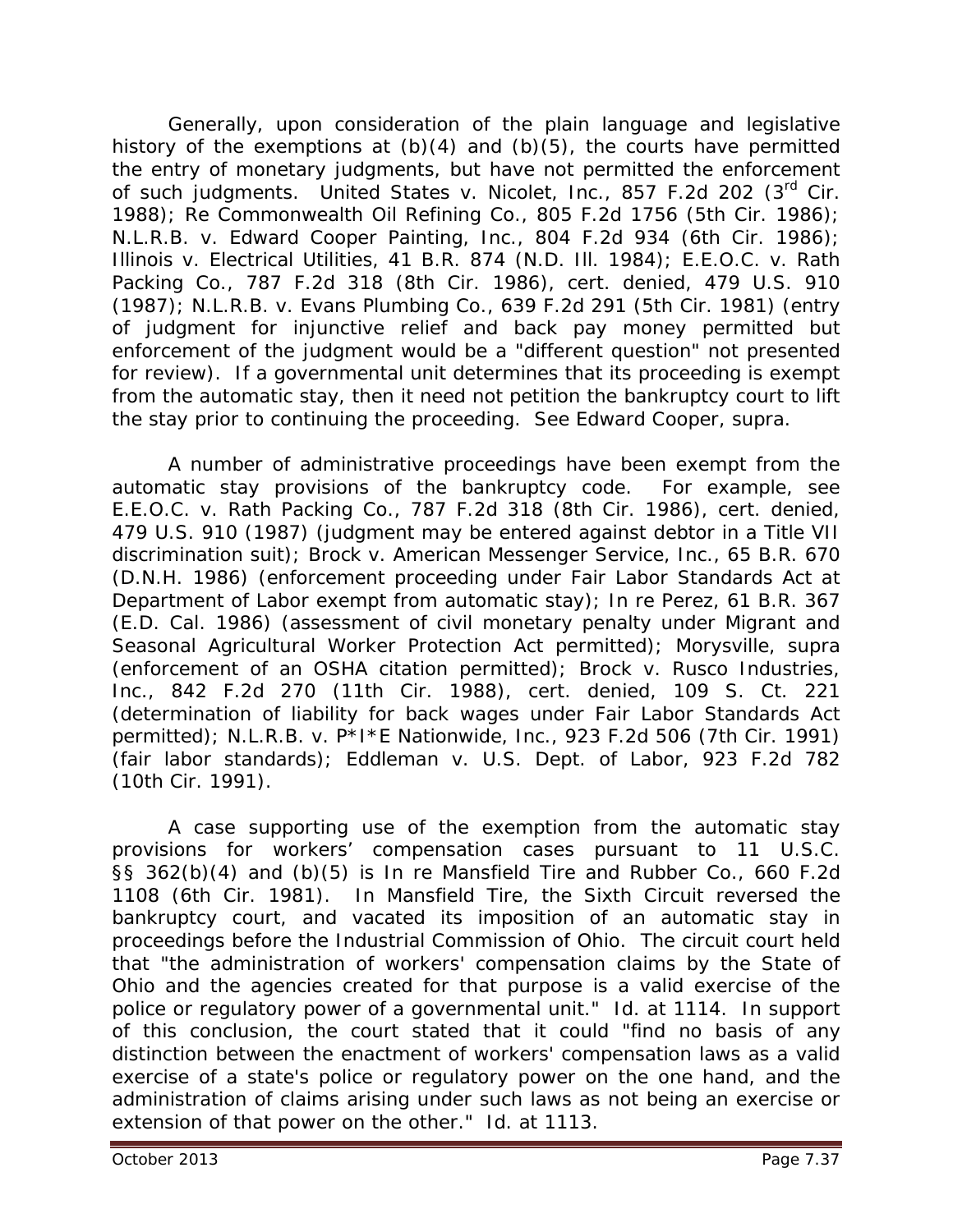According to the Sixth Circuit, the bankruptcy court erred in holding that the Industrial Commission's activities "were not of a nature equivalent to prevention of fraud or environmental or consumer protection or safety" as indicated in the legislative history to the Act. *Id.* at 1113. To the contrary, the circuit court determined that the workers' compensation cases involved health and safety issues, and "[t]he automatic stay prevents the exercise by the Industrial Commission of its lawful powers and operates to hinder, delay and deprive Mansfield's injured workers of the benefits to which they are lawfully entitled and it affects their safety." *Id.* at 1113.

If an agency determines that its administrative proceedings fall within the rubric of a  $\S$  362(b)(4) exemption, 11 U.S.C.  $\S$  105 of title 11 nevertheless empowers the bankruptcy court with authority to "issue any order, process, or judgment that is necessary or appropriate to carry out the provisions of this title." Thus, the bankruptcy court has discretion to enjoin federal regulatory proceedings, which threaten the assets of the debtor's estate. *See N.L.R.B. v. Superior Forwarding, Inc.*, 762 F.2d 695 (8th Cir. 1985) (the court concluded that defending 52 E.E.O.C. grievances would threaten the *res* of the estate). Whether potential litigation expenses involved in a proceeding are sufficient to invoke a stay pursuant to 11 U.S.C. § 105 is a question of fact to be resolved by the bankruptcy court. *Id.* at 698.

An Administrative Law Judge at the Department of Labor has discretion to grant a continuance in cases involving a bankrupt employer. Pursuant to 29 C.F.R. § 18.28, a continuance may be granted "in cases of prior judicial commitments or undue hardship, or a showing of other good cause." Consequently, the Administrative Law Judge may determine that a black lung proceeding against the debtor-employer would severely threaten the assets of the estate, and the case may be continued until the debtor is capable of assuming the financial ability to protect its interests.

If, on the other hand, an Administrative Law Judge denies the motion for continuance, two issues must be resolved: (1) whether a proceeding to determine entitlement under the Black Lung Benefits Act is exempt from the automatic stay pursuant to § 362(b)(4) and (5); and (2) if the exemption is applicable, whether the black lung proceeding will seriously threaten the debtor's estate. As previously noted, if an interlocutory appeal is taken, the bankruptcy court will make the final factual determination regarding whether continuation of the proceeding will threaten the estate.

It would appear from the statute, legislative history, and case law, that administrative proceedings to determine entitlement to black lung benefits are exempt from the automatic stay provisions of the bankruptcy code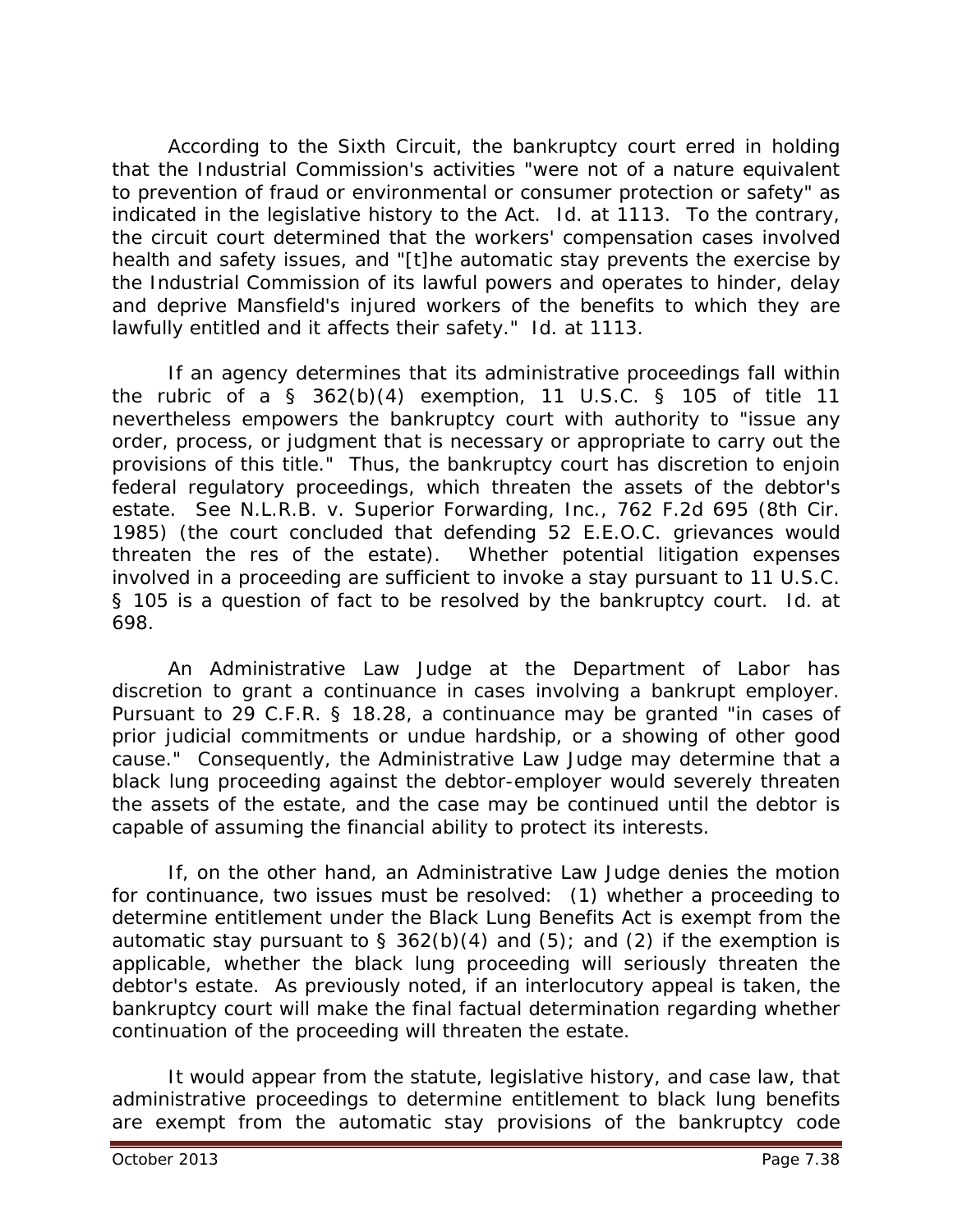pursuant to 11 U.S.C.  $\S$  362(b)(4) and (b)(5). These proceedings involve only the adjudication of liability in health and safety matters, and do not involve the enforcement of money judgments or other pecuniary interests against the estate. Only in very rare instances would the litigation costs to the employer be prohibitive such that a stay of the proceedings would be appropriate.

In nearly all black lung cases, a more appropriate course of action would be to deny motions to continue the proceedings. The debtor or trustee may then petition the bankruptcy court to enjoin the action. The bankruptcy court has binding authority to determine whether the proceeding is exempt from 11 U.S.C. § 362(a) and, if so, whether adjudication of the claim would threaten the debtor's assets.

# **2. For claims filed after January 19, 2001**

# **a. Generally**

The amended regulations at 20 C.F.R. § 725.494(e) provide the following with regard to an employer's ability to pay:

(e) The operator is capable of assuming its liability for the payment of continuing benefits under this part. An operator will be deemed capable of assuming its liability for a claim if one of the following three conditions is met:

(1) The operator obtained a policy or contract of insurance under section 423 of the Act and part 726 of this subchapter that covers the claim, except that such policy shall not be considered sufficient to establish the operator's capability of assuming liability if the insurance company has been declared insolvent and its obligations for the claim are not otherwise guaranteed;

(2) The operator qualified as a self-insurer under section 423 of the Act and part 726 of this subchapter during the period in which the miner was last employed by the operator, provided that the operator still qualifies as a self-insurer or the security given by the operator pursuant to § 726.104(b) is sufficient to secure the payment of benefits in the event the claim is awarded; or

(3) The operator possesses sufficient assets to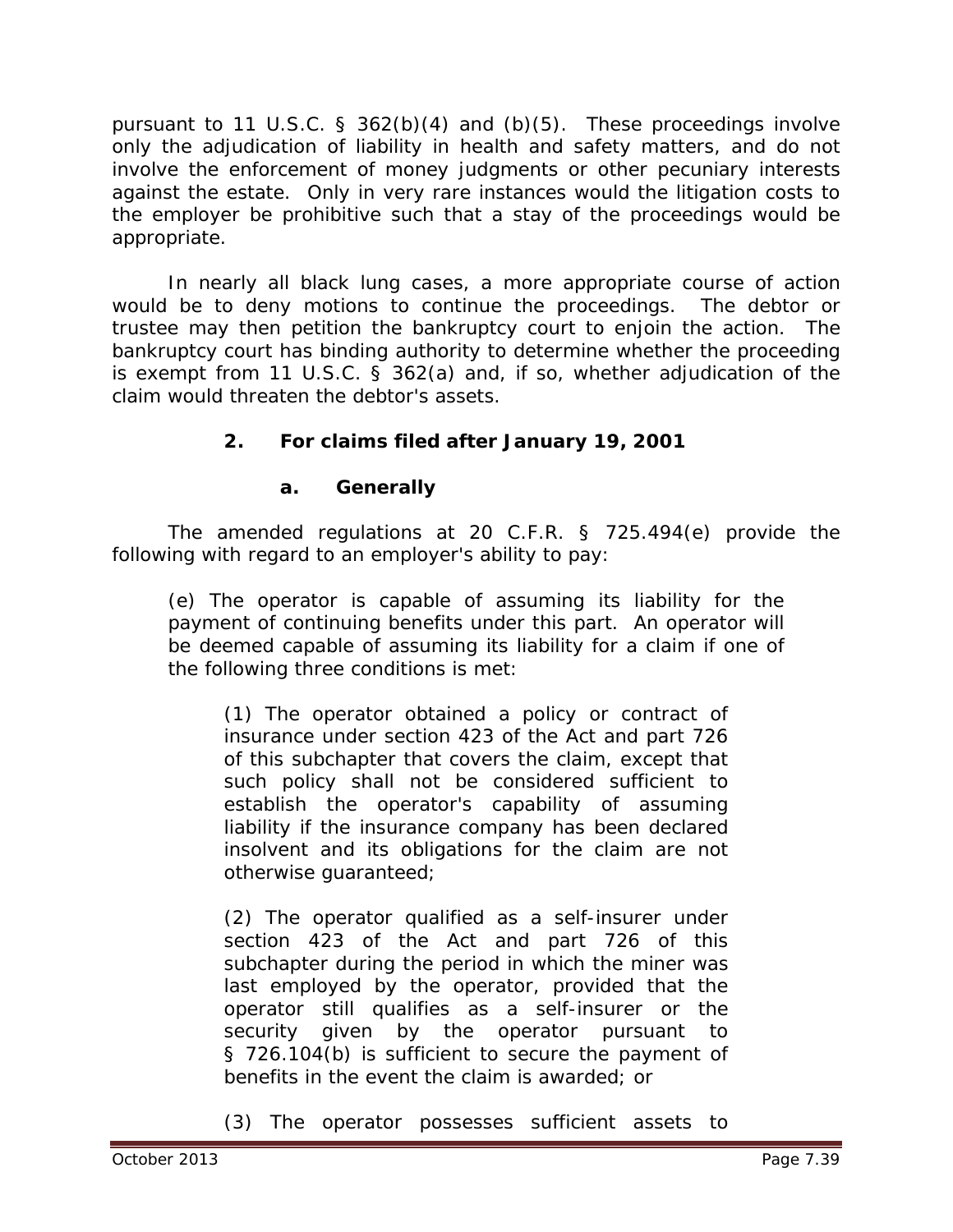secure the payment of benefits in the event the claim is awarded in accordance with § 725.606.

#### 20 C.F.R. § 725.494(e).

The regulation at 20 C.F.R. § 725.495 contains the criteria for determining a responsible operator, and provides the following:

(b) Except as provided in this section and  $\S$  725.408(a)(3), with respect to the adjudication of the identity of a responsible operator, the Director shall bear the burden of proving that the responsible operator initially found liable for the payment of benefits pursuant to § 725.410 (the 'designated responsible operator') is a potentially liable operator. It shall be presumed, in the absence of evidence to the contrary, that the designated responsible operator is capable of assuming liability for the payment of benefits.

(c) The designated responsible operator shall bear the burden of proving either:

(1) That it does not possess sufficient assets to secure the payment of benefits in accordance with § 725.606; or

(2) That it is not the potentially liable operator that most recently employed the miner. Such proof must include evidence that the miner was employed as a miner after he or she stopped working for the designated responsible operator and that the person by whom he or she was employed is a potentially liable operator with the meaning of § 725.494. In order to establish that a more recent employer is potentially liable operator, the designated responsible operator must demonstrate that the more recent employer possesses sufficient assets to secure the payment of benefits in accordance with § 725.606. The designated responsible operator may satisfy its burden by presenting evidence that the owner, if the more recent employer is a sole proprietorship; the partners, if the more recent employer is a partnership; or the president, secretary, and treasurer, if the more recent employer is a corporation that failed to secure the payment of benefits pursuant to part 726 of this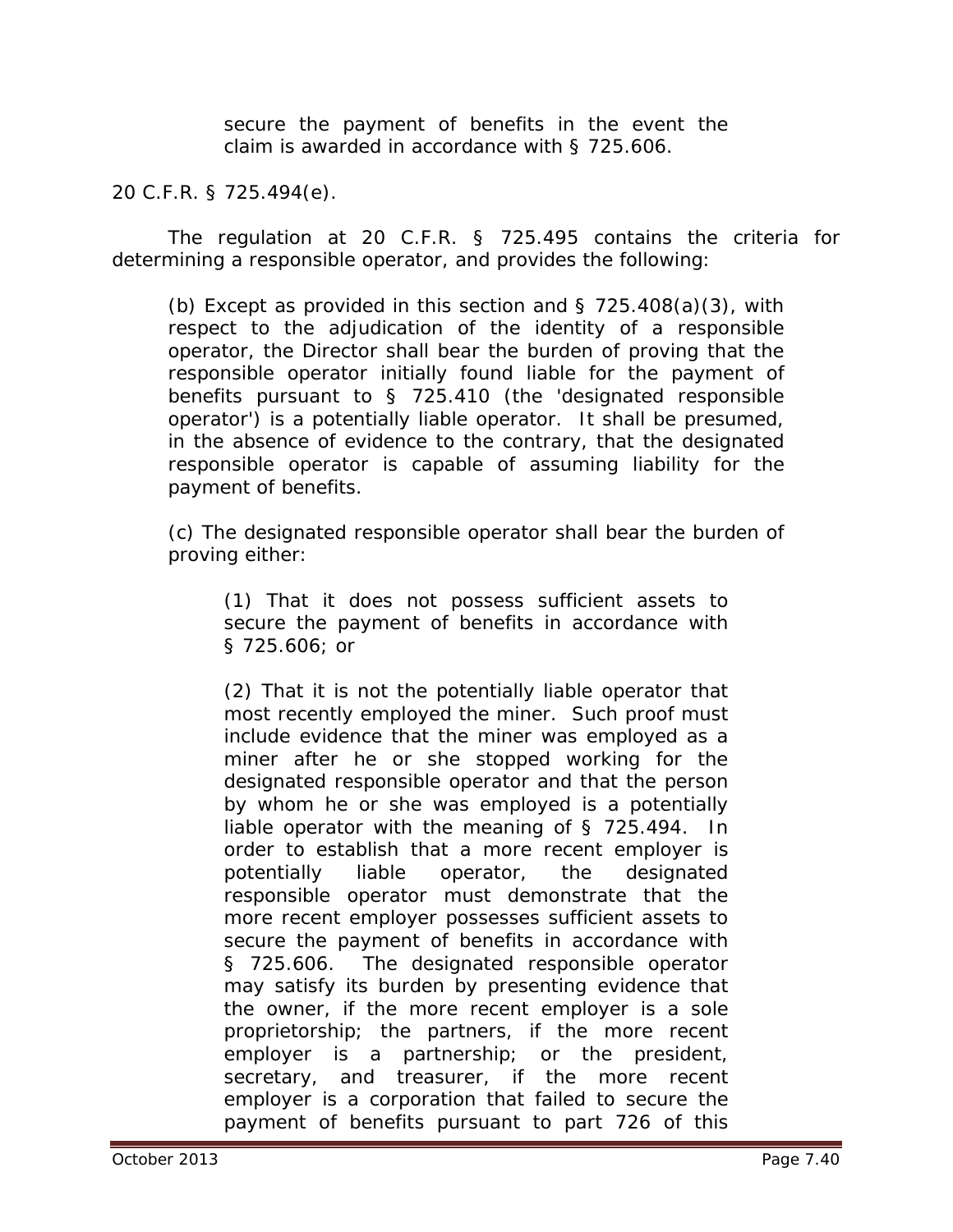subchapter, possess assets sufficient to secure the payment of benefits, provided such assets may be reached in a proceeding brought under subpart I of this part.

(d) In any case referred to the Office of Administrative Law Judges pursuant to § 725.421 in which the operator finally designated as responsible pursuant to § 725.418(d) is not the operator that most recently employed the miner, the record shall contain a statement from the District Director explaining the reasons for such designation. If the reasons include the most recent employer's failure to meet the conditions of § 725.494(e), the record shall also contain a statement that the Office has searched the files it maintains pursuant to part 726, and that the Office has no record of insurance coverage for that employer, or of authorization to self-insure, that meets the conditions of § 725.494 $(e)(1)$  or  $(e)(2)$ . Such a statement shall be prima facie evidence that the most recent employer is not financially capable of assuming its liability for a claim. In the absence of such a statement, it shall be presumed that the most recent employer is financially capable of assuming its liability for a claim.

20 C.F.R. § 725.495.

# **b. Employer insolvent; intervention of surety or carrier**

In *Old Ben Coal Co. v. Director, OWCP [Melvin]*, 476 F.3d 418 (7<sup>th</sup> Cir. 2007), a case involving the bankrupt Old Ben Coal Company and its parent company, Horizon Natural Resources Company, the Seventh Circuit held an insurance company or surety should be permitted to intervene on behalf of the defunct company in order to protect its interests. The court reasoned, "Any entity, such as an insurance company or a surety that would be prejudiced by an award of black lung benefits, is entitled to intervene in an administrative proceeding with the rights of a party." The court further noted the insurance company or surety would have to intervene as "[i]t could not protect (its) interest by directing its lawyer to represent a named party (Old Ben Coal Company) that was not a real party in interest."

By unpublished decision, in *Jude v. Wolf Creek Collieries*, BRB No. 06-0659 BLA (May 23, 2007)(unpub.), the Board affirmed the Administrative Law Judge's handling of procedural matters related to a defunct employer. Of relevance here, while the case was pending before the Office of Administrative Law Judges, Employer's counsel withdrew noting Employer's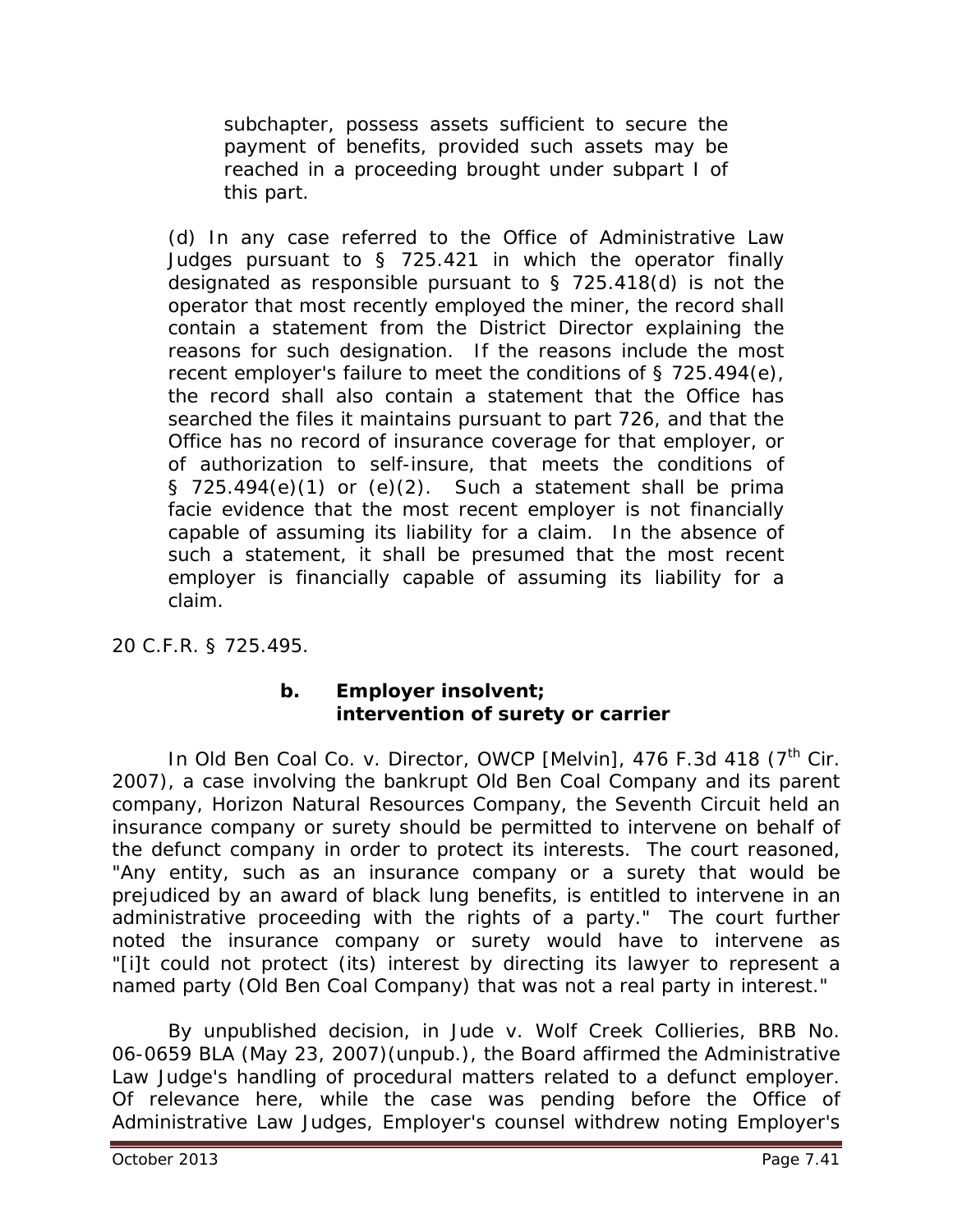parent company, Horizon Natural Resources Incorporated, was liquidated in bankruptcy.

On request of the Director, the Office of Administrative Law Judges held the claim in abeyance pending the Director's investigation of whether a surety bond issued by St. Paul Fire and Marine Insurance Company (St. Paul) would secure Employer's liability for benefits. Moreover, pursuant to a Joint Liquidation Plan approved by the bankruptcy court, Horizon Liquidating Trust (Horizon) was also liable for the payment of any benefits owed by Employer. The Director provided St. Paul and Horizon with "a copy of his pleading in order to notify them of their right to request that they be permitted to intervene in the case pursuant to 20 C.F.R. § 725.360(d)." St. Paul's counsel filed a motion to be dismissed from the claim, which was denied by the Administrative Law Judge. Although counsel for St. Paul was present at the hearing, he advised "St. Paul would not intervene as a party to the case," and asked that its name be removed from the caption. Counsel also requested that the record be held open for 60 days "in the event that there was some interested party that wished to submit evidence to defend against the claim."

The Administrative Law Judge granted St. Paul's motion that it be removed from the caption of the claim, but denied its request that the record be left open for 60 days. Moreover, the Administrative Law Judge did not dismiss St. Paul from the claim. The Administrative Law Judge then awarded benefits, and held Employer liable for payment of the benefits. The Board held the Administrative Law Judge "properly deemed employer capable of assuming liability for benefits based on the assurances of the Director that there has been a surety bond posted on behalf of Horizon and its subsidiaries." The Board also noted assessing liability against Employer was consistent with the terms of the liquidation trust of the bankruptcy court.

Further, the Administrative Law Judge properly declined to dismiss St. Paul, "as such an action would preclude the Department of Labor from exercising its enforcement remedies in district court." The Board reasoned, "While the Black Lung Disability Trust Fund may ultimately be required to pay benefits, the Director must have an award of benefits issued against employer in order to enforce liability on the surety bond."

Finally, the Board declined to entertain St. Paul's arguments on appeal that it did not have adequate notice or opportunity to be heard on the claim. The Board noted, "because St. Paul refused to exercise its right to intervene as a party to the case while the case was before the Administrative Law Judge, . . . and St. Paul has not filed a motion to intervene as a party before the Board, . . . St. Paul does not have standing in this appeal to challenge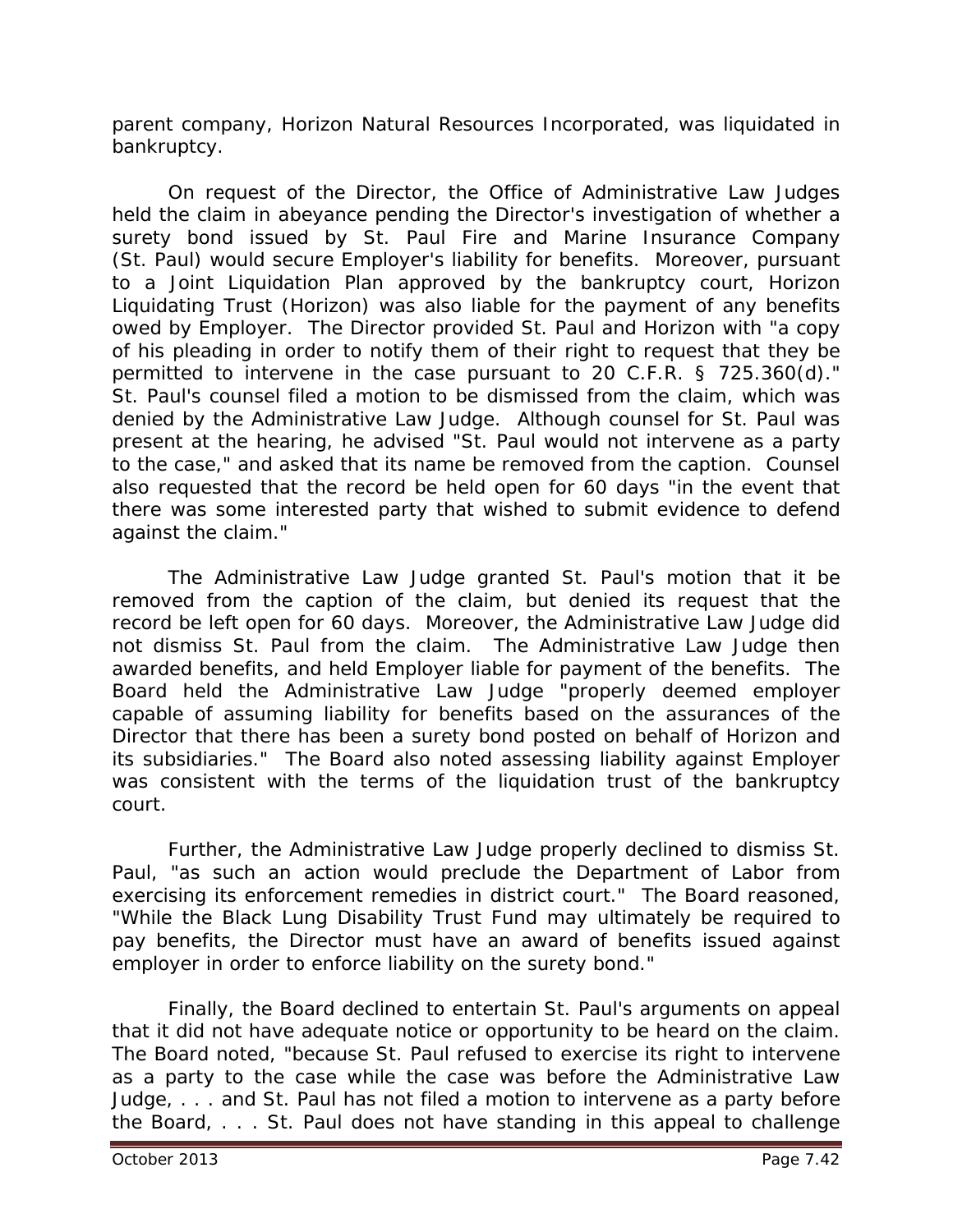the Administrative Law Judge's award of benefits or his determination that employer is liable for benefits."

In a later case, *Crowe v. Zeigler Coal Co.*, 646 F.3d 435 (7th Cir. 2011), the court addressed handling of a defunct employer's petition for modification. This particular legal issue resulted in a "majority" opinion, concurring opinion, and dissenting opinion by the three-member panel.

Of relevance, in 2001, an Administrative Law Judge issued an award of benefits, and no appeal was taken. Within one year of the award of benefits, Zeigler Coal filed a petition for modification. In 2004, while the modification proceeding was pending before the Board, Zeigler's counsel withdrew from the case citing to the fact that Horizon Natural Resources, a successor-in-interest to Zeigler, was liquidated in bankruptcy. The Board ultimately remanded the claim to the Administrative Law Judge for further proceedings and, in February 2005, the Solicitor's office notified the Administrative Law Judge, Aetna Casualty and Surety Company, and Horizon that Aetna was the surety that could be held liable for the payment of benefits. In the letter, the Solicitor further notified Aetna that it could seek to intervene in the modification proceeding as a party in interest. Aetna did not intervene.

In 2005, the Administrative Law Judge denied benefits on remand based on the defunct Zeigler's petition for modification. Further appeals and remands ensued until the denied claim, again, was appealed to the Seventh Circuit.

The majority held that the modification proceeding should have been dismissed when Zeigler was liquidated in bankruptcy, and no other party intervened as a proponent of the modification petition. The court determined, while the regulations at 20 C.F.R. 725.360(a) and (d) do not set forth time frames for a party to intervene, the surety was on notice of its potential liability through the Solicitor's February 2005 letter:

It is apparent to the Court that Travelers did not seek timely intervention in the modification proceeding at issue in this case. As noted, no later than February 2005, when DOL invited Aetna, the predecessor in interest of Travelers, to intervene in the proceeding, Travelers was on notice that, by virtue of the surety bond issued to Zeigler covering Mr. Crowe's claim, Travelers had an interest that might be impaired by the proceeding, were Travelers, as Zeigler's surety, required to pay Mr. Crowe's claim against Zeigler.

In determining whether an intervention is timely, the court noted,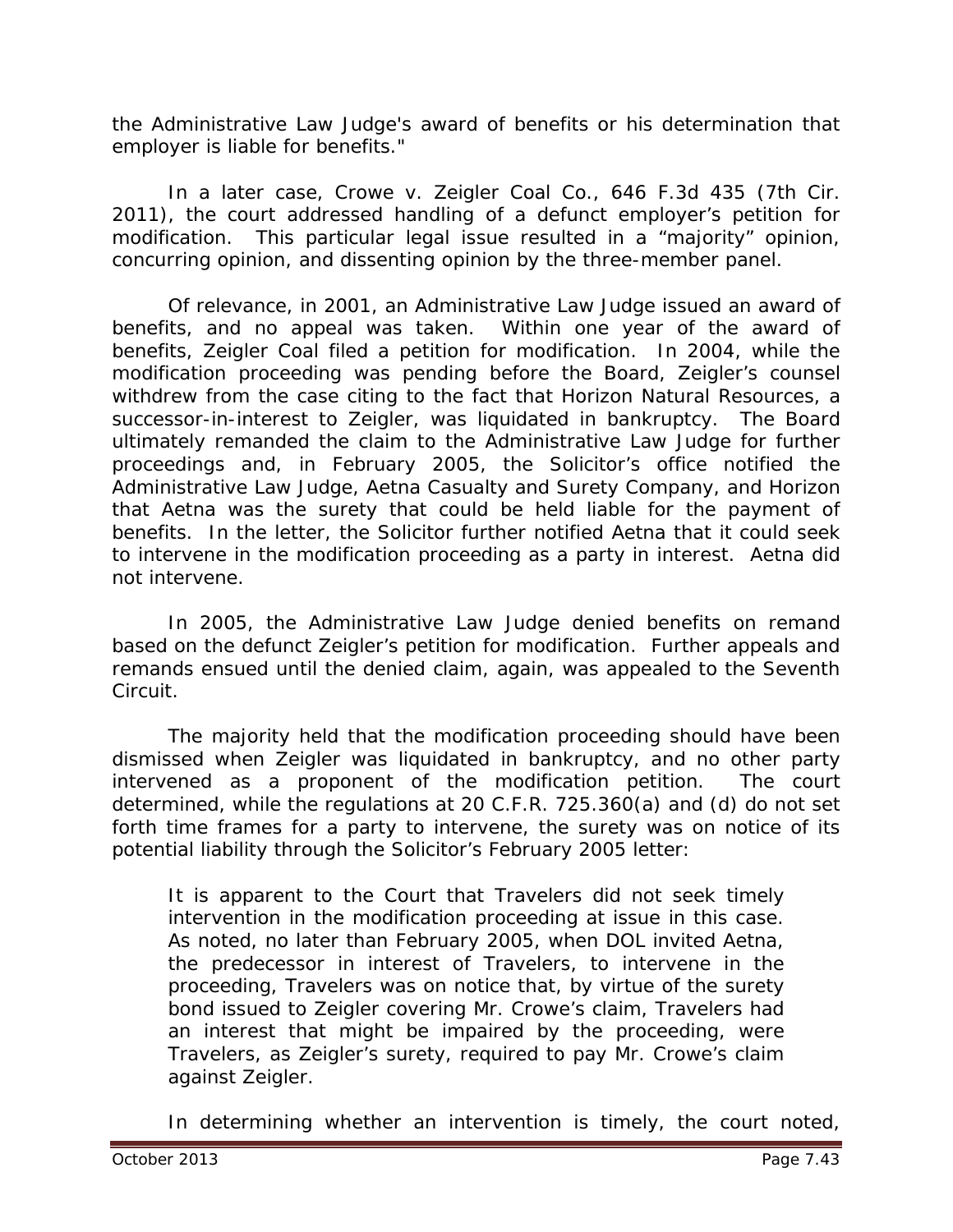"mere lapse of time" is insufficient; rather, a tribunal "must weigh the lapse of time in light of all the circumstances of the case." In particular, it must determine whether the delay prejudices the "existing parties to the case." Under these criteria, the court held Aetna's failure to intervene in Mr. Crowe's claim did prejudice the miner:

For approximately three years, while the modification proceeding was artificially, and improperly, kept alive by the ALJs assigned to the matter, Mr. Crowe was obliged to defend his award of benefits against a phantom litigant.

The court concluded it was error for the Board "to refuse to dismiss the modification proceeding" in 2004 when it was notified of Employer's liquidation. The court also held it was error to permit Travelers, as successor surety to Aetna, to intervene in the proceeding on grounds that the intervention was untimely. As a result, the claim was remanded for reinstatement of the 2001 award of benefits.

In a concurring opinion, Circuit Judge Hamilton joined in District Judge Murphy's opinion, but wrote separately "to address a second basis for reversal that is at least as powerful as that explained by Judge Murphy." Circuit Judge Hamilton concluded, after the 2001 award of benefits by the Administrative Law Judge was not appealed, it became a final order. When Zeigler Coal refused to pay benefits pursuant to the final order, Circuit Judge Hamilton concluded the modification petition filed by the company did not render "justice under the Act," and should have been dismissed. He asserted it was a mistake for the Administrative Law Judge and Board to allow the modification proceeding to go forward under such circumstances:

The mistake led the ALJ and the BRB to create incentives to encourage employers to refuse to comply with final payment orders, as required by law. Those incentives will undermine rather than 'render justice under the Act.'

Finally, Circuit Judge Ripple wrote a dissenting opinion stating, "the ALJ and the Board acted within their discretion in denying Mr. Crowe's motion to dismiss and in permitting delayed intervention by Travelers." He stated:

[G]iven the Act's strong preference for accuracy in benefits determinations, the ALJ did not abuse his discretion in determining that justice under the Act was served by the modification.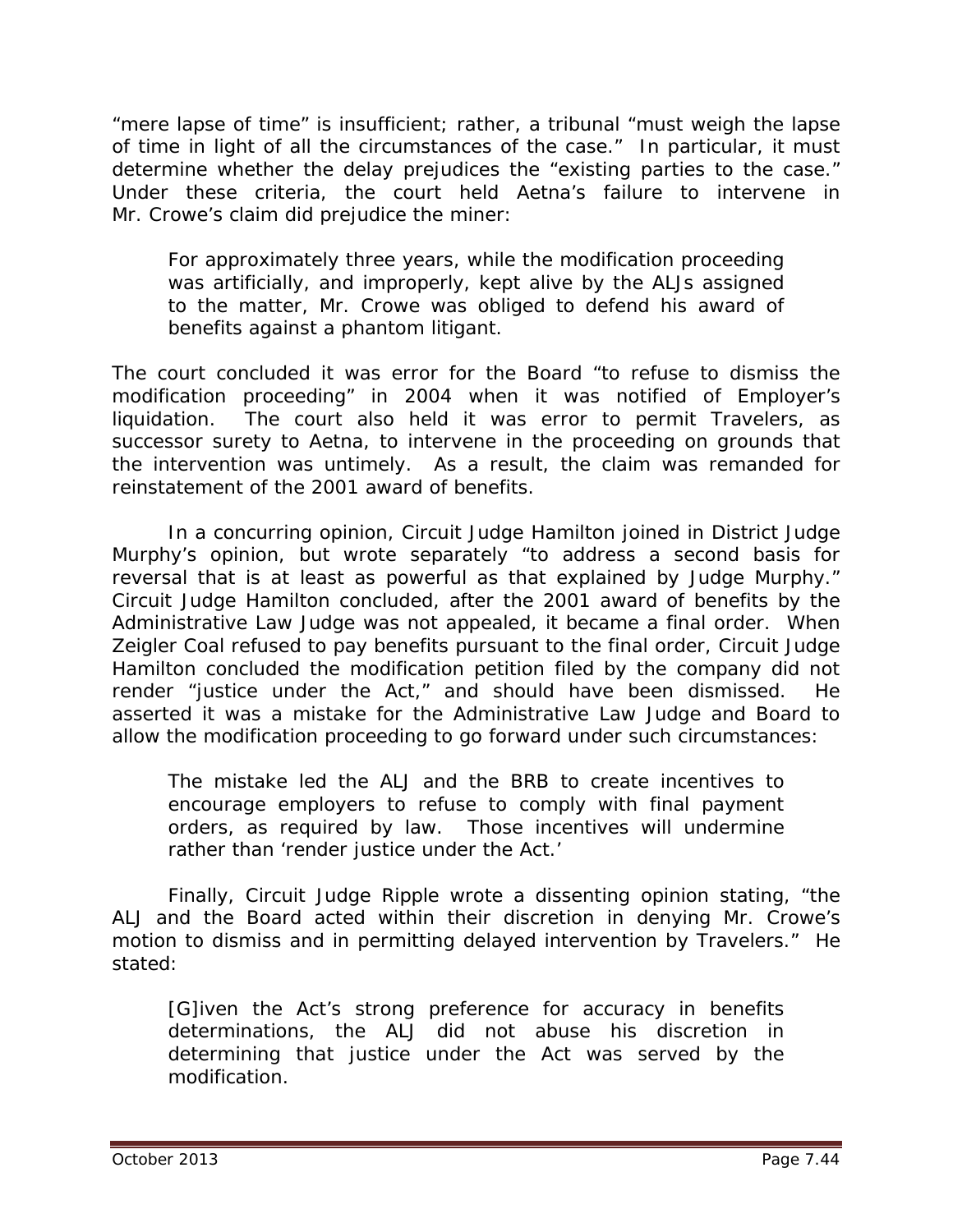Circuit Judge Ripple acknowledged that the Black Lung Benefits Act and its implementing regulations "create a complicated process for adjudicating benefits claims . . .." However, he noted, in creating the statute, "Congress deliberately prized accuracy over finality," and "[t]he statute accomplishes this task by allowing agency reexamination of claims to a degree far exceeding the norm in our judicial system."

 In a subsequent decision regarding payment of attorney's fees, *Crowe v. Zeigler Coal Co.*, 2011 WL 3678136 (7th Cir. Aug. 23, 2011)(unpub.), the court upheld an award of attorney's fees to Claimant's counsel against the defunct coal company's surety, Travelers Companies, and noted:

Travelers does not dispute that Crowe prevailed, that she is entitled to fees, or that the requested fee amount is reasonable. The most Travelers says to dispute a fee award against it is that we decided its intervention was improper.

A fee-shifting statute can authorize a fee award against an unsuccessful intervenor who causes the prevailing party to incur additional fees.

. . .

In the end, the court awarded \$13,268.75 in attorney's fees to be paid by the surety, Travelers Companies.

In *Lynch v. Old Ben Coal Co.*, BRB Nos. 10-0209 BLA and 10-0209 BLA-A (Dec. 8, 2010) (unpub.), the Administrative Law Judge erred in dismissing Old Ben Coal Company as the responsible operator on grounds that it was not capable of assuming liability for the payment of benefits. Adopting the position of the Director, the Board determined it was error for the Administrative Law Judge to place the burden of proof on the Director to establish Employer's financial ability to pay benefits and stated:

Contrary to the administrative law judge's finding, once the Director has properly named a potentially liable operator, the Director no longer bears the burden of establishing that the named operator continues to be capable of paying benefits. Rather, the regulation specifically provides that '[i]t shall be presumed, in the absence of evidence to the contrary, that the designated responsible operator is capable of assuming liability for the payment of benefits . . ..'

*Slip op.* at 15.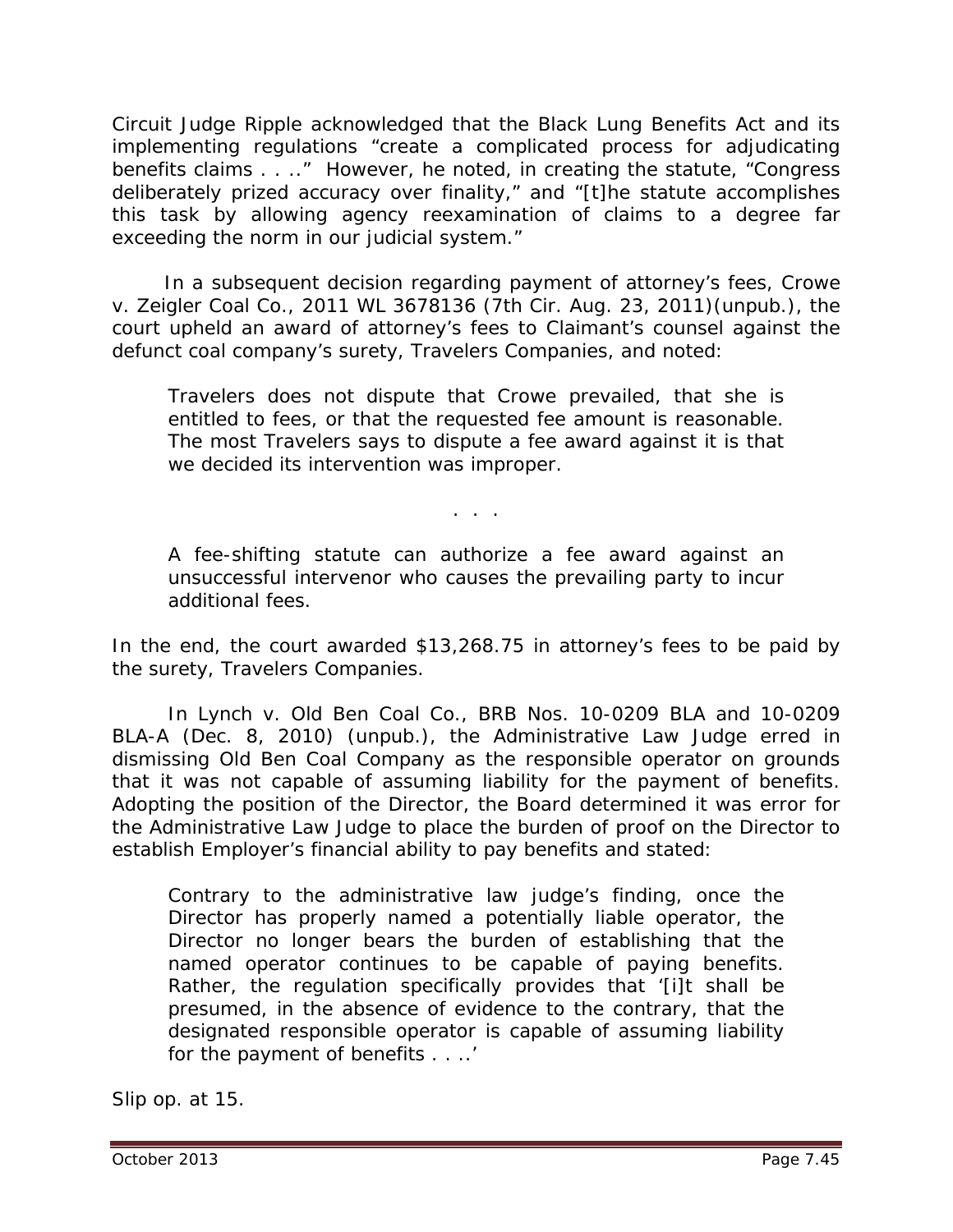Under the relevant facts of the claim, the Administrative Law Judge found Employer declared bankruptcy and, as a result, it could not pay benefits. Moreover, since the company qualified as a "self-insurer" under 20 C.F.R. § 725.706, the Administrative Law Judge concluded the issue was whether "the security given by Old Ben to secure its liability . . . was sufficient to secure the payment of benefits in the event the claim is awarded." While he acknowledged the Director's assertion that a surety bond existed to pay the benefits, the Administrative Law Judge found "the Director failed to produce the bond and, therefore, failed to prove either its existence or its validity."

The Board held the Director "established that there was a surety bond posted by Old Ben when it was authorized to self-insure, pursuant to 20 C.F.R. § 726.104(b)." The Board further noted Employer conceded it posted a bond, although Employer argued "the original bond was no longer valid, or has been replaced by subsequent bonds, including the Frontier Bond." The Board held these arguments were beyond the jurisdiction of the Administrative Law Judge and Board to decide. The issue of whether a surety bond is valid must be decided in federal district court.

# **H. Insurance carrier as a named party**

# **1. Generally**

In some instances the insurance carrier of the responsible operator will be added as a party to the case. Twenty C.F.R. § 725.360(a)(4) provides any insurance carrier of a responsible operator is a proper party. In order for a carrier to be potentially liable for the payment of benefits, the contract for insurance coverage must be in effect at the time of a claimant's last exposure to coal dust while working for the employer. *Gilbert v. Williamson Coal Co.,* 7 B.L.R. 1-289 (1984) (the Administrative Law Judge has authority to determine the period of insurance coverage).

The issue becomes whether the insurance carrier must be given notice of potential liability. The Board's position, as stated in *Osborne v. Tazco Inc.*, 10 B.L.R. 1-102 (1987), is that separate notice of a pending claim to a carrier is not required by the Act or the regulations. The Fourth Circuit overruled this decision on appeal in *Tazco, Inc. v. Director, OWCP*, 895 F.2d 949  $(4<sup>th</sup>$  Cir. 1990) stating an insurance carrier is entitled to separate notice of potential liability as "due process requires that all interested parties receive notice." The court further held that notice given to the operator could not "constitutionally be 'imputed' to the carrier." *See also Nat'l. Mines Corp. v. Carroll*, 64 F.3d 135 (3rd Cir. 1995).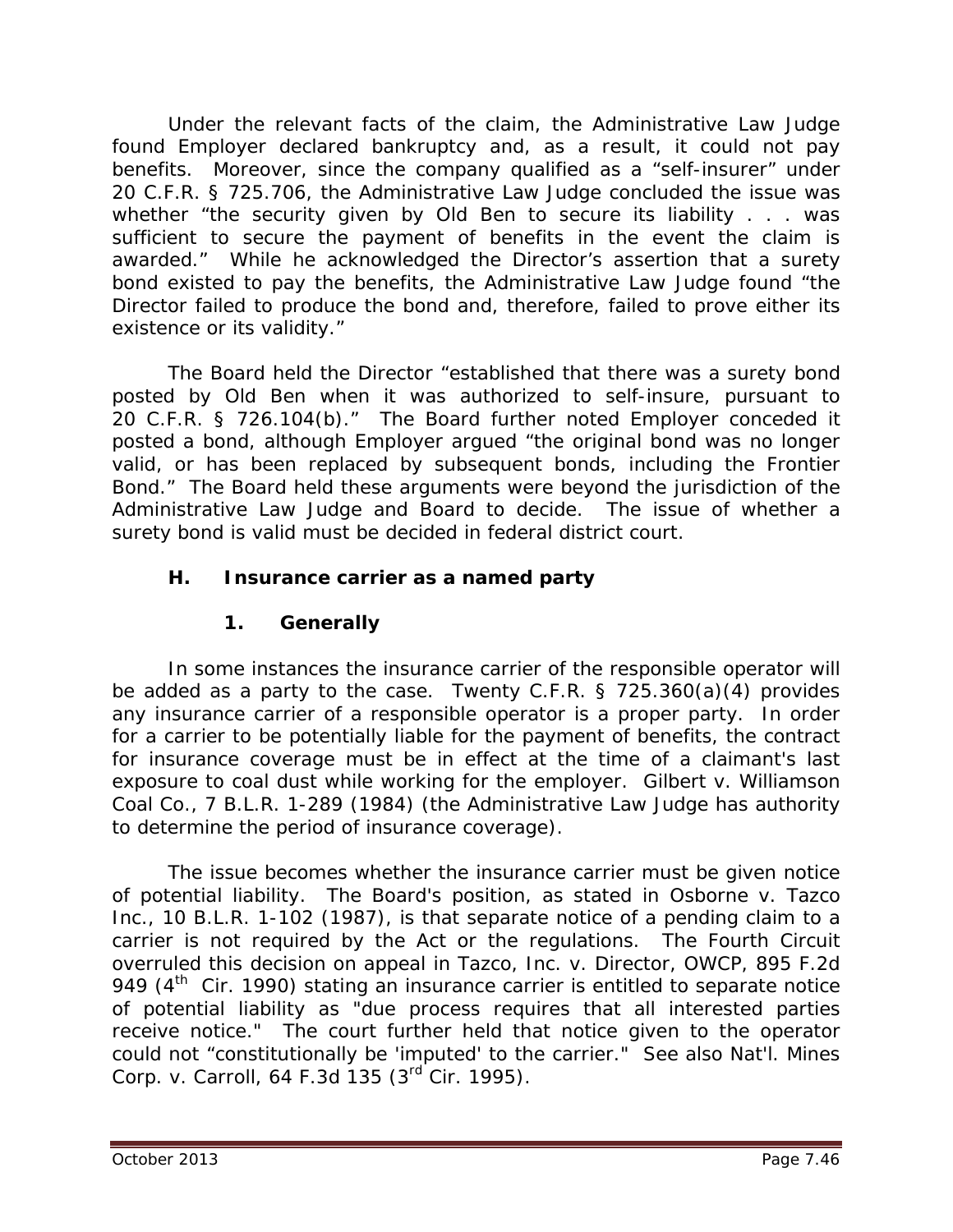Similarly, the Sixth Circuit, in *Warner Coal Co. v. Director, OWCP*, 804 F.2d 346 ( $6<sup>th</sup>$  Cir. 1986), held written notice of the claim must be given to the carrier. The court cited 33 U.S.C. § 919(b), which provides the District Director must notify the employer and any other person whom the District Director considers an interested party. The court held, based on such notice provisions of the Act, and in light of 20 C.F.R. § 725.360(a)(4), notice must be given to the carrier. *See also Warner Coal Co. v. Director, OWCP*, 804 F.2d 346, 347 (6<sup>th</sup> Cir. 1989).

#### **2. Insolvent carrier, liability of guaranty association**

In *Boyd and Stevenson Coal Co. v. Director, OWCP [Slone]*, 407 F.3d 663  $(4<sup>th</sup>$  Cir. 2005), the named responsible operator was "automatically terminated for failing to file annual reports with the Commonwealth of Virginia," and the responsible carrier was later declared insolvent. As a result, the Director sought payment of survivor's black lung benefits from the Virginia Property and Casualty Insurance Guarantee Association (VPCIGA). VPCIGA is statutorily liable for unpaid, "covered claims" filed against insolvent insurers in the Commonwealth. Va. Code Ann. §§ 38.2-1603 and 38.2-1606(A)(1). Although VPCIGA asserted it was not liable for the payment of benefits in this case, the court disagreed.

In particular, VPCIGA argued, pursuant to Va. Code Ann. § 38.2-1606- A.1.b, the claim was untimely because:

. . . a covered claim shall not include any claim filed with the Guaranty Association after the final date set by the court for the filing of claims against the liquidator or receiver of an insolvent insurer.

From this, VPCIGA noted the bankruptcy notice for the insolvent carrier required the Proof of Claim must be filed "not later than" August 26, 1992. Consequently, because the survivor's claim was filed in April 1999, VPCIGA posited it could not be held liable for the payment of benefits.

The court held, although the survivor is required to independently establish entitlement to benefits, her claim was "derivative of her husband's claim which was filed before the August 26, 1992 deadline" for purposes of the VPCIGA statutory provisions. In particular, the court found the survivor's claim arose "out of the same injury as the miner's claim and therefore both VPCIGA and (the responsible carrier) knew that once the miner died, the payments would not necessarily cease, but instead that the claim would continue if the miner had a surviving spouse or dependent."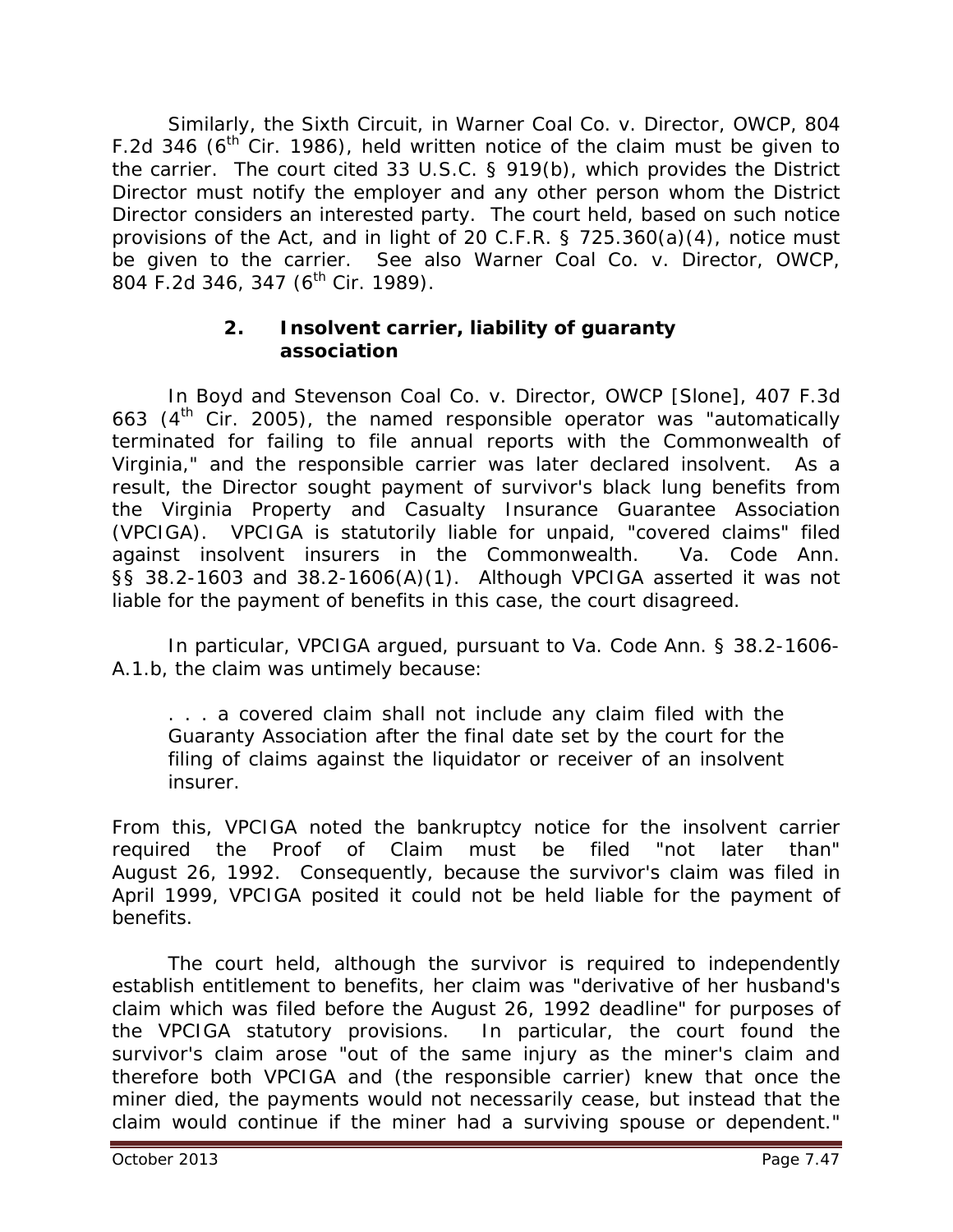The court concluded the survivor claim "should be considered timely if the miner's original claim is timely filed."

The court cited to *Uninsured Employer's Fund v. Mounts*, 484 S.E.2d 140 (Va. Ct. App. 1997), where the miner did not file his claim until after the deadline for making claims to the insolvent carrier had passed. As a result, the Virginia appellate court concluded VPCIGA could not be held liable for the payment of benefits.

# **I. Liability of corporate officers**

# **1. For claims filed on or before January 19, 2001**

In *Lester v. Mack Coal Co.*, 21 B.L.R. 1-126 (1999) (en banc on recon.), the Administrative Law Judge required the pursuit of, and then adjudicated, corporate officer liability of an uninsured responsible operator. The Board held 20 C.F.R. § 725.495(a) (2000), which provides the president, secretary, and treasurer of an uninsured employer shall be jointly liable for the payment of any benefits, "cannot be used to modify the definition of responsible operator to include corporate officers." The Board noted the responsible operator provisions at 20 C.F.R. § 725.491(c)(2)(i) (2000) provide an individual may be held liable as a responsible operator if s/he is a sole proprietor, a partner in a partnership, or a member of a family business. As a result, the Board remanded the case to determine whether the named corporate officer also satisfied the definition of a responsible operator at 20 C.F.R. § 725.491(c)(2) (2000).

The Board stated the fact that the corporate officer was receiving compensation as an employee of the company would not preclude him from qualifying as a responsible operator. And, the Board held a note in the file that the corporate officer was in bankruptcy proceedings was "clearly insufficient to establish that he is not financially able to make payments." *See also Mitchem v. Bailey Energy, Inc.*, 22 B.L.R. 1-24 (1999)(en banc) ("the Director, at his discretion, may institute proceedings to impose a penalty on certain officers . . . of uninsured corporations, whose responsibility it is to maintain the company's insurance policies pursuant to Section 423 of the Act and 20 C.F.R. § 725.495(a) (2000), when they fail to secure the appropriate black lung insurance"; 20 C.F.R. § 725.495(a) "also provides that such officers may also be held severally personally liable jointly with the corporation for the payment of benefits").

In *Metzler v. Tackett & Manning Coal Corp.*, 958 F. Supp. 307 (E.D. Ky. 1997), the United States District Court for the Eastern District of Kentucky held the six-year statute of limitations set forth at 30 U.S.C. § 934(b)(4)(B) applies to the Department's pursuit of reimbursement of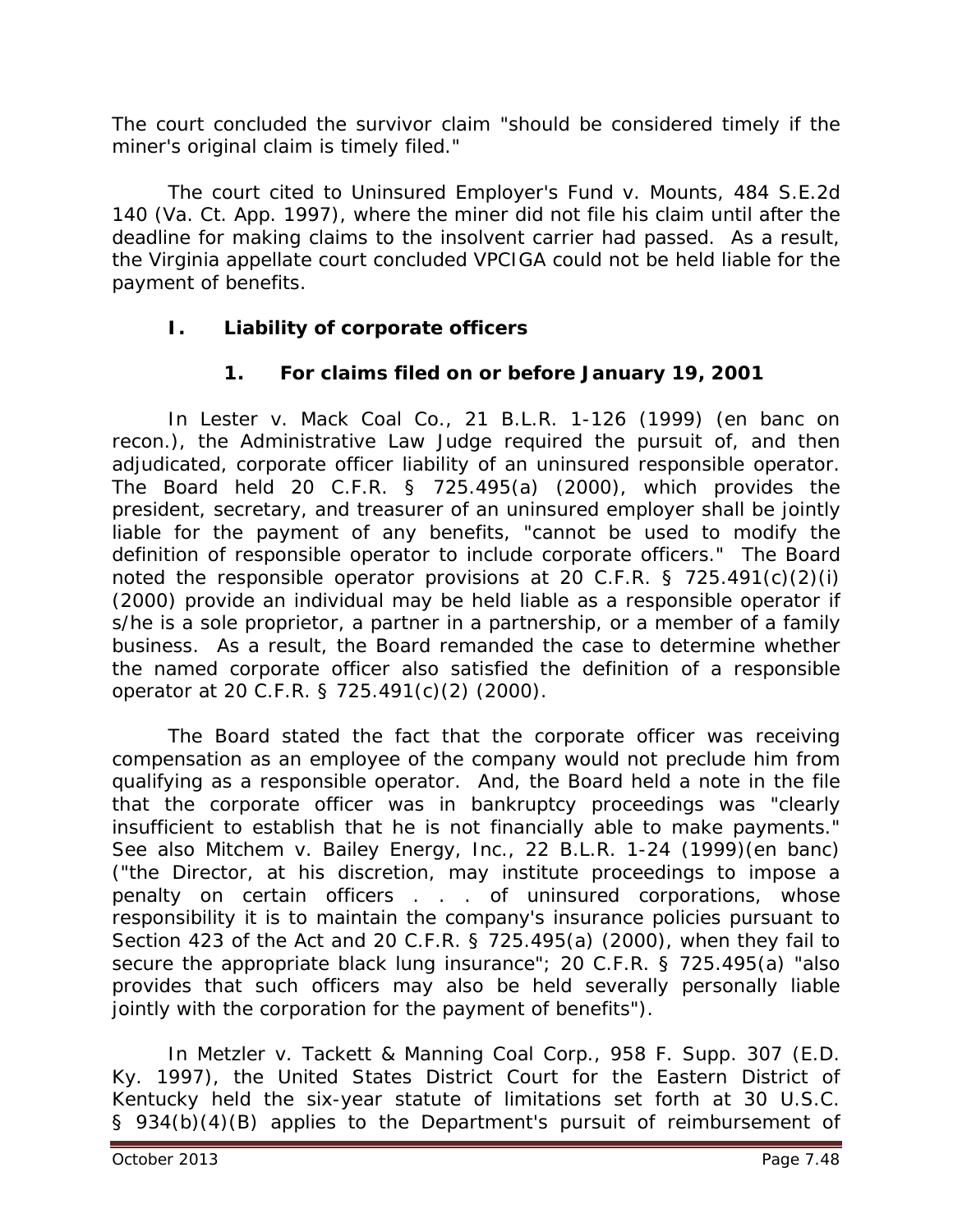benefits paid to Claimant from corporate officers of the uninsured responsible operator. The court then noted, "The defendants argue that Nancy Manning cannot be liable under 30 U.S.C. § 933(d)(1) because she was not a statutory officer at the time [Claimant] was employed by T & M and at the time [Claimant] filed his complaint under the BLBA." Citing to *Donovan v. McKee*, 669 F. Supp. 138 (S.D. W.Va. 1987), *aff'd*, 845 F.2d 70  $(4<sup>th</sup>$  Cir. 1988), and the successor operator provisions of 30 U.S.C. § 932(i)(1), the court concluded Defendant Manning could be held liable for Claimant's benefits:

. . . the Court finds that Nancy Manning is personally liable as secretary-treasurer of T&M, even though she was not in such position at the time Mr. Mullins was employed by T&M or at the time he filed his claim. It is unfortunate for Ms. Manning, but the statutory scheme clearly does not allow a corporation, and thus logically its officers, from escaping liability under the BLBA due to a changing of the guard in the corporate world.

*Id.* at 312.

# **2. For claims filed after January 19, 2001**

Twenty C.F.R. § 725.491(b) addresses the liability of corporate officers and provides, in part, the following:

. . . an officer of a corporation shall not be considered an 'operator' for purposes of this part. Following the issuance of an order awarding benefits against a corporation that has not secured its liability for benefits in accordance with section 423 of the Act and § 726.4, such order may be enforced against the president, secretary, or treasurer of the corporation in accordance with subpart I of this part.

20 C.F.R. § 725.491(b).

#### **J. Due process rights of the employer violated; Trust Fund held liable for payment of benefits**

**1. Lost records**

# **a. The Sixth Circuit**

In *Island Creek Coal Co. v. Holdman*, 202 F.3d 873 (6<sup>th</sup> Cir. 2000), the circuit court dismissed Island Creek Coal Company as the responsible operator because the District Director was responsible for years of delay,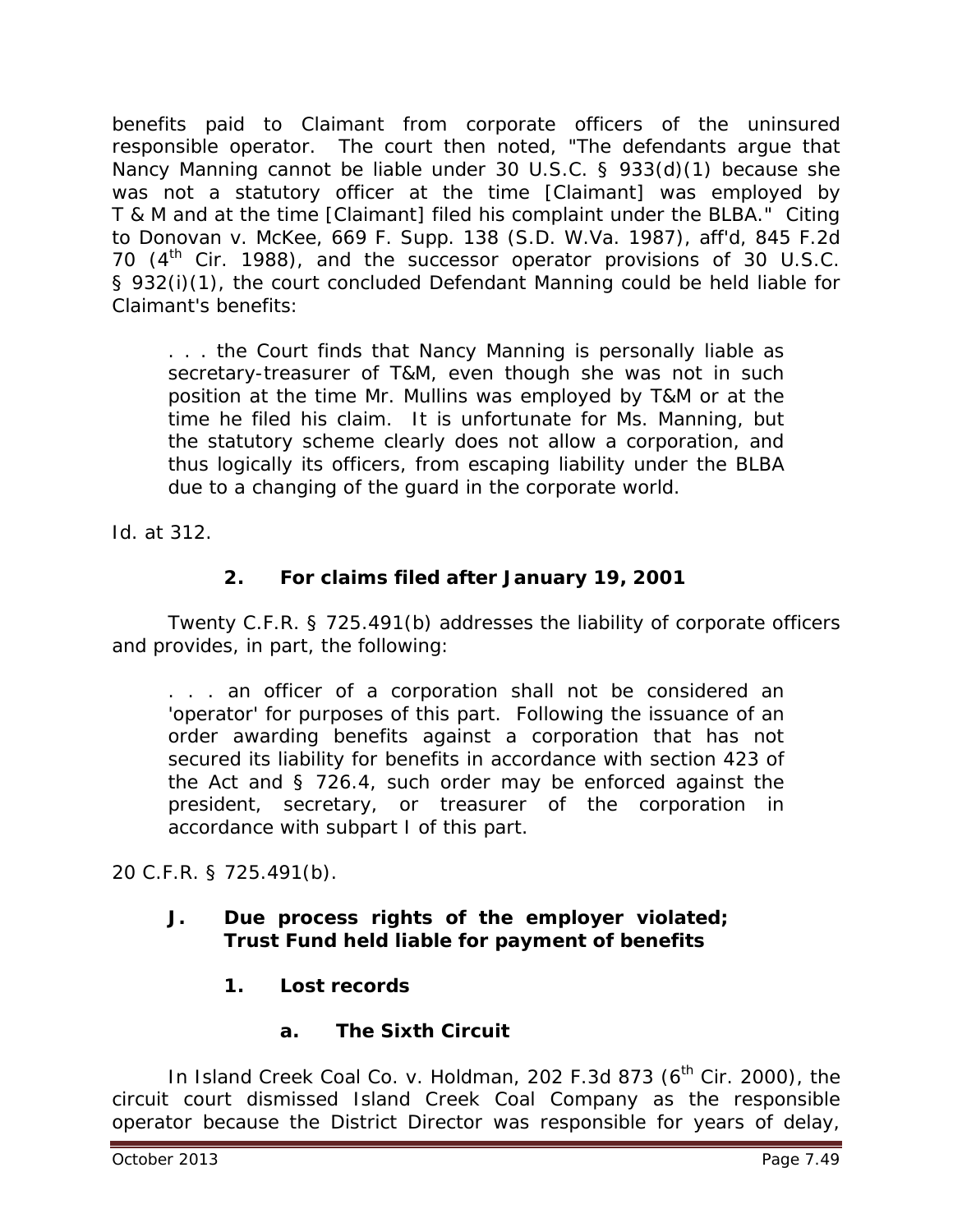and had lost a significant part of the record when referring it to the Administrative Law Judge for a decision. Specifically, the court noted "[s]ubstantial evidence" in the form of "orders of the Board from 1985-1993 (and) ALJ Gilday's opinion" were missing. From this, the court observed the named operator's due process rights were violated, and it would "suffer prejudice were we to affirm its designation as a 'responsible operator.'" The court reasoned, "This case places Island Creek in the difficult position of rebutting OWCP by proving the contents of twenty-year-old documents lost by OWCP." In a footnote, the court stated the "Federal Respondent bears the blame for the past fourteen years of litigation in this matter" as a "record entrusted by law to OWCP has vanished." The court added, "It appears that the Director and his staff have flirted with incompetence, although we do not have a record establishing that they acted in bad faith."

# **b. The Tenth Circuit**

In *Energy West Mining Co. v. Director, OWCP [Oliver]*, 555 F.3d 1211  $(10<sup>th</sup>$  Cir. 2009), the court addressed Employer's argument that its due process rights were violated because OWCP destroyed the miner's original 1980 claim, which compromised Employer's ability to defend against the subsequent claim. In considering the miner's 2002 subsequent claim, the court noted OWCP had, in fact, destroyed the miner's 1980 claim "pursuant to its record-retention policy." As a result, the court stated it knew "very little about the claim's adjudication aside from the fact that it was denied":

The destruction of (the miner's) 1980 claim file threw a wrench into these procedures. Because OWCP destroyed it, the evidence associated with the prior claim was not made a part of the record as  $\S$  725.309(d)(1) requires.

Instead, (the miner) was forced to establish *all three* elements of his claim by new evidence rather than just one, while Energy West was forced to *defend* all three elements without the ability to counter or impeach new evidence with old.

. . .

(italics in original).

Nevertheless, the court rejected Employer's argument that it be dismissed from the case because it "was unable to mount a meaningful defense to (the miner's) present claim." The court noted there are some circumstances where an employer should be dismissed on due process grounds, such as when "the government entirely fails to give notice of a claim, or delays so excessively in providing notice that the party's ability to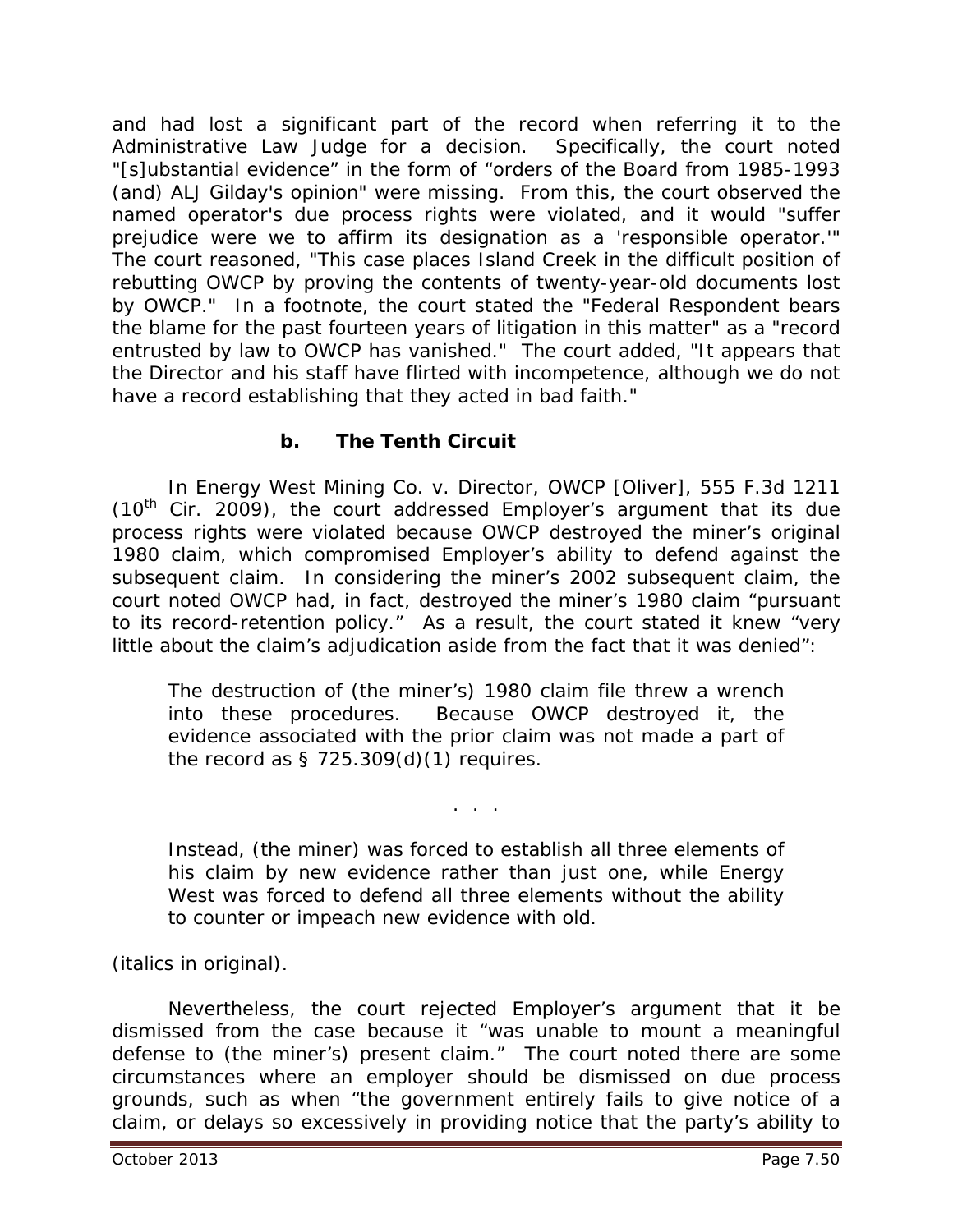mount a defense is impaired . . .." However, in this case, the court concluded OWCP did not act in bad faith when it destroyed the contents of the 1980 claim file; rather, "[t]he undisputed evidence is that OWCP destroyed the file because it thought it would no longer be useful after nineteen years gathering dust." The court concluded "the 1980 claim file cannot be said to be . . . 'critical' to this adjudication." Indeed, Employer conceded in the subsequent claim that the miner had established coal workers' pneumoconiosis in the prior claim, but had not demonstrated he was totally disabled by the disease.

# **2. Delay in notice of claim**

In *Consolidation Coal Co. v. Borda*, 171 F.3d 175 (4<sup>th</sup> Cir. 1999), an 18-year delay in notifying an operator of its potential responsibility for the payment of benefits required that liability be transferred to the Black Lung Disability Trust Fund (Trust Fund). Citing to its decision in *Lane Hollow Coal Co. v. Director, OWCP*, 137 F.3d 799 (4<sup>th</sup> Cir. 1998) (wherein the court held a 17-year delay violated Employer's due process rights), the Fourth Circuit stated the following:

[W]e believe that the government's failure to notify Consolidation Coal, to act upon Borda's 1981 request for modification, and to schedule a hearing on Borda's 1978 claim in a timely manner deprived Consolidation Coal of a meaningful opportunity to defend itself under § 727.203(b)(1) by showing that Borda was still doing 'comparable and gainful work' as a federal mine inspector. Because Borda worked as a federal mine inspector until 1987, six years after making his 1981 request for modification, Consolidation Coal's inability to assert that defense to the 1978 claim is traceable solely to the government's troubling failure to process the modification request in a timely manner and to notify Consolidation Coal.

In *Lane Hollow Coal Co. v. Director, OWCP [Lockhart]*, 137 F.3d 799  $(4<sup>th</sup>$  Cir. 1998), the Fourth Circuit dismissed Employer from the case, and relieved it of liability for the payment of benefits where "the extraordinary delay in notifying [Employer] of its potential liability deprived it of a meaningful opportunity to defend itself in violation of the Due Process Clause of the Fifth Amendment." Indeed, the court set forth the lengthy procedural history of the claim, and found "[Employer] was finally notified of the claim